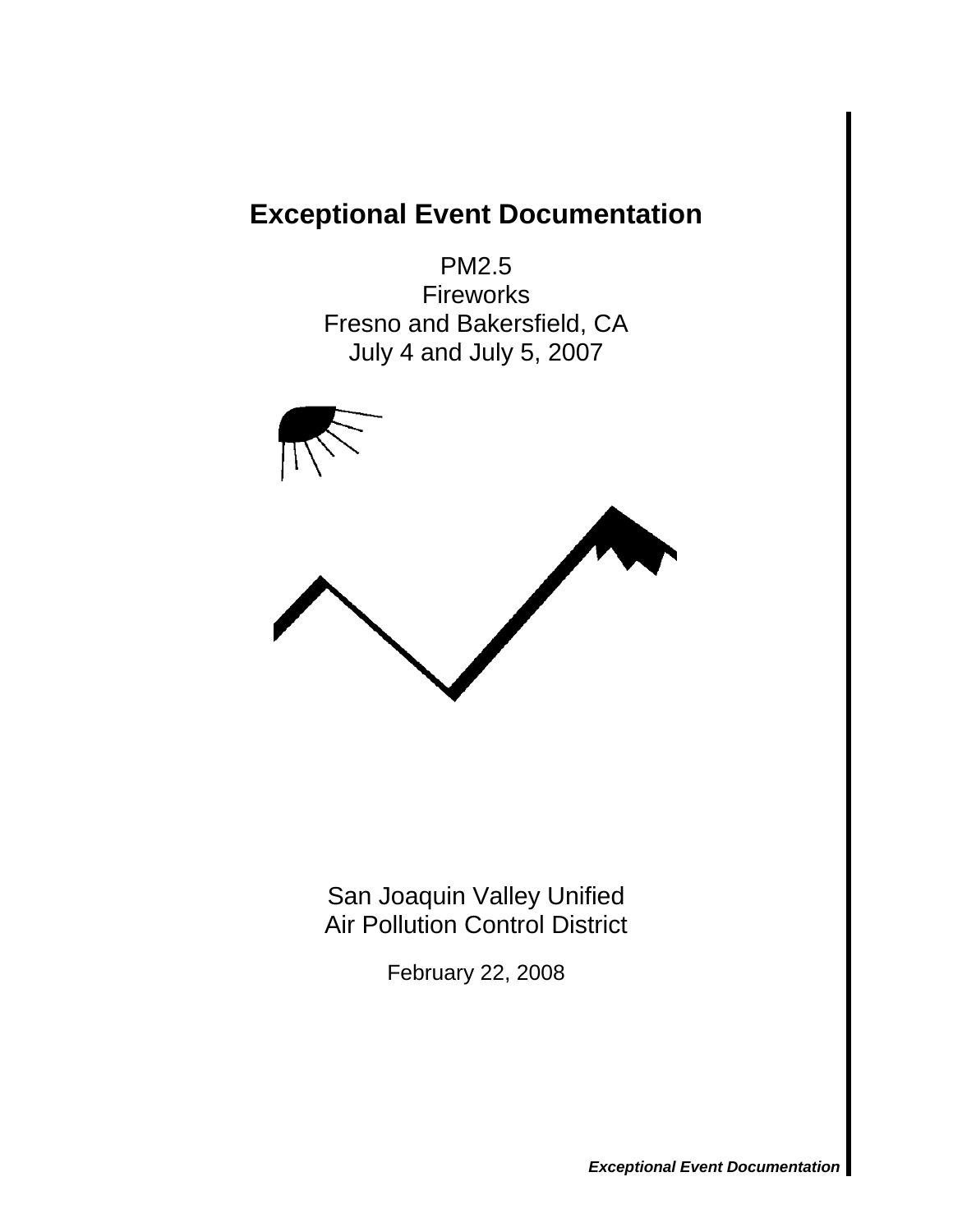**Prepared By**  Gary Arcemont, Senior Air Quality Specialist

**Approved By**  Scott Nester, Director of Planning Errol Villegas, Program Manager Stephen Shaw, Supervising Air Quality Specialist

*San Joaquin Valley Unified Air Pollution Control District 1990 E. Gettysburg Avenue Fresno, California 93726* 

*(559) 230-5800* 

*www.valleyair.org*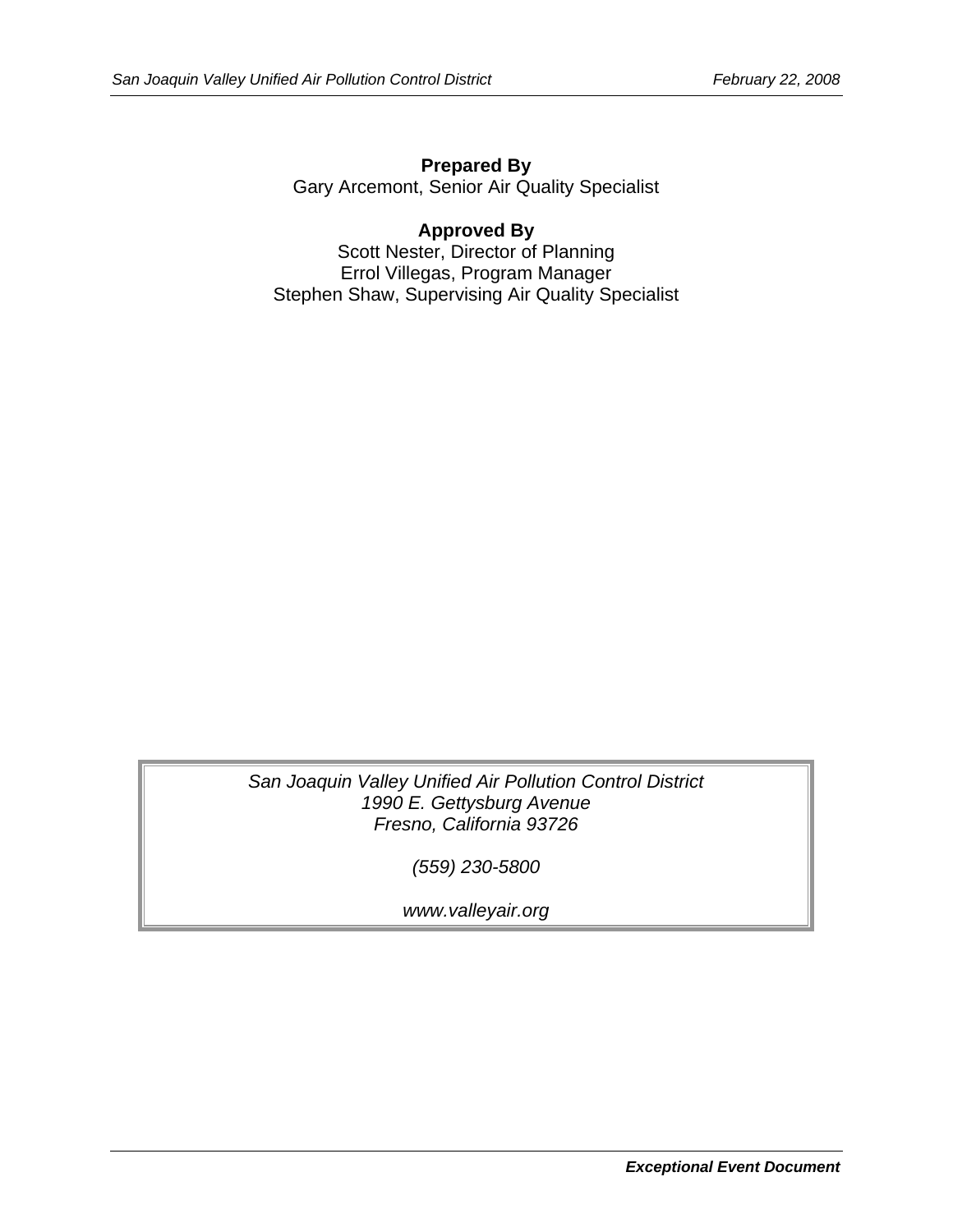### **TABLE OF CONTENTS**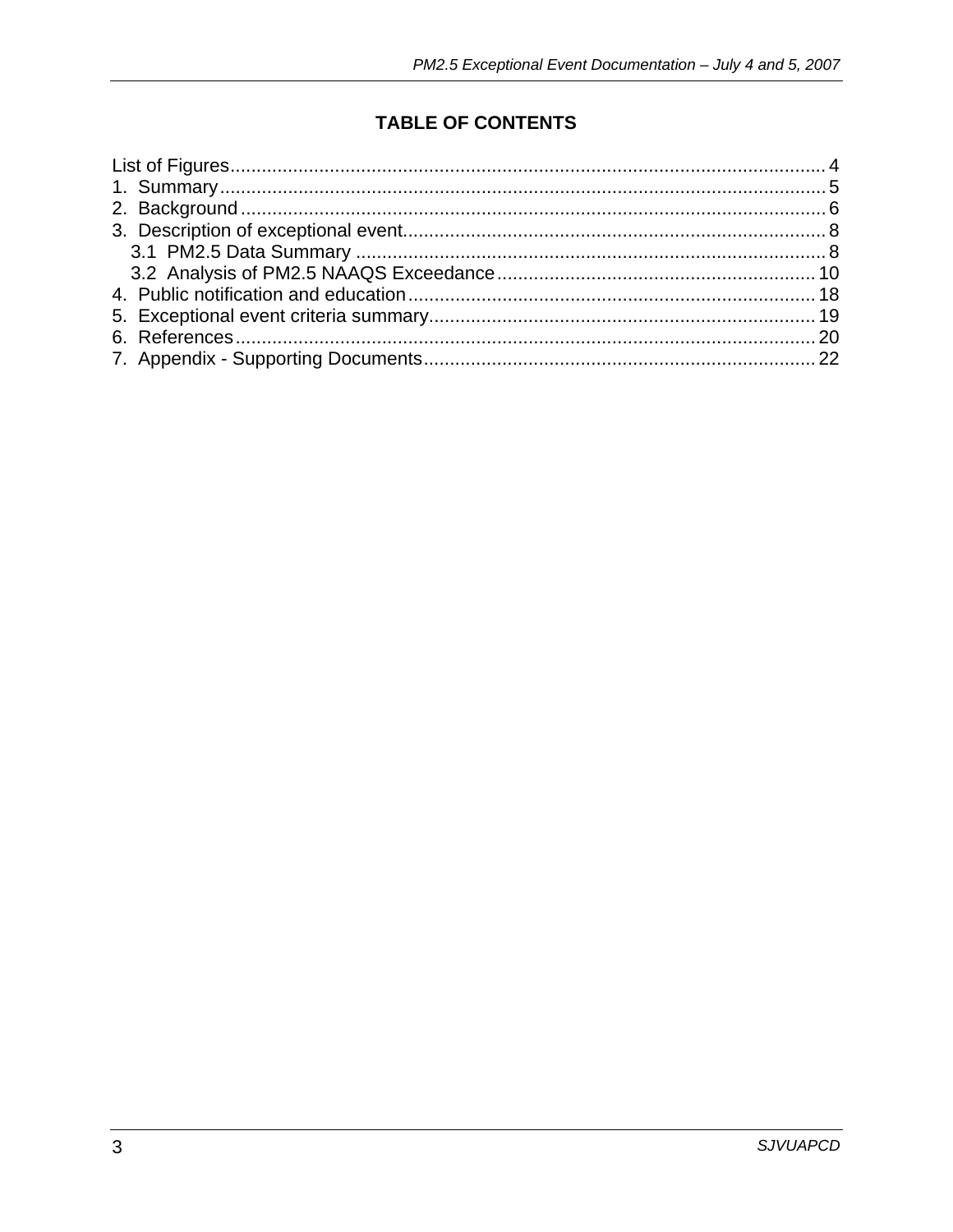### **LIST OF FIGURES**

<span id="page-3-0"></span>

| Figure 2. PM2.5 measured by District BAM monitors on 4 and 5 July 2007 10            |  |
|--------------------------------------------------------------------------------------|--|
| Figure 3. PM2.5 measured by District and CARB BAM monitors on 3, 4, 5 and 6 July     |  |
|                                                                                      |  |
| Figure 4. Filter based 24-hour PM2.5 concentrations in the San Joaquin Valley Air    |  |
|                                                                                      |  |
| Figure 5. Maximum 24-hour averaged PM2.5 in the San Joaquin Valley Air Basin for     |  |
|                                                                                      |  |
| Figure 6. Maximum filter based 24-hour PM2.5 concentration by day in the San Joaquin |  |

### **LIST OF TABLES**

| Table 1. July 1 to 8, 2007 PM2.5 daily averages in $\mu$ g/m <sup>3</sup> recorded by sequential filter |
|---------------------------------------------------------------------------------------------------------|
|                                                                                                         |
| Table 2. PM2.5 concentration (milligrams per cubic meter) for species sampled at the                    |
| Fresno-First Street monitor that reported a significant increase in concentration on                    |
|                                                                                                         |
| Table 3. Fresno wind direction and wind speed on July 4 and 5, 2007 12                                  |
| Table 4. July 4 and 5, 2007 PM2.5, wind direction and wind speed (mph) 13                               |
|                                                                                                         |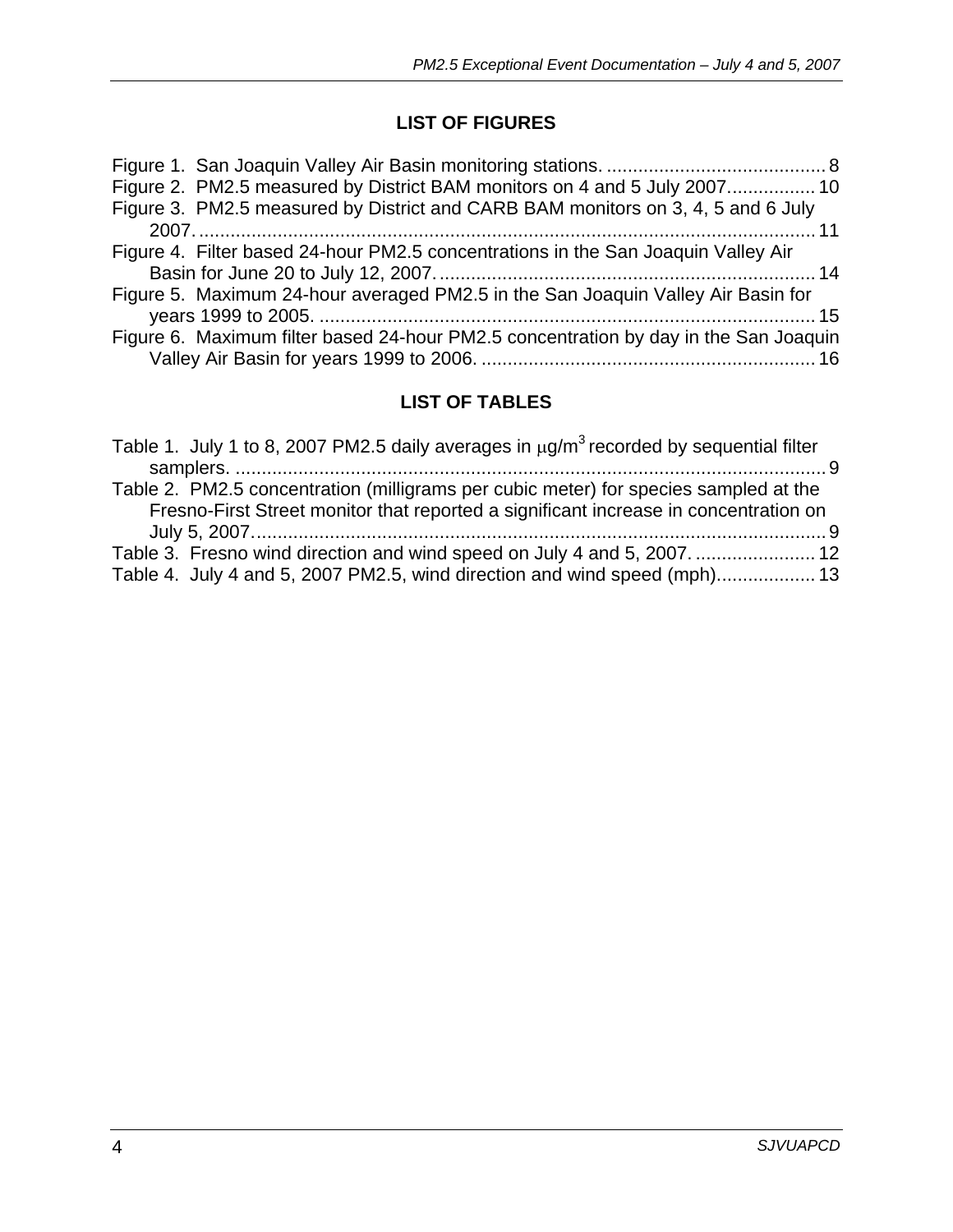#### <span id="page-4-0"></span>**1. SUMMARY**

PM2.5 concentrations exceeded the National Ambient Air Quality Standard (NAAQS) in the San Joaquin Valley Air Basin on July 4 and 5, 2007. This exceedance of the NAAQS meets the criteria for an exceptional event as defined by federal policies. This report demonstrates that without this exceptional event, there would not have been an exceedance of the PM2.5 NAAQS in Fresno, CA on July 4 and 5, 2007 and Bakersfield, CA on July 4, 2007.

PM2.5 concentrations increased significantly during the evening of July 4 due to fireworks emissions. PM2.5 concentrations remained very high into the early morning of July 5. Speciated PM2.5 data indicates concentrations of chemical compounds associated with fireworks emissions increased significantly during the event. Although a combination of several factors contributed to the total PM2.5 concentrations, the District concludes that the exceedance would not have occurred in the absence of emissions from fireworks.

Exceptional event documentation for an exceedance of the PM10 NAAQS on July 4, 2007 was submitted to the California Air Resources Board and the United States Environmental Protection Agency on January 16, 2008.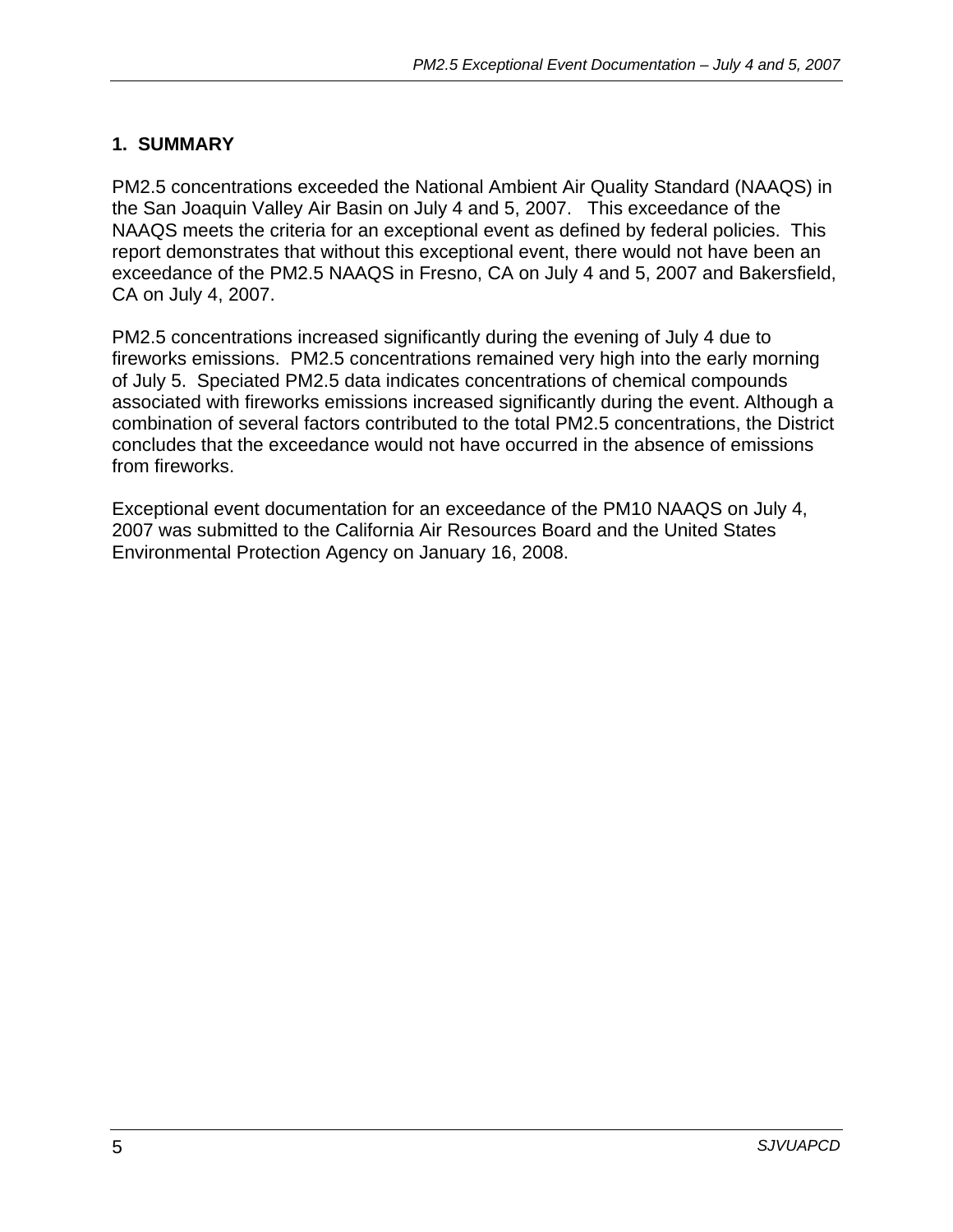### <span id="page-5-0"></span>**2. BACKGROUND**

In the March 22, 2007 Federal Register, the Environmental Protection Agency (EPA) presented the final rule addressing the review and handling of air quality monitoring data influenced by exceptional events. Exceptional events are events for which the normal planning and regulatory process established by the Clean Air Act (CAA) is not appropriate. In this rulemaking action, EPA finalized the proposal to:

- Implement section  $319(b)(3)(B)$  and section  $107(d)(3)$  authority to exclude air quality monitoring data from regulatory determinations related to exceedances or violations of the NAAQS; and,
- Avoid designating an area as nonattainment, redesignating an area as nonattainment, or reclassifying an existing nonattainment area to a higher classification if a State adequately demonstrates that an exceptional event has caused an exceedance or violation of a NAAQS.

The EPA requires states to take reasonable measures to mitigate the impacts of an exceptional event. In accordance with the language in section 319, EPA defines the term "exceptional event'' to mean an event that:

- (i) Affects air quality;
- (ii) Is not reasonably controllable or preventable;
- (iii) Is an event caused by human activity that is unlikely to recur at a particular location or a natural event; and
- (iv) Is determined by EPA through the process established in the regulations to be an exceptional event.

The EPA treats emissions due to fireworks displays in a manner similar to exceptional events. Some national and/or cultural traditions, such as July 4th Independence Day and the Chinese New Year have long included fireworks displays as important elements of their observances. While this issue is not specifically covered in CAA section 319, EPA believes that Congress did not intend to require EPA to consider air quality violations associated with such cultural traditions in regulatory determinations.

Fireworks displays can in some circumstances be potentially significant sources of air pollutant emissions. For this reason, reasonable precautions are taken to minimize exposures to emissions from fireworks displays. Such precautions may include alerting the public to the potential for short-term air quality impacts that may result from the discharge of fireworks at large displays.

The District concludes that the use of fireworks displays was integral to significant traditional July 4 events, and will flag air quality data associated with July 4 fireworks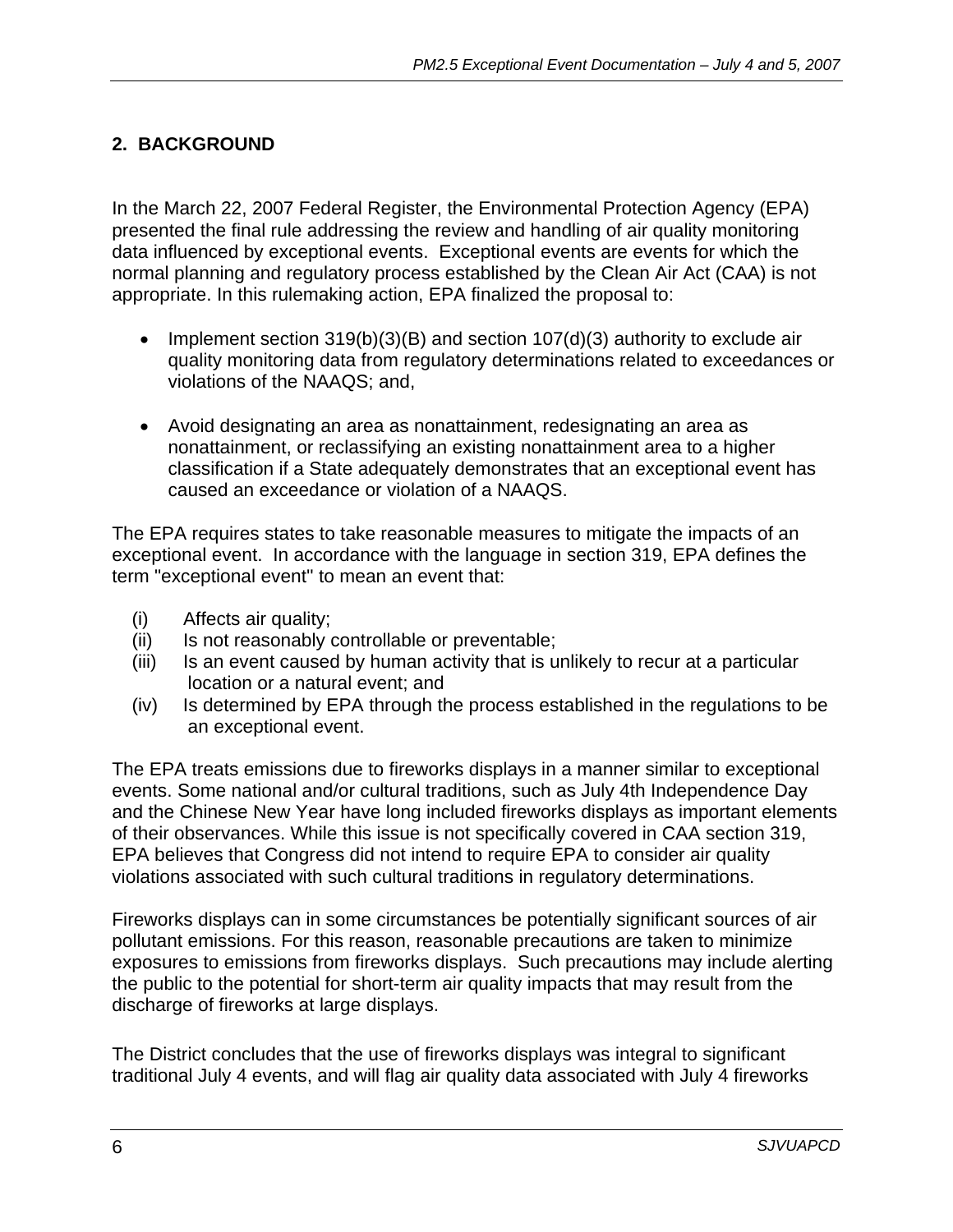events. In the official EPA database (AQS), PM10 data will be flagged with the "RH" flag, which indicates that fireworks emissions influenced the ambient data.

Data flagging serves multiple purposes. According to the 1986 U. S. Environmental Protection Agency (EPA) guidance document, *Guideline on the Identification and Use of Air Quality Data Affected by Exceptional Events*, knowledge and understanding of what data represent are critical in the overall air quality process*.* The major thrust of a data flagging system is information exchange, and data flags are meant to prevent the misuse of data. Flagging the July 4 and 5, 2007 exceedances will ensure that the data is not misinterpreted.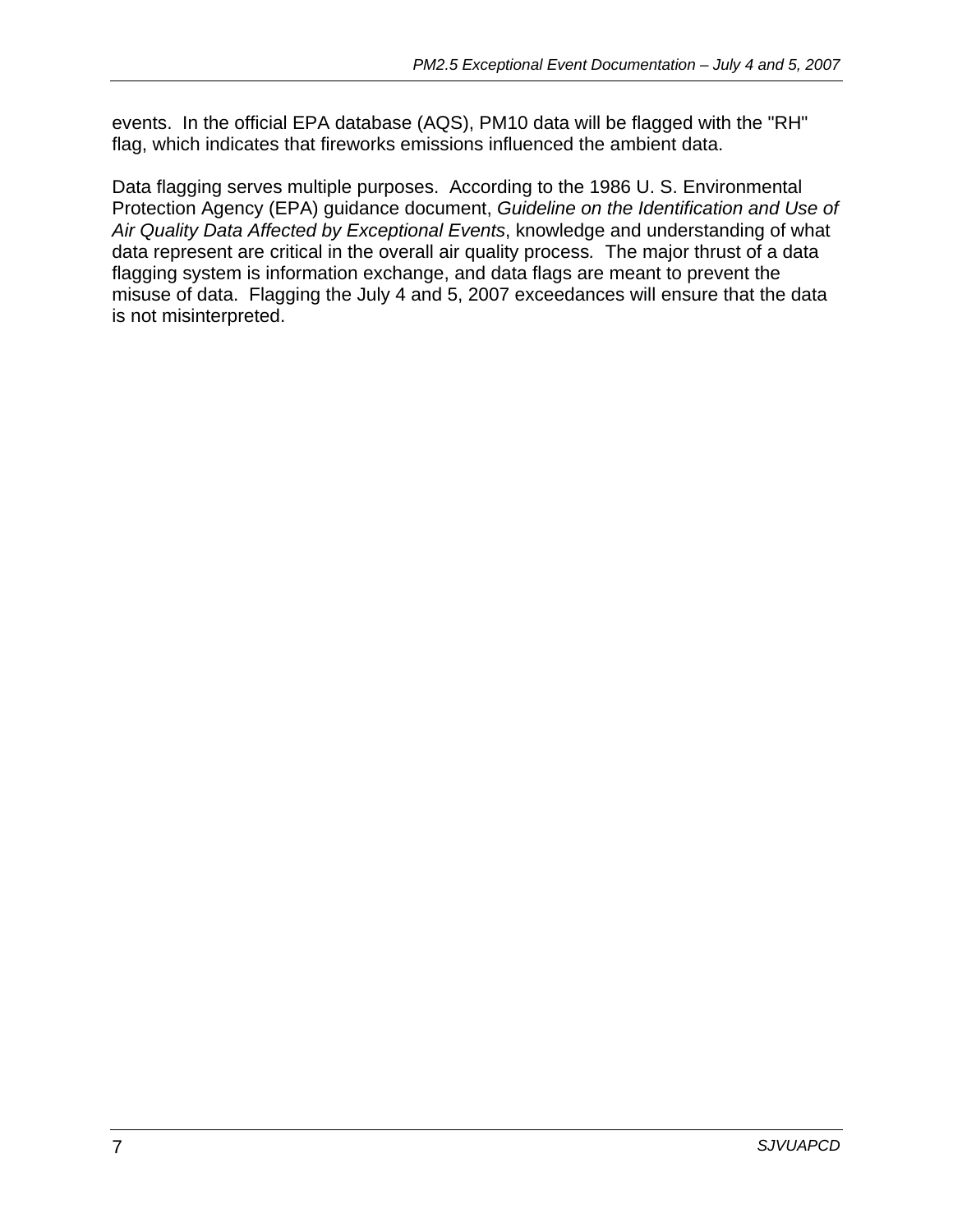### <span id="page-7-0"></span>**3. DESCRIPTION OF EXCEPTIONAL EVENT**

### **3.1 PM2.5 Data Summary**

On July 4 and 5, 2007, Federal Reference Method (FRM) samplers recorded concentrations in the San Joaquin Valley Air Basin in excess of the 24-hour PM2.5 NAAQS of 65  $\mu$ g/m<sup>3</sup>. The 24-hour averaged PM2.5 concentration reached 104  $\mu$ g/m<sup>3</sup> at Fresno-First Street on July 4, 2007 and  $71 \mu g/m^3$  on July 5, 2007. On July 4, 2007, the 24-hour averaged PM2.5 concentration reached 72.3  $\mu$ g/m $^3$  at Bakersfield-California Avenue. A map of San Joaquin Valley monitoring stations is provided in Figure 1.



#### **Figure 1. San Joaquin Valley Air Basin monitoring stations.**

The California Air Resources Board (CARB) collects Federal Reference Method filterbased 24-hour PM2.5 concentrations using R & P Model 2025 Sequential Samplers. PM2.5 concentrations recorded by filter-based samplers on July 2 to 8, 2007 are presented in Table 1. Table 1 indicates the PM2.5 concentrations increased significantly on July 4 and July 5.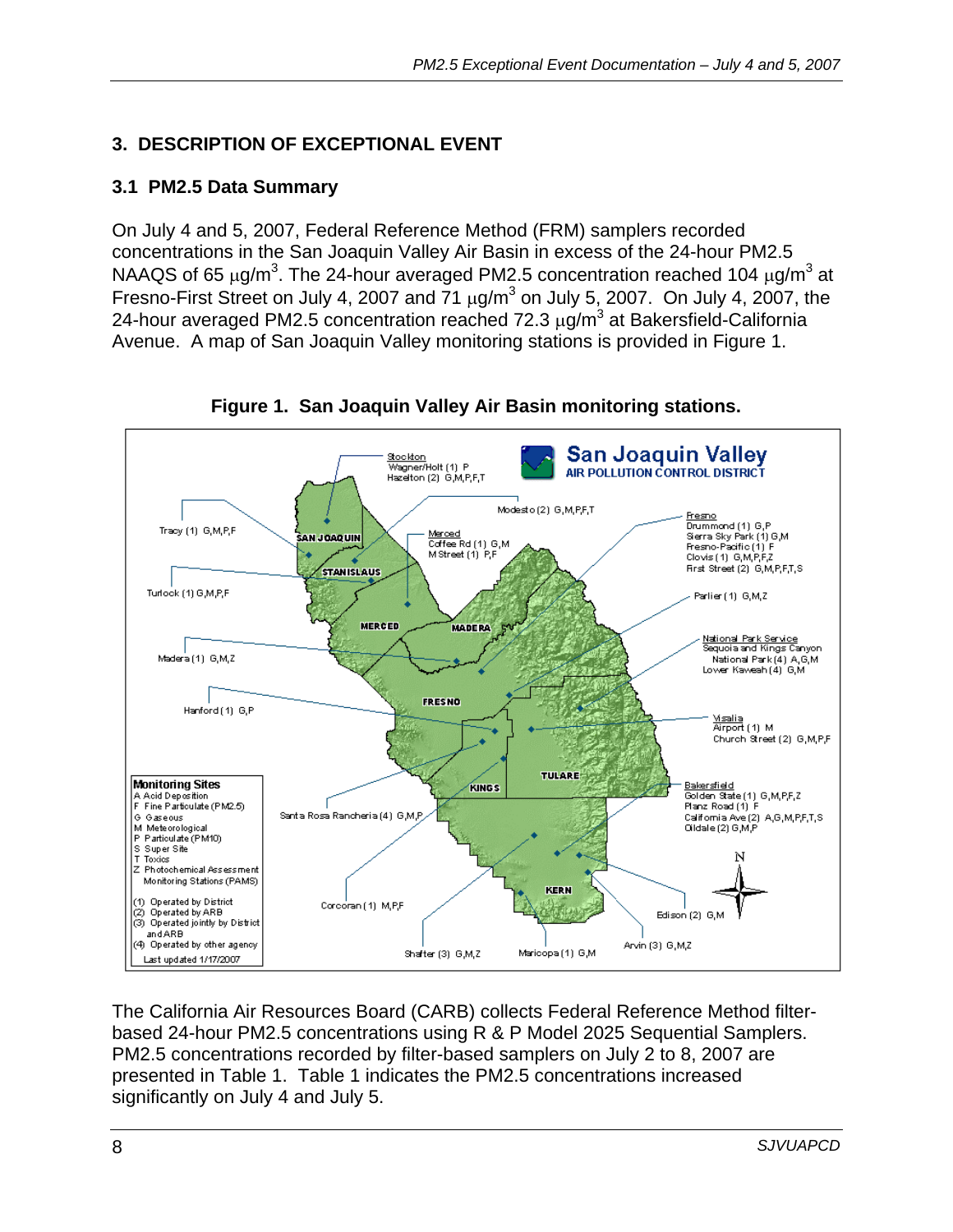| <b>Station</b>                                 | Jul <sub>1</sub> | Jul 2 | Jul <sub>3</sub> | Jul 4 | Jul 5 | Jul<br>6 | Jul $7$ | Jul 8 |
|------------------------------------------------|------------------|-------|------------------|-------|-------|----------|---------|-------|
| <b>Fresno - First</b><br><b>Street</b>         | 5                | 5     |                  | 104   |       | 16       |         |       |
| <b>Bakersfield -</b><br><b>California Ave.</b> | ΝA               | ΝA    | 13.2             | 72.3  | 25.9  | 16.2     | 12.3    |       |

#### <span id="page-8-0"></span>**Table 1. July 1 to 8, 2007 PM2.5 daily averages in** μ**g/m3 recorded by sequential filter samplers.**

NA - data is not listed in AQS database. Data source: AQS database (EPA).

Hourly PM2.5 concentrations are recorded by Beta Attenuation Mass (BAM) type monitors. EPA does not include air quality violations of the PM2.5 NAAQS recorded by the BAM monitors in regulatory determinations and NAAQS decisions. PM2.5 BAM data is used for air quality forecasting and to determine the daily Air Quality Index (AQI). In Bakersfield, BAM monitors are operated at the California Avenue air monitoring station (operated by CARB) and Golden State Highway air monitoring station (operated by the District).

Speciated PM2.5 data is collected every 3 days at the Fresno-First Street and Bakersfield-California monitoring stations by CARB. Data for over fifty PM2.5 species were extracted from the EPA AQS database and examined. Table 2 presents PM2.5 species sampled at the Fresno-First Street monitor that reported a significant increase in concentration on July 5, 2007.

| Table 2. PM2.5 concentration (nanograms per cubic meter) for species sampled |
|------------------------------------------------------------------------------|
| at the Fresno-First Street monitor that reported a significant increase in   |
| concentration on July 5, 2007.                                               |

|               | June 29        | July 2         | July 5 | July 8         |
|---------------|----------------|----------------|--------|----------------|
| Aluminum      | 16             | 31             | 882    | 31             |
| <b>Barium</b> | 6              | 6              | 880    | 5              |
| Copper        | $\overline{2}$ | $\overline{2}$ | 587    | 3              |
| Chlorine      | 4              | 4              | 2550   | 16             |
| Iron          | 48             | 64             | 165    | 59             |
| Lead          |                |                | 48     | 2              |
| Manganese     |                |                | 28     |                |
| Magnesium     | 6              | 6              | 1600   | 26             |
| Potassium     | 48             | 75             | 16,200 | 77             |
| Silicon       | 106            | 144            | 303    | 120            |
| Strontium     |                |                | 274    |                |
| Sulfur        | 384            | 254            | 5490   | 575            |
| Titanium      | 3              | 3              | 48     | $\overline{2}$ |
| Vanadium      | $\overline{2}$ | $\overline{2}$ | 71     | $\overline{2}$ |
| Zinc          |                | $\overline{2}$ | 90     | $\overline{2}$ |

Concentration is reported in nanograms per cubic meter. Data source: AQS database (EPA).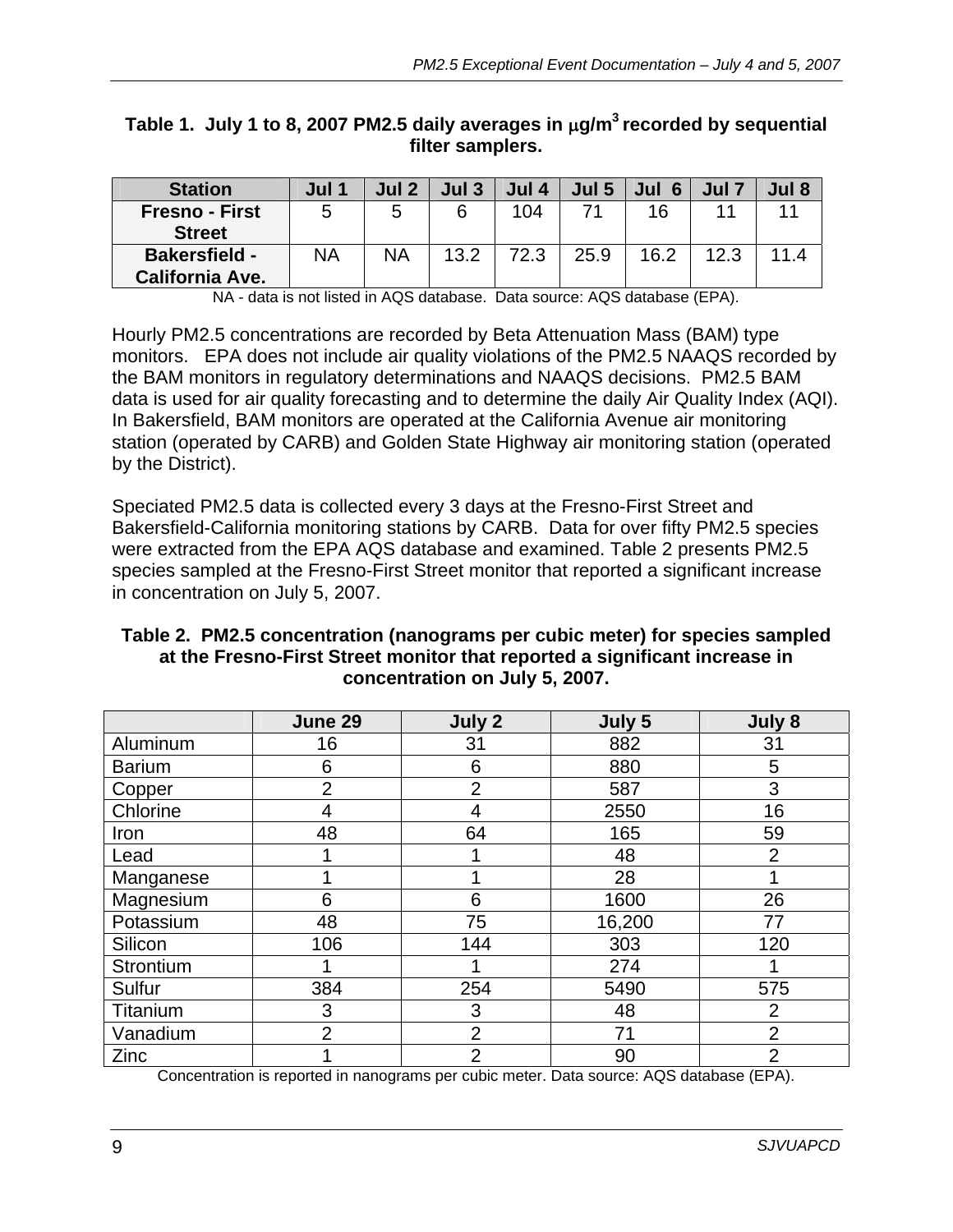#### <span id="page-9-0"></span>**3.2 Analysis of PM2.5 NAAQS Exceedance**

In the central and southern San Joaquin Valley, PM2.5 concentrations increased significantly during the evening of July 4 due to fireworks emissions (see Figure 2 and 3). PM2.5 increased to very high concentrations during the evening of July 4, when fireworks are typically ignited.



BAM data is identified by the ending time of the sample. Data is subject to revision. Bakersfield-GS denotes Bakersfield-Golden State Highway monitoring station.

#### **Figure 2. PM2.5 measured by District BAM monitors on 4 and 5 July 2007.**

Figure 2 presents plots of hourly PM2.5 from 1300 PST on July 4, 2007 to noon on July 5, 2007. At the Clovis, Turlock, Corcoran and Bakersfield-Golden State monitoring stations, PM2.5 concentrations reported in the hours before and after the fireworks event were significantly lower than during the fireworks event. In Tracy, PM2.5 concentrations were significantly lower than at the other District stations during the period when fireworks are typically ignited. The city of Tracy has a fireworks ban in place (see Tracy Municipal Code 3.04.010 - 3.04.170).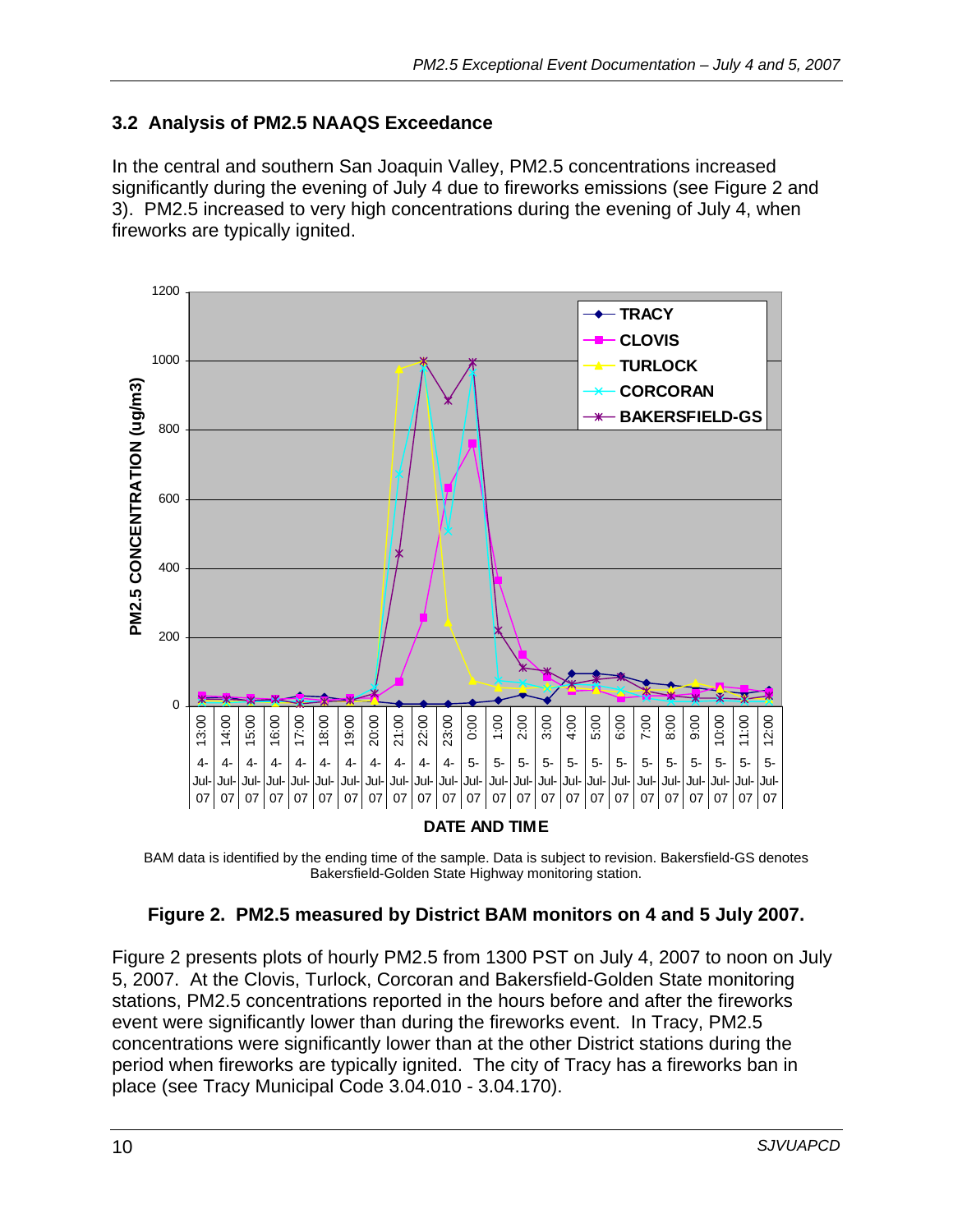<span id="page-10-0"></span>Figure 3 presents plots of PM2.5 from noon on July 3, 2007 to noon on July 6, 2007 to show that particulate concentrations for days before and after the fireworks event were significantly lower than during the fireworks event. It is apparent from these plots that fireworks had a significant effect on particulate concentration on the evening of July 4 and the morning of July 5. A similar trend is evident in the filter based particulate data presented in Table 1 and 2. PM2.5 was much lower on the monitoring days before and after July 4 and July 5.



Data is subject to revision. Bakersfield-GS denotes Bakersfield-Golden State Highway monitoring station. Hourly BAM PM2.5 data recorded during the fireworks event at the Fresno-First monitoring station was deemed invalid by CARB and is not included in this plot.

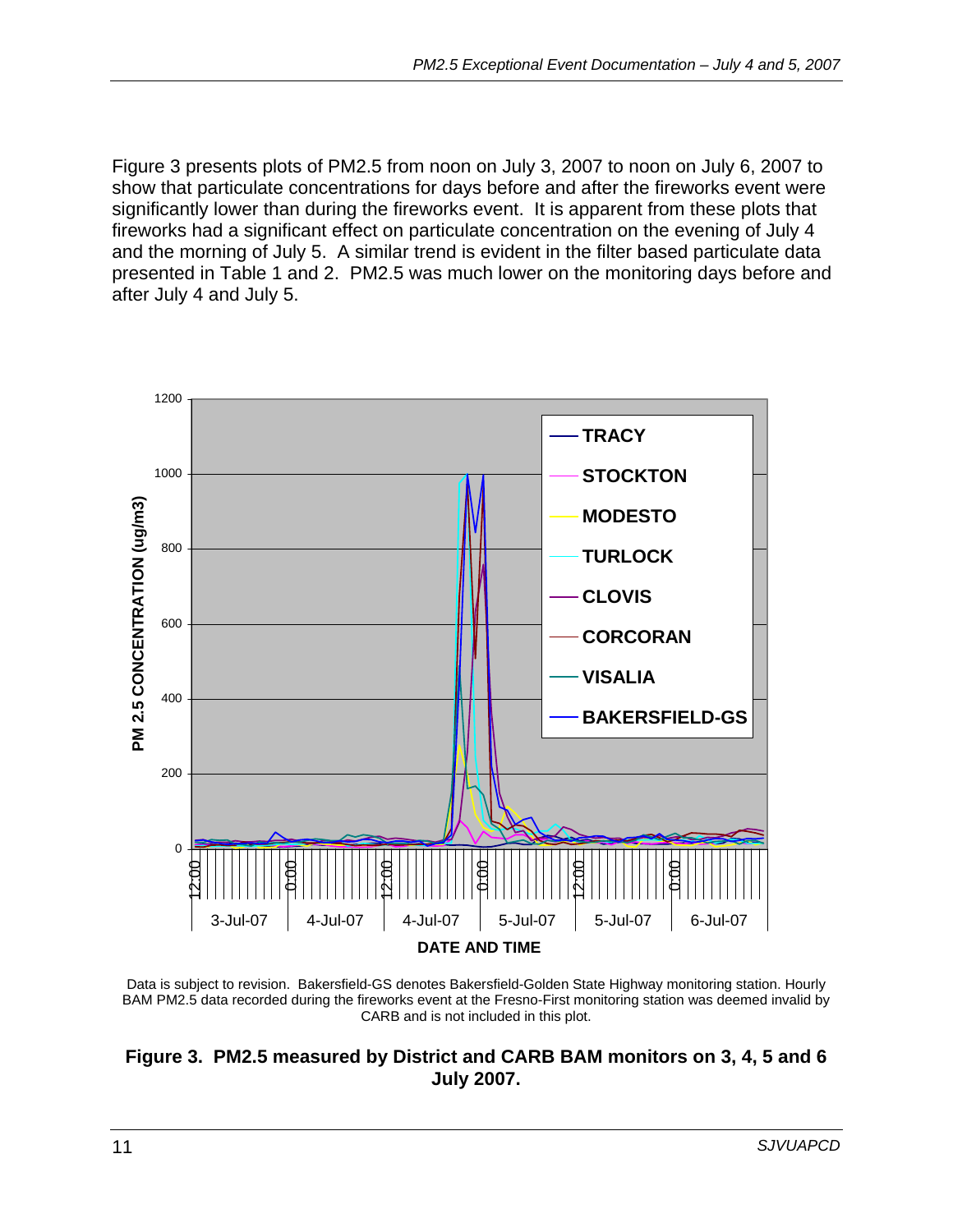<span id="page-11-0"></span>Large fireworks displays were staged in the Fresno metropolitan area, such as the display at Chukchansi Stadium in downtown Fresno, at Buchanan High School Stadium in Clovis and the Wild Water Adventure Park in Clovis. Winds in Fresno during the fireworks displays were mostly calm, as shown in Table 3, so that smoke remained in the metropolitan area. In addition, neighborhood scale fireworks displays likely produced a significant amount of smoke, which also remained in the neighborhoods. A listing of major fireworks displays in the central and southern San Joaquin Valley is provided in the appendix.

| Day and Hour         | <b>Fresno</b><br><b>Airport</b>            |
|----------------------|--------------------------------------------|
|                      | <b>Wind Direction</b><br><b>Wind Speed</b> |
| <b>July 4, 6 PM</b>  | WNW <sub>8</sub>                           |
| <b>July 4, 7 PM</b>  | WNW7                                       |
| <b>July 4, 8 PM</b>  | W 7                                        |
| <b>July 4, 9 PM</b>  | W <sub>5</sub>                             |
| <b>July 4, 10 PM</b> | <b>CALM</b>                                |
| July 4, 11 PM        | <b>CALM</b>                                |
| <b>MIDNIGHT</b>      | SE <sub>5</sub>                            |
| <b>July 5, 1 AM</b>  | <b>CALM</b>                                |
| <b>July 5, 2 AM</b>  | SE <sub>3</sub>                            |
| <b>July 5, 3 AM</b>  | ESE <sub>3</sub>                           |
| <b>July 5, 4 AM</b>  | E <sub>3</sub>                             |
| <b>July 5, 5 AM</b>  | SE <sub>3</sub>                            |
| <b>July 5, 6 AM</b>  | <b>CALM</b>                                |

**Table 3. Fresno wind direction and wind speed on July 4 and 5, 2007.** 

MIDNIGHT is Midnight to 12:59:59 AM, Pacific Standard Time. Sustained wind speed listed in this table is a 10 minute average at the beginning of the hour, recorded by the National Weather Service. Weather data was obtained from the National Weather Service website (weather.gov). See Figure 1 for a map of wind measurement locations.

On the evening of July 4, a large fireworks display was presented at Bakersfield College (Turner, 2008), which is approximately 2 to 3 miles NE of the Bakersfield-Golden State Highway monitoring station. Winds at the time were light and from the NNW to NNE (see Table 4), allowing fireworks smoke to drift towards the Bakersfield monitoring stations. In addition, neighborhood scale fireworks displays likely produced a significant amount of smoke; with peak activity from about 8 PM to 11 PM. This event coincided with a period of stagnant conditions in the early morning hours of July 5, which resulted in PM2.5 concentrations remaining high into the early morning hours of July 5.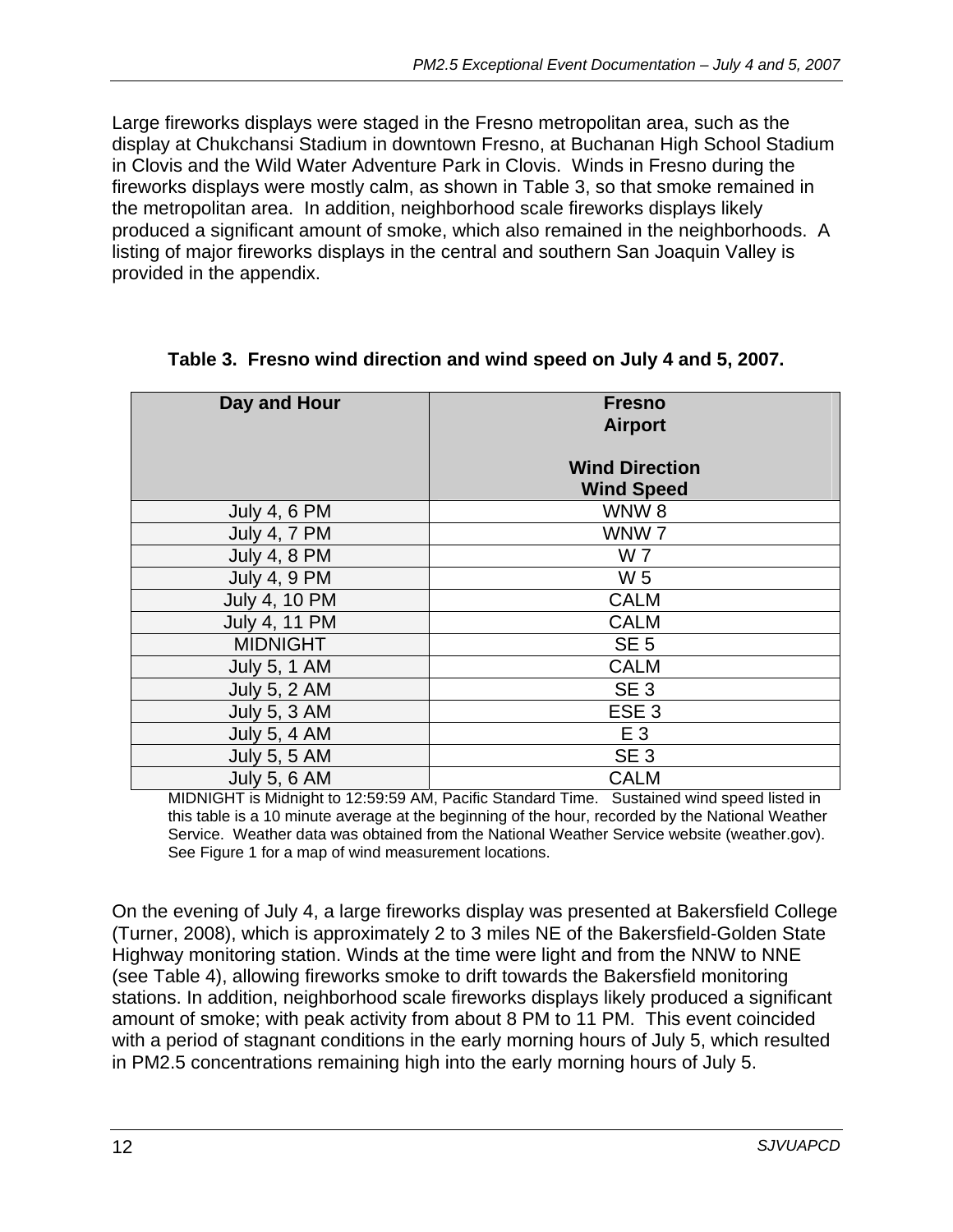| Day and<br><b>Hour</b> | <b>Bakersfield</b><br><b>PM2.5</b><br>$\mu$ g/m <sup>3</sup> | <b>Bakersfield</b><br><b>Meadows</b><br><b>WD/WS</b> | Corcoran<br><b>PM2.5</b><br>$\mu$ g/m <sup>3</sup> | <b>Hanford</b><br><b>WD/WS</b> | <b>Tracy</b><br><b>PM2.5</b><br>$\mu$ g/m <sup>3</sup> | <b>Stockton</b><br><b>WD/WS</b> |
|------------------------|--------------------------------------------------------------|------------------------------------------------------|----------------------------------------------------|--------------------------------|--------------------------------------------------------|---------------------------------|
| <b>July 4, 6 PM</b>    | 14                                                           | WNW 9                                                | 15                                                 | NNW <sub>9</sub>               | 9                                                      | <b>NNW 13</b>                   |
| <b>July 4, 7 PM</b>    | 18                                                           | <b>NW 5</b>                                          | 16                                                 | WNW <sub>7</sub>               | 12                                                     | <b>NNW 10</b>                   |
| <b>July 4, 8 PM</b>    | 38                                                           | WNW <sub>3</sub>                                     | 55                                                 | WNW <sub>3</sub>               | 10                                                     | <b>NW 13</b>                    |
| <b>July 4, 9 PM</b>    | 443                                                          | NNW <sub>3</sub>                                     | 674                                                | <b>CALM</b>                    | 11                                                     | <b>WNW 12</b>                   |
| <b>July 4, 10 PM</b>   | 1000                                                         | NNE <sub>6</sub>                                     | 980                                                | <b>CALM</b>                    | 10                                                     | WNW <sub>8</sub>                |
| <b>July 4, 11 PM</b>   | 844                                                          | <b>CALM</b>                                          | 508                                                | <b>CALM</b>                    | 7                                                      | W 6                             |
| <b>MIDNIGHT</b>        | 998                                                          | ESE <sub>3</sub>                                     | 968                                                | <b>CALM</b>                    | 5                                                      | WNW <sub>3</sub>                |
| <b>July 5, 1 AM</b>    | 221                                                          | E 3                                                  | 74                                                 | <b>CALM</b>                    | 6                                                      | ENE <sub>7</sub>                |
| <b>July 5, 2 AM</b>    | 112                                                          | E 5                                                  | 68                                                 | <b>CALM</b>                    | 10                                                     | ENE <sub>6</sub>                |
| <b>July 5, 3 AM</b>    | 103                                                          | <b>CALM</b>                                          | 52                                                 | <b>CALM</b>                    | 15                                                     | <b>CALM</b>                     |
| <b>July 5, 4 AM</b>    | 65                                                           | <b>CALM</b>                                          | 64                                                 | <b>CALM</b>                    | 16                                                     | <b>CALM</b>                     |
| <b>July 5, 5 AM</b>    | 78                                                           | <b>CALM</b>                                          | 61                                                 | <b>CALM</b>                    | 12                                                     | <b>CALM</b>                     |
| <b>July 5, 6 AM</b>    | 84                                                           | <b>CALM</b>                                          | 48                                                 | <b>CALM</b>                    | 12                                                     | <b>CALM</b>                     |

<span id="page-12-0"></span>**Table 4. July 4 and 5, 2007 PM2.5, wind direction and wind speed (mph).** 

MIDNIGHT is Midnight to 12:59:59 AM, Pacific Standard Time. WS = Wind speed (mph). WD = Wind direction. Data is preliminary and subject to revision. Sustained wind speed listed in this table is a 10 minute average at the beginning of the hour, recorded by the National Weather Service. Weather data was obtained from the National Weather Service website (weather.gov). BAM PM2.5 data in this table is identified by the end time of the sample. See Figure 1 for a map of station locations.

Profiler and surface meteorological data provided in the appendix indicates winds were weakest in the southern San Joaquin Valley and higher in the northern San Joaquin Valley and Sacramento Valley. The stagnant conditions in the central and southern San Joaquin Valley increased the potential for fireworks emissions to remain in city centers of the major metropolitan areas, such as Fresno and Bakersfield.

PM2.5 concentrations reported in Tracy are significantly lower than the central and southern San Joaquin Valley stations. This is likely due partly to the fireworks ban in Tracy and partly due to slightly higher winds during the evening of July 4 in the northern San Joaquin Valley (see Stockton meteorological data in Table 4).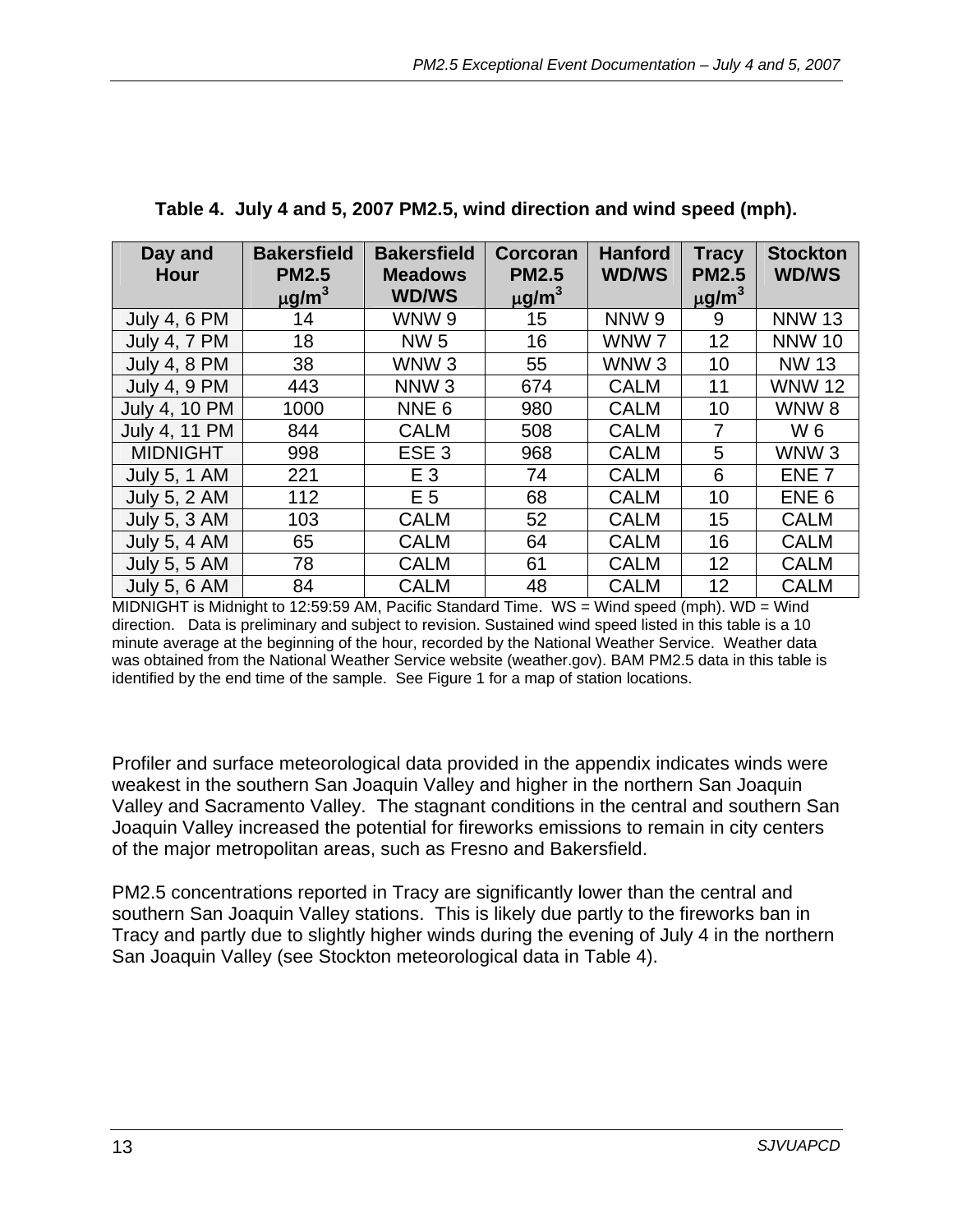<span id="page-13-0"></span>Figure 4 is a plot of filter based 24-hour PM2.5 concentrations in Fresno and Bakersfield measured on June 20 to July 12, 2007. A significant spike in the particulate concentration occurs on July 4 and 5, indicating fireworks smoke significantly influenced particulate concentrations.



Data is subject to revision.

**Figure 4. Filter based 24-hour PM2.5 concentrations in the San Joaquin Valley Air Basin for June 20 to July 12, 2007.**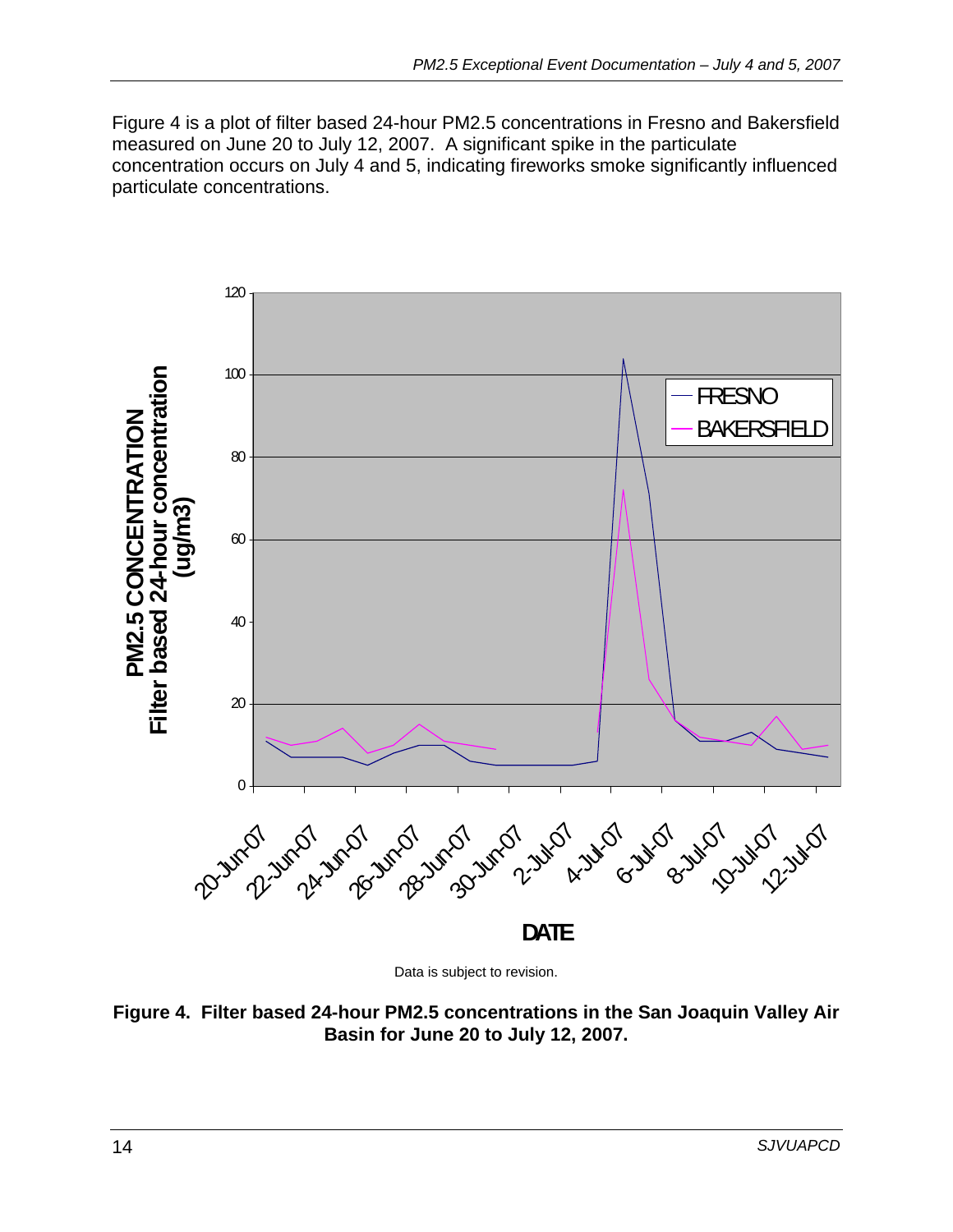<span id="page-14-0"></span>Figure 5 is a plot of maximum 24-hour averaged PM2.5 filter and continuous sampler concentrations in the District for years 1999 to 2005. The plot examines the period from June 20 to July 12. Once again, a significant spike in the particulate concentration occurs on July 4 and 5 in the 1999 to 2005 particulate data, indicating fireworks smoke influenced particulate concentrations on July 4 and 5 in past years.



Unofficial data from filter and continuous samplers - Data is subject to revision.

**Figure 5. Maximum 24-hour averaged PM2.5 in the San Joaquin Valley Air Basin for years 1999 to 2005.**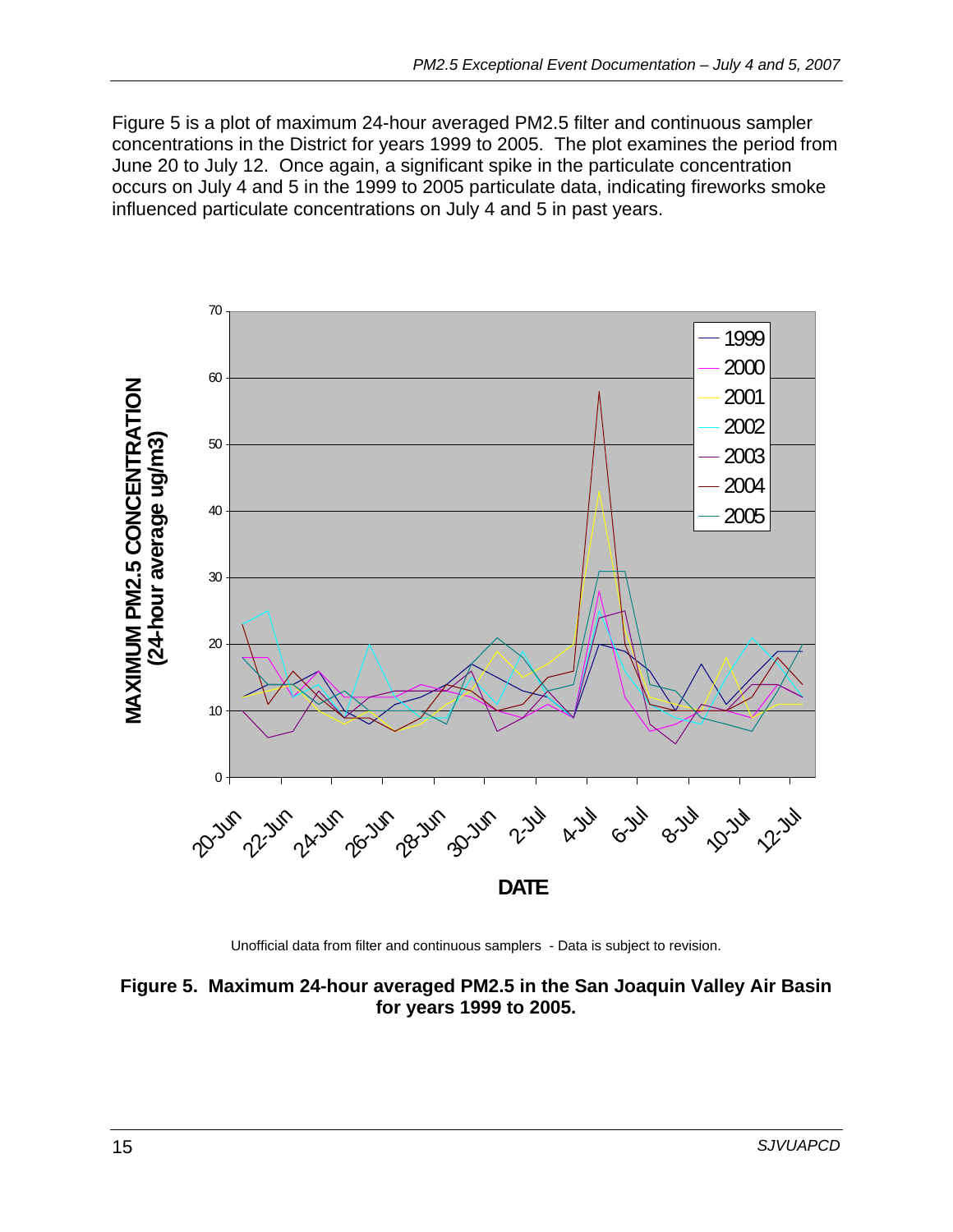<span id="page-15-0"></span>Figure 6 presents a plot of maximum 24-hour averaged PM2.5 filter samples in the District for years 1999 to 2006, which also includes a significant spike in the PM2.5 concentration on July 4 and 5.



#### **MAXIMUM 24-HOUR AVERAGE PM2.5 CONCENTRATION BY DAY (ug/m3) SAN JOAQUIN VALLEY AIR BASIN 1999-2006 (DATA SOURCE: EPA AQS)**



**Figure 6. Maximum filter based 24-hour PM2.5 concentration by day in the San Joaquin Valley Air Basin for years 1999 to 2006.**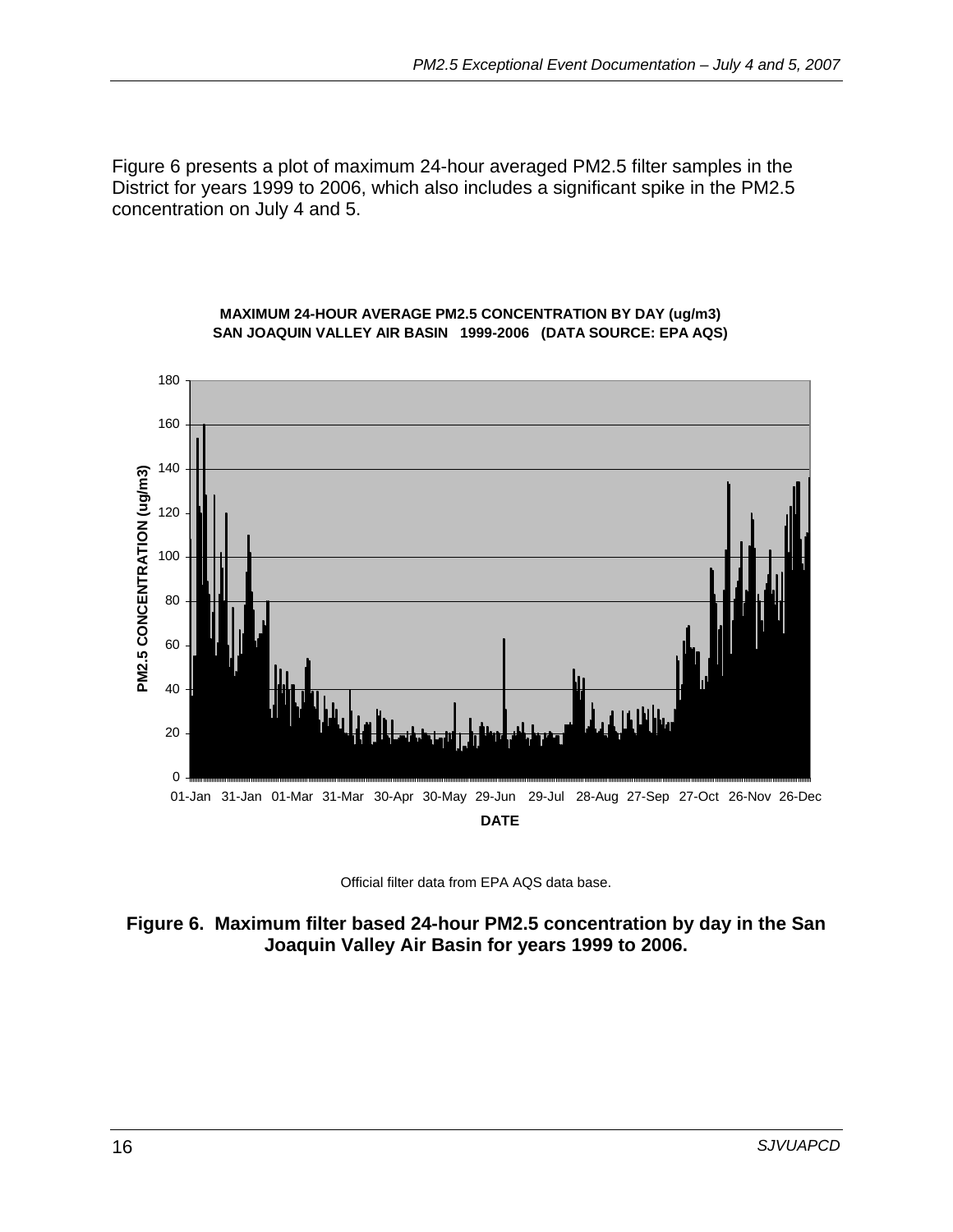Speciated PM2.5 data presented in Table 2 indicates a significant increase in compounds that have been associated with fireworks emissions. Studies have associated fireworks emissions with increases in ambient concentrations of Aluminum, Barium, Copper, Iron, Lead, Manganese, Potassium, Strontium, Vanadium, and Zinc (Kulshrestha, 2004; Attri, 2005; Barman, 2007; Vecchi, 2007). Attri (2005) states that metal salts used to create sparkling colors include Copper Acetoarsenate (Blue), Copper Chloride (Turquoise), Barium Carbonate (Green), and Barium Chloride (Bright Green) and addition of Magnesium and Aluminum salts creates bright white sparkling light flashes. Barium, Copper, Lithium, Strontium, Manganese and Sodium salts may also be ingredients in fireworks. Vecchi (2007) found that Strontium is the best fireworks tracer. Analysis of the July 5 filter sampled at Fresno indicated that the concentration of Strontium was 274 times higher than the Strontium concentration on filter sample days (July 2 and July 8) prior to and after July 5.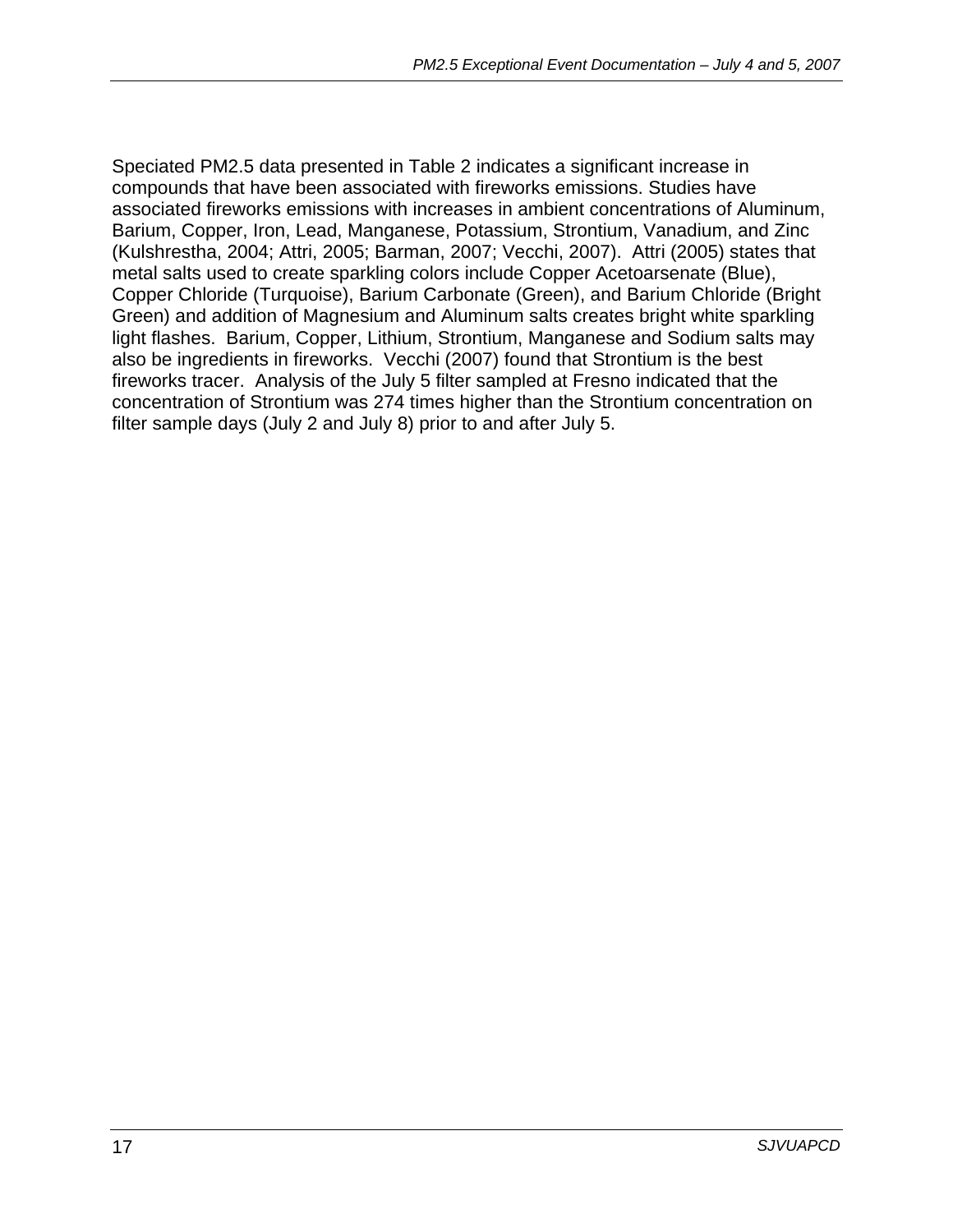#### <span id="page-17-0"></span>**4. PUBLIC NOTIFICATION AND EDUCATION**

As stated in the EPA rule, States must assure that reasonable measures were taken to protect the public from the emissions created by the fireworks display. Under this rule, state and local air districts are also strongly encouraged to institute educational programs that alert the public to the health effects associated with exposure to emissions from fireworks displays.

The District issued a press release on July 3 to educate the public on the health concerns generated by fireworks emissions. A similar message was posted on the District website. A copy of these public notification and education products are provided in the appendix (section 7).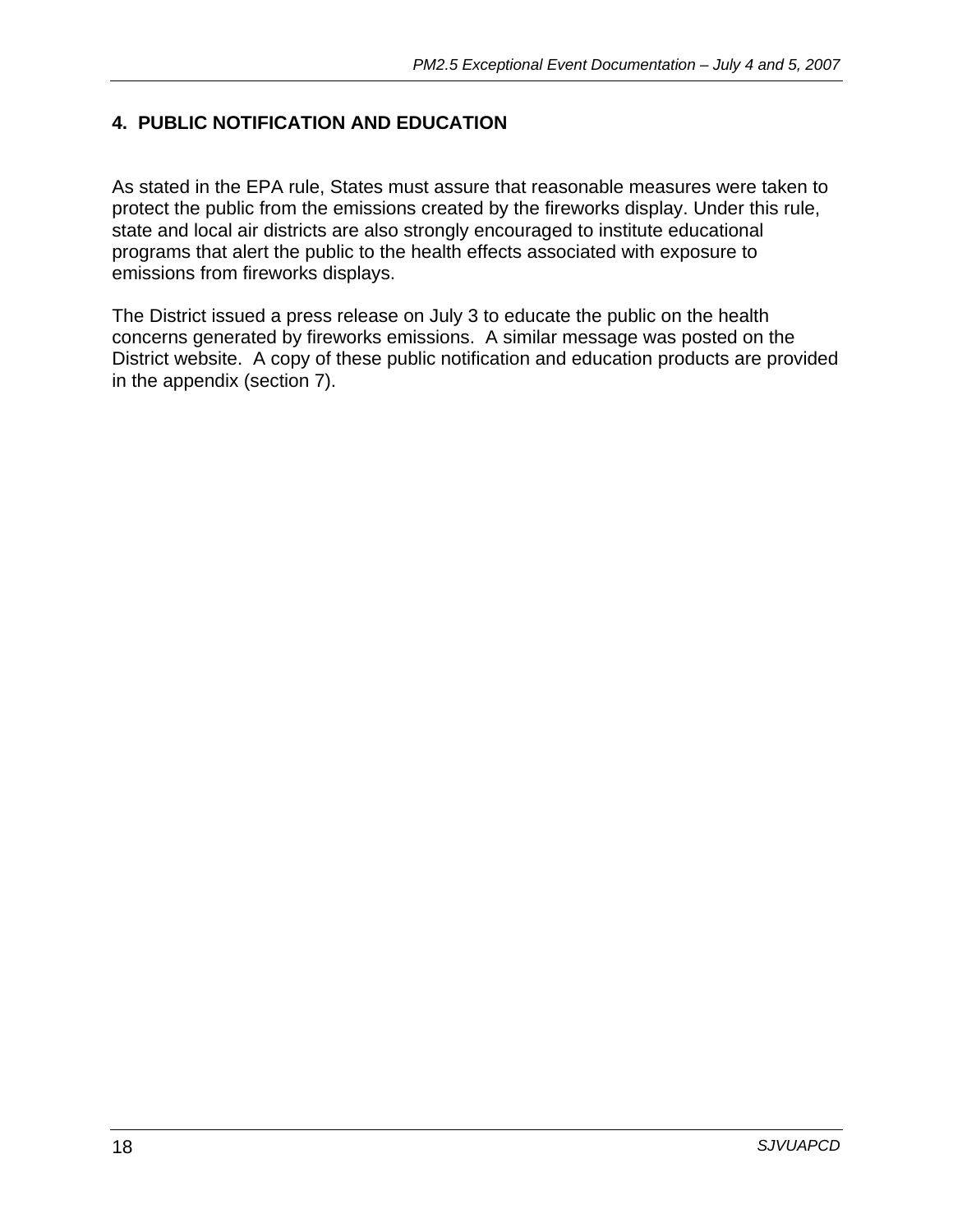### <span id="page-18-0"></span>**5. EXCEPTIONAL EVENT CRITERIA SUMMARY**

The District demonstrated that the exceedance of the PM2.5 in Fresno, CA on July 4 and 5, 2007 and Bakersfield, CA on July 4, 2007 satisfied the following exceptional event criteria:

1) The event affected air quality.

Figures 2 through 4 display the impact of fireworks emissions on air quality on July 4 and 5, 2007. PM2.5 concentrations in Bakersfield and Fresno were low the evening on July 4, when the PM2.5 rapidly increased to very high concentrations during the part of the evening when fireworks are typically ignited.

2) There is a clear causal connection between the exceedances and the claimed exceptional event.

The causal connection was demonstrated by showing the dramatic increase in hourly PM2.5 concentrations that coincide with the fireworks event. Speciated data displayed a dramatic increase in compounds associated with fireworks emissions. The concentration of Strontium, a fireworks tracer, was 274 times higher during the fireworks event.

- 3) The event is associated with measured concentration in excess of normal historical fluctuations including background. Figure 5 and 6 demonstrates fireworks emissions have impacted air quality in past years, in a manner similar to the July 4 and 5, 2007 event. PM2.5 concentrations are typically higher than normal on July 4 and 5 due to fireworks emissions.
- 4) There would have been no exceedance "but for" the event.

There are several indications that there would have been not been an exceedance of the PM2.5 NAAQS in Bakersfield on July 4 and 5, 2007 in the absence of fireworks emissions. Data presented in this report presents the impact of fireworks emissions on air quality on July 4 and 5. PM2.5 concentrations in Fresno and Bakersfield were low until 8 pm on July 4, 2007, when the PM2.5 rapidly increased to very high concentrations during the part of the evening when fireworks are typically ignited.

The Tracy PM2.5 monitor reported very low PM2.5 concentrations (5 to 10 ug/m3) during the same time frame (July 4, from 9 to midnight, see Table 4) that the Bakersfield PM2.5 monitor reported extremely high PM2.5 concentrations (443 to 1000 ug/m3). The City of Tracy has a fireworks ban in place. Lower PM concentrations in Tracy are likely due partly to the fireworks ban and partly due to slightly higher winds during the evening of July 4 (which improves dispersion).

Based on the data provided in this report, the District concludes that there would not have been an exceedance of the PM2.5 NAAQS in Fresno, CA on July 4 and 5, 2007 and Bakersfield, CA on July 4, 2007 without fireworks emissions.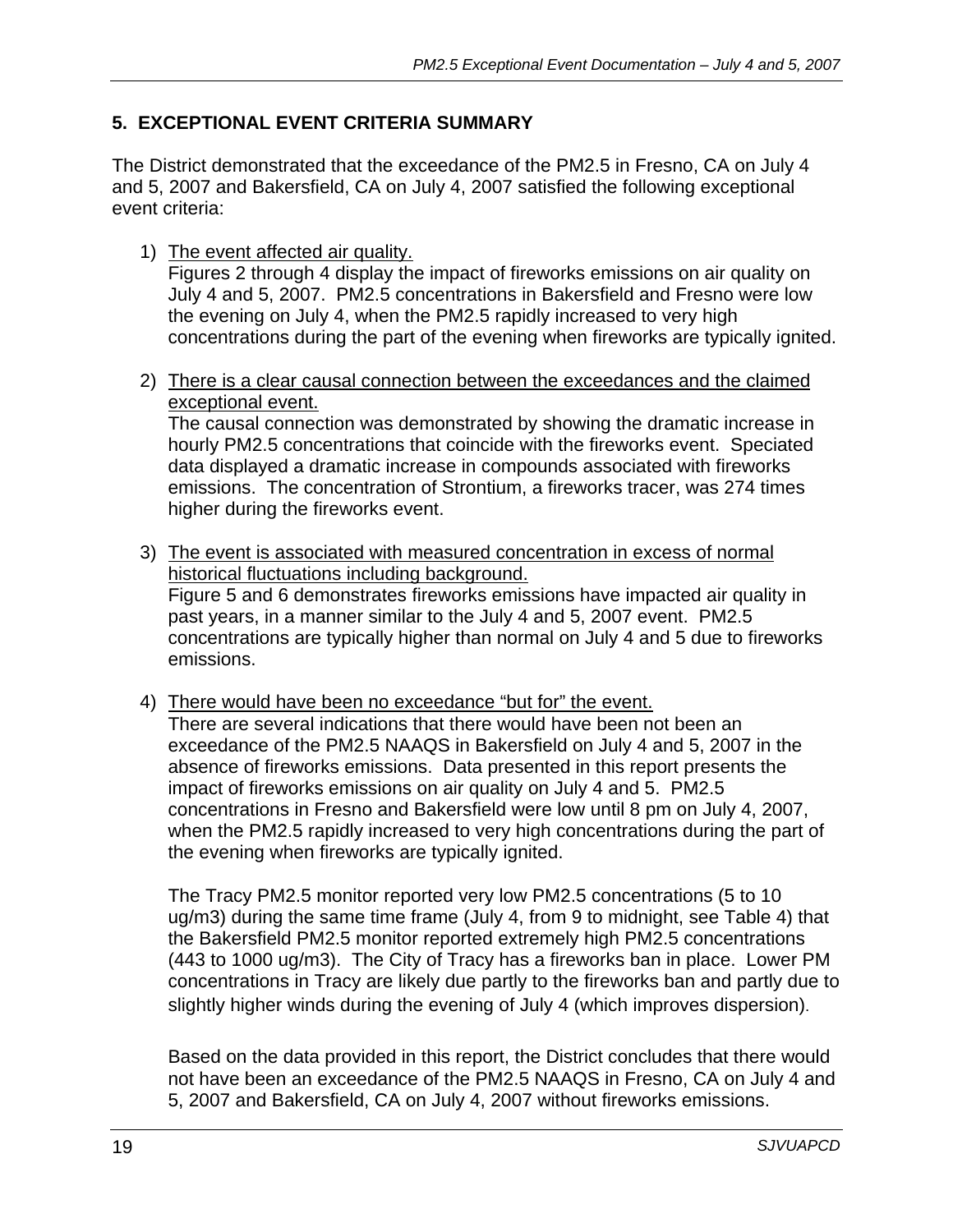#### <span id="page-19-0"></span>**6. REFERENCES**

Attri, Arun K. (2005): Looking at Fireworks From Environmental Science Perspective, *EnviroNews* 

Barman, S. C., Ramesh Singh, M.P.S. Negi, S.K. Bhargava (2007): Ambient air quality of Lucknow City (India) during use of fireworks on Diwali Festival, *Environmental Monitoring and Assessment* 

California Air Resources Board (ARB): AQMIS database.

City of Tracy Municipal Code: Sections 3.04.010 - 3.04.170.

Environmental Protection Agency (EPA): AQS database.

Environmental Protection Agency (EPA): Guideline on the Identification and Use of Air Quality Data Affected by Exceptional Events. July 1986.

Environmental Protection Agency (EPA): Memorandum: Areas Affected by PM10 Natural Events. May 1996.

Federal Register: March 22, 2007 (Volume 72, Number 55)], [Rules and Regulations],[Page 13559-13581] From the Federal Register Online via GPO Access [wais.access.gpo.gov], [DOCID:fr22mr07-14], Environmental Protection Agency, 40 CFR Parts 50 and 51, [EPA-HQ-OAR-2005-0159; FRL-8289-5], RIN 2060-AN40, Treatment of Data Influenced by Exceptional Events.

#### Fireworks websites:

<http://www.co.fresno.ca.us/4510/tourism/July4/1July4Index.htm> <http://www.avhub.net/4thofJULYactivities.htm>

Kulshrestha, U.C., T. Nageswara Rao, S. Azhaguvel (2004): Emissions and accumulation of metals in the atmosphere due to crackers and sparkles during Diwali festival in India, *Atmospheric Environment*

Lewis, R. (2007): Telephone Conversation, California Air Resources Board.

Mesowest: Historical meteorological data, <http://www.met.utah.edu/mesowest/>

National Oceanic and Atmospheric Administration (NOAA): ESRL/Physical Sciences Division, Profiler Data

National Oceanic and Atmospheric Administration (NOAA): Surface weather maps.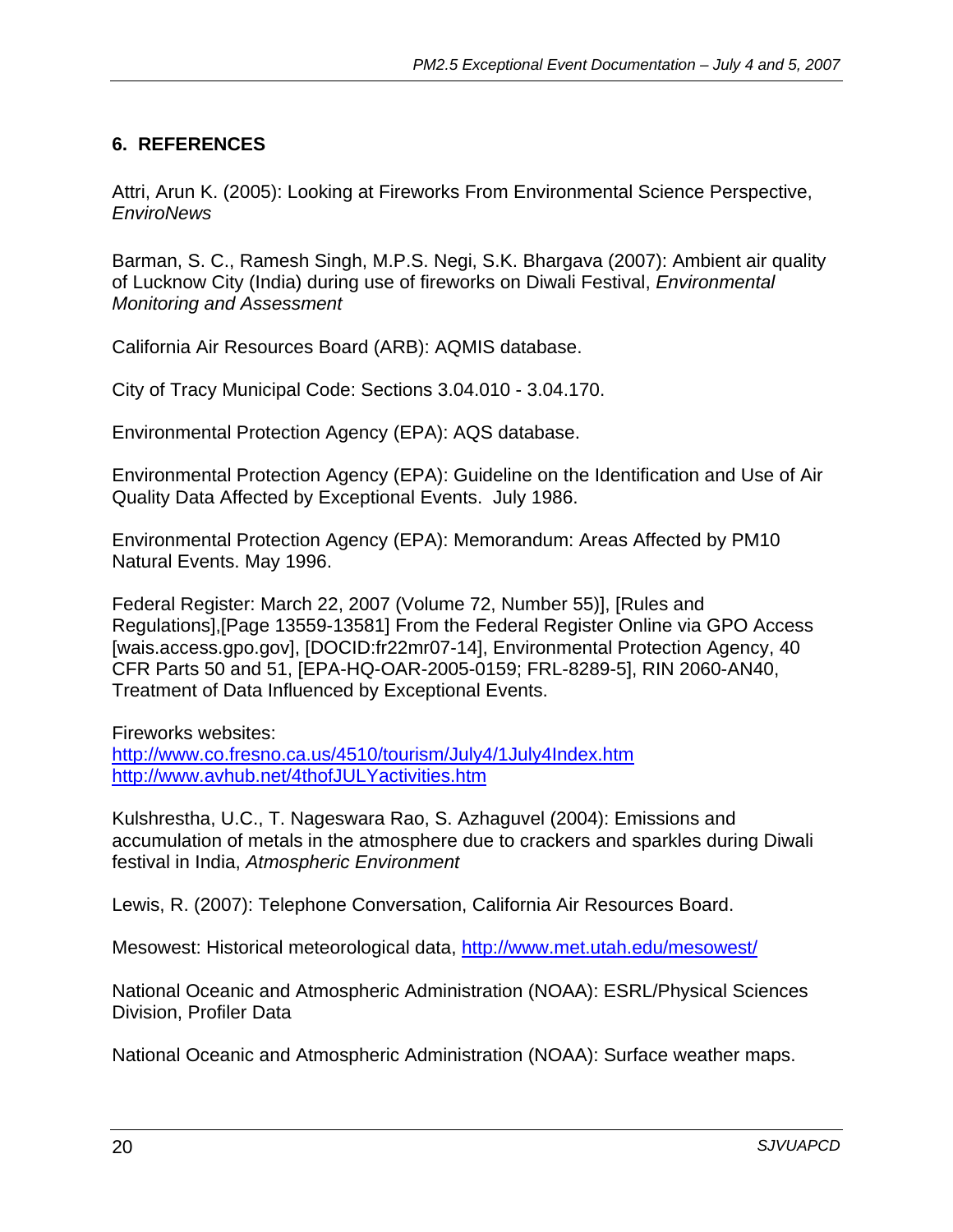National Oceanic and Atmospheric Administration (NOAA): Weather data, <http://www.weather.gov/>.

Naval Postgraduate School, Department of Meteorology: Profiler Data, [http://www.weather.nps.navy.mil/profiler/coastprof.html.](http://www.weather.nps.navy.mil/profiler/coastprof.html)

Turner, Brenda (2008): Personal Communication**,** Public Information Representative, San Joaquin Valley Air Pollution Control District

Vecchi, R., V. Bernardoni, D. Cricchio, A. D'Alessandro, P. Fermo, F. Lucarelli, S. Nava, A. Piazzalunga, G. Valli (2007): The impact of fireworks on airborne particles, *Atmospheric Environment*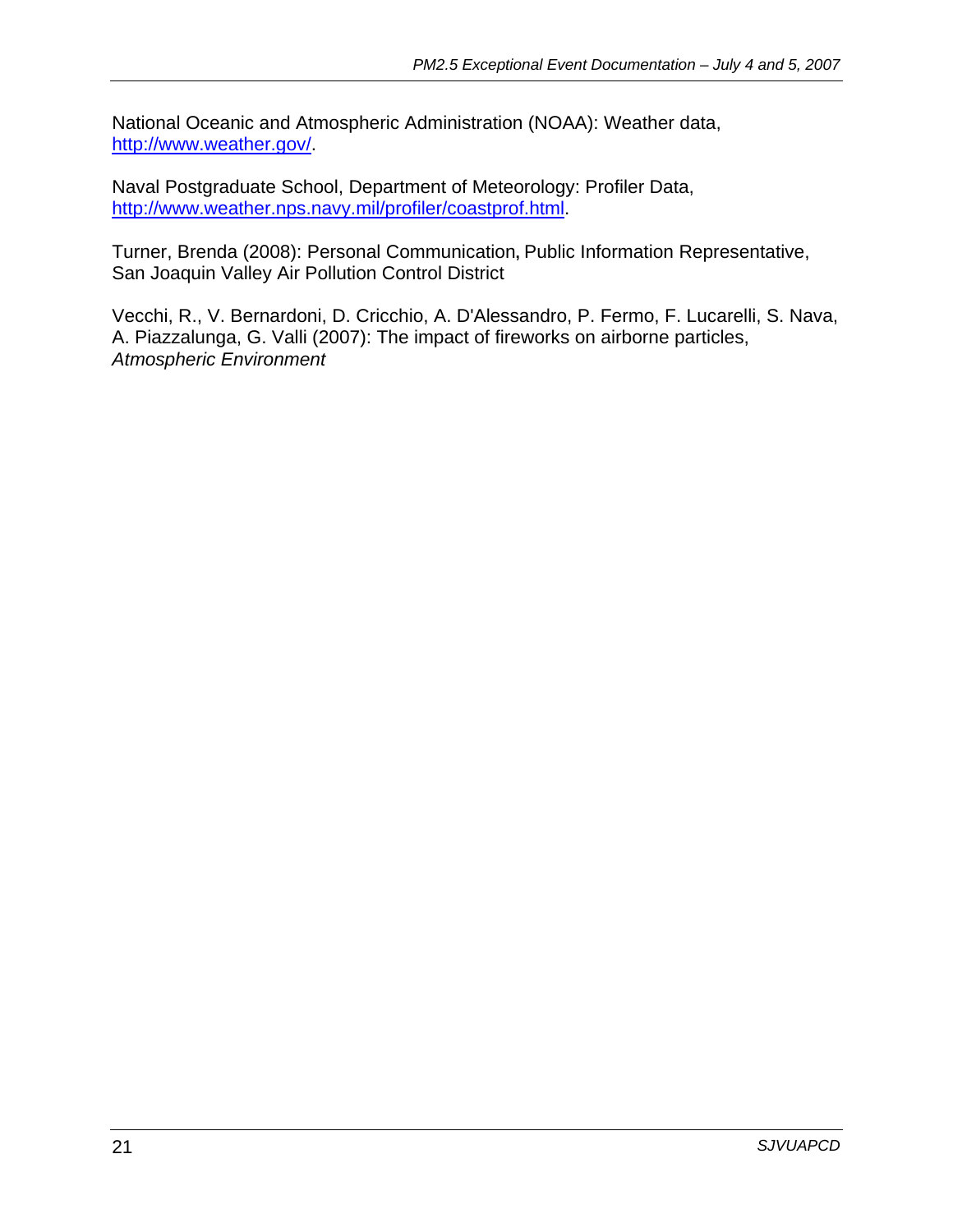#### <span id="page-21-0"></span>**7. APPENDIX - SUPPORTING DOCUMENTS**

#### **Press release issued July 3, 2007**

-----Original Message-----

**From: Janelle Schneider,** *Public Information Representative,* San Joaquin Valley Air Pollution Control District

**Sent:** Tuesday, July 03, 2007 8:54 AM **Subject:** July 4 cautionary statement

The following news release was issued today to media Valley-wide.



#### **News Release, 07-03-07, For Immediate Release TO: Local News, Health and Weather sections**

#### **Fireworks prompt caution**

Celebrations may elevate air-pollution levels

Officials at the San Joaquin Valley Air Pollution Control District are reminding Valley residents that July 4 fireworks can temporarily increase air pollution and to take appropriate cautionary measures, as individual health conditions dictate.

"During prime time for fireworks displays [9-10 p.m.], we usually see increases in levels of particulate pollution," specifically, particles 10 microns and smaller (PM10) and even tinier particles (PM 2.5), said Shawn Ferreria, air-quality analyst for the Air District.

Although these levels typically dissipate by midnight, elevated pollution levels can last until morning, depending on meteorological conditions.

Particle pollution of 10 microns and smaller may be harmful to people with heart or lung disease, and children and elderly people are also more susceptible to consequences of high particulate levels. Residents of the eight-county air basin should keep their own health conditions in mind when viewing neighborhood fireworks displays or attending large fireworks shows

July 4 air-quality forecasts for each county will be available at 4:30 p.m. Tuesday at www.valleyair.org <http://www.valleyair.org> and by calling 1-800-SMOG INFO (766-4463).

The Valley Air District covers eight counties including San Joaquin, Stanislaus, Merced, Madera, Fresno, Kings, Tulare and the valley portion of Kern. For more information, visit <http://www.valleyair.org> or call the nearest District office: Modesto (209) 557-6400, Fresno (559) 230-6000 and Bakersfield (661) 326-6900.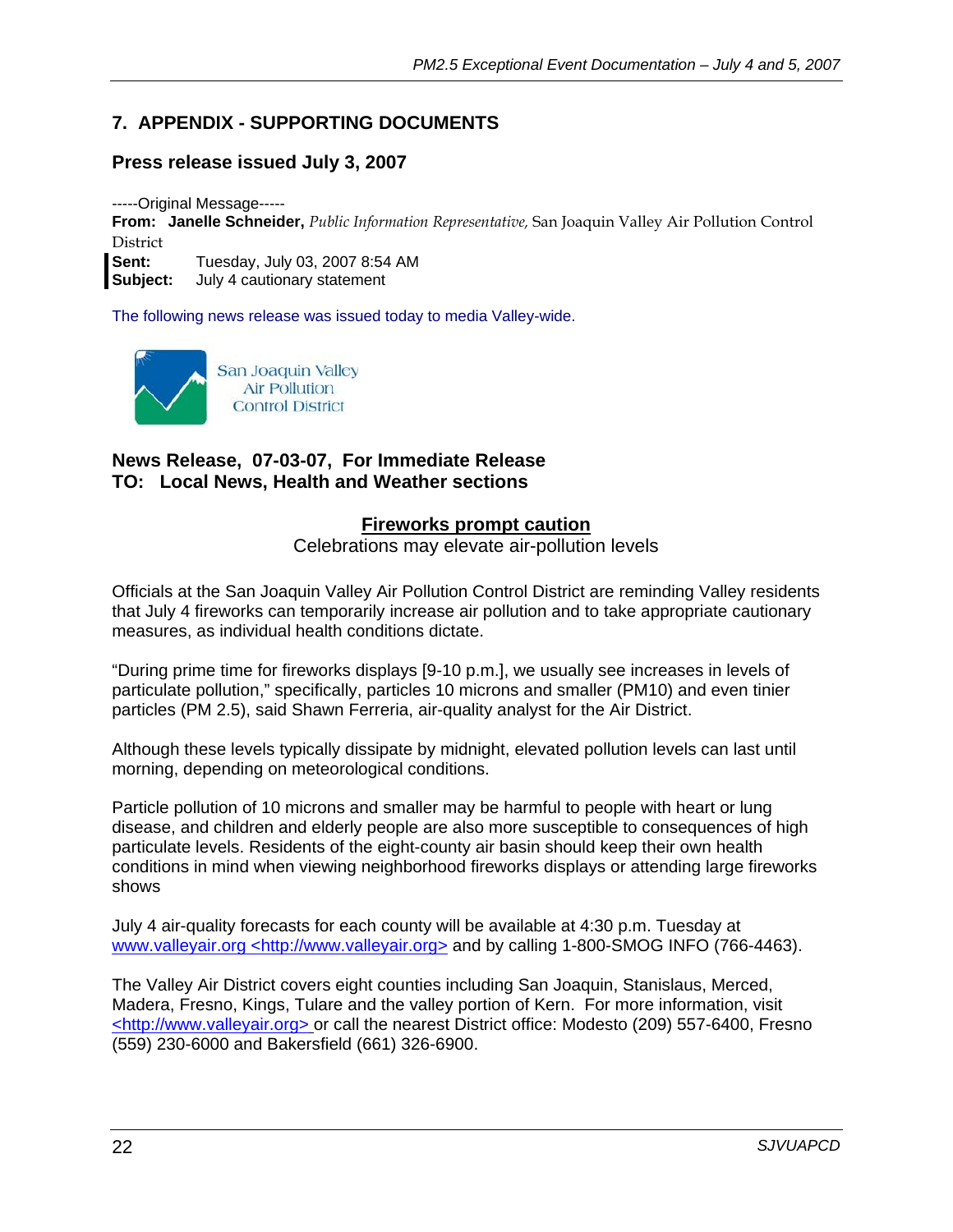On July 3, 2007, the following statement was posted on the home page of valleyair.org, the District website:

Fireworks and Air Quality

### **Celebrations may elevate air-pollution levels**

Officials at the San Joaquin Valley Air Pollution Control District are reminding Valley residents that July 4 fireworks can temporarily increase air pollution and to take appropriate cautionary measures, as individual health conditions dictate.

"During prime time for fireworks displays (9-10 p.m. the July 4th evening), we usually see increases in levels of particulate pollution," specifically, particles 10 microns and smaller (PM10) and even tinier particles (PM 2.5), said Shawn Ferreria, air-quality analyst for the Air District.

Although these levels typically dissipate by midnight, elevated pollution levels can last until morning, depending on meteorological conditions.

Particle pollution of 10 microns and smaller may be harmful to people with heart or lung disease, and children and elderly people are also more susceptible to consequences of high particulate levels. Residents of the eight-county air basin should keep their own health conditions in mind when viewing neighborhood fireworks displays or attending large fireworks shows. Residents should contact their local government agency (either city or county) to determine the legality of fireworks in their area.

Children, elderly people and people with existing health conditions are especially susceptible to harmful health consequences of exposure to high levels of particulates. People with heart or lung diseases should follow their doctors' advice for dealing with episodes of unhealthy air quality.

The Valley Air District covers eight counties including San Joaquin, Stanislaus, Merced, Madera, Fresno, Kings, Tulare and the valley portion of Kern. For more information call the nearest District office: Modesto (209) 557-6400, Fresno (559) 230-6000 and Bakersfield (661) 326-6900.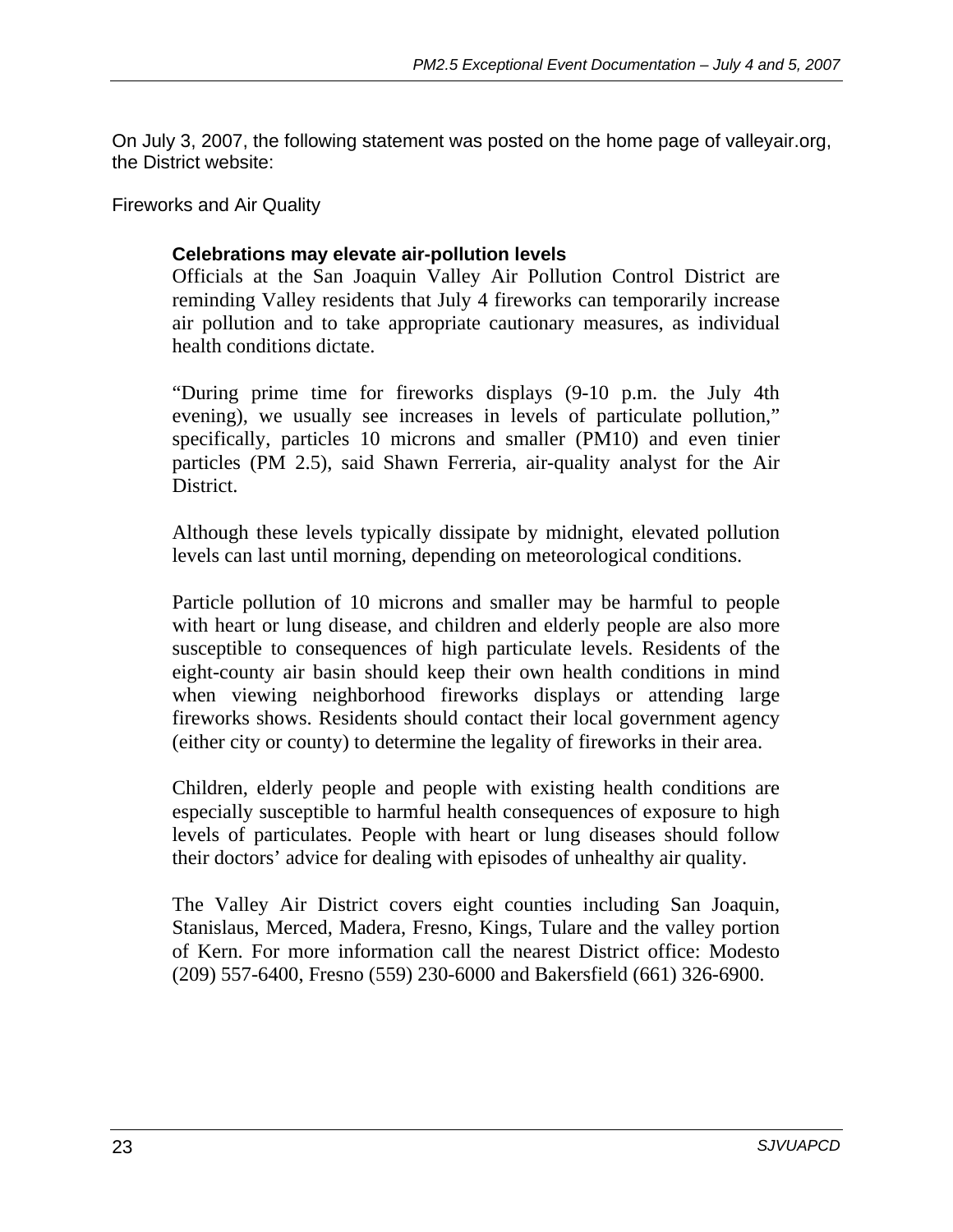#### **Profiler Data**

Time is in UTC (Coordinated Universal Time, also abbreviated with "Z" or "GMT") is also called Greenwich Mean Time (Mean Solar Time at the Royal Observatory in Greenwich, England). Greenwich Mean Time is eight hours ahead of Pacific Standard Time (PST) and seven hours ahead of Pacific Daylight Time (PDT). For example, 12 UTC or 12 Z is 4 AM PST or 5 AM PDT.

Wind barbs point in the direction "from" which the wind is blowing. A circle represents calm conditions. Flags (straight lines) attached at the end of the wind barbs indicate wind speed. Each short flag represents 5 knots, and each long flag represents 10 knots. A long flag and a short flag represent 15 knots, simply by adding the value of each flag together (10 knots  $+ 5$  knots = 15 knots). The color-coded speed scale is also provided on top of the "High Mode" plot. A triangular flag at the end of a wind barb represents a 50-knot wind.

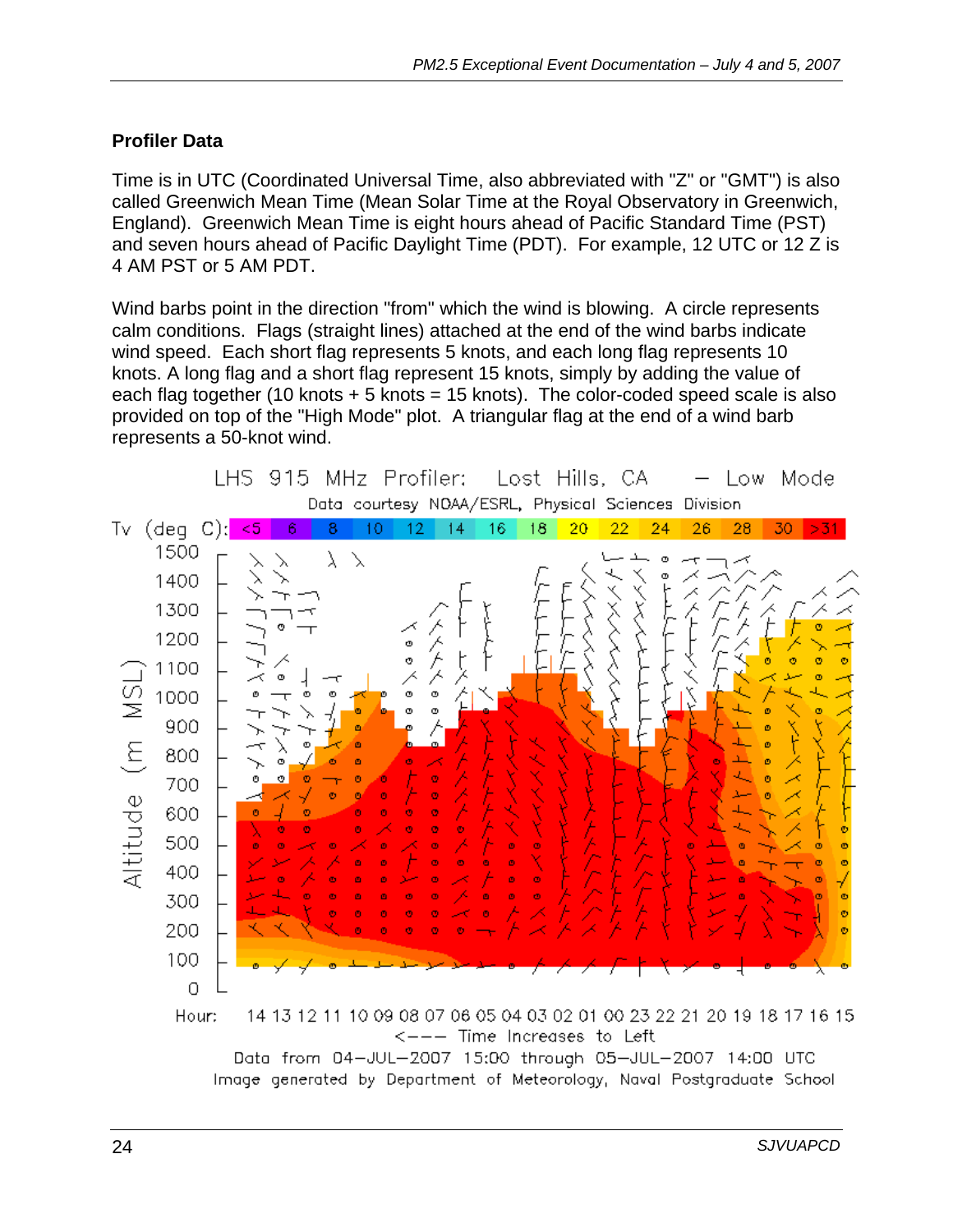

This profile recorded at Lost Hills in Western Kern County indicates winds were light and variable (0 to 5 knots) in the first 500 meters above ground level from 03 UTC (Z) (8 PM PDT, July 4, 2007) through 14 UTC (Z) (7 AM PDT, July 5, 2007). 07 UTC (Z) corresponds to midnight.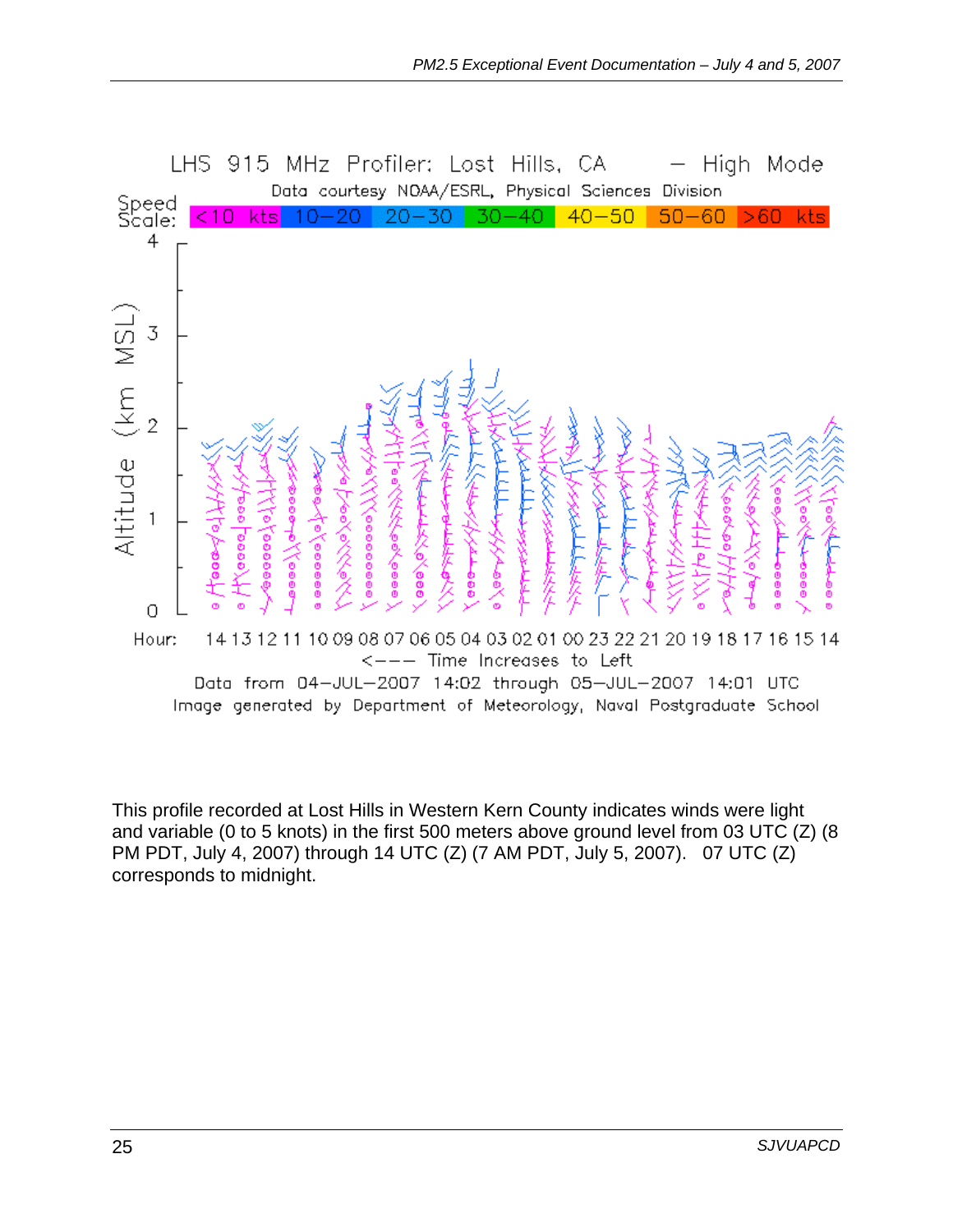|                                               |                                                                                                                           | VIS. |                            | 915                                                 |                  | MHz Profiler:                                                             |                                    |                                                          |                                       | Visalia, CA |    |    |             |    | .OW                                           |                       | Mode                                                                       |
|-----------------------------------------------|---------------------------------------------------------------------------------------------------------------------------|------|----------------------------|-----------------------------------------------------|------------------|---------------------------------------------------------------------------|------------------------------------|----------------------------------------------------------|---------------------------------------|-------------|----|----|-------------|----|-----------------------------------------------|-----------------------|----------------------------------------------------------------------------|
|                                               |                                                                                                                           |      |                            |                                                     |                  | Data courtesy San Joaquin Valley Unified Air Pollution Control            |                                    |                                                          |                                       |             |    |    |             |    |                                               | District              |                                                                            |
| Tv                                            | $(\text{deg } C):$                                                                                                        |      | $5$                        | 6                                                   | 8                | 10                                                                        | 12                                 | 14                                                       | 16                                    | 18          | 20 | 22 | 24          | 26 | 28                                            | 30                    |                                                                            |
| $\frac{1}{2}$<br>$\overline{\Xi}$<br>Altitude | 1500<br>1400<br>1300<br>1200<br>1100<br>1000<br>900<br>800<br>700<br>600<br>500<br>400<br>300<br>200<br>100<br>O<br>Hour: |      | ۲<br>ø<br>o<br>o<br>Φ<br>Φ | o<br>Ø<br>o<br>Ø<br>Φ<br>o<br>ø<br>۰<br>ø<br>o<br>Ø | O<br>σ<br>۰<br>O | Ø<br>۵<br>ø<br>Φ<br>٥<br>σ<br>ெ<br>٥<br>O<br>O<br>$Deta$ from $0A = 0.01$ | O<br>O<br>o<br>ø<br>O<br>O<br><--- | D<br>o<br>o<br>Ø<br>O<br>O<br>۰<br>ø<br>ø<br>Ø<br>o<br>O | o<br>۰<br>ω<br>Time Increases to Left |             |    |    | ø<br>o<br>Φ | Θ  | o<br>2007 18:05 through 05.100 2007 18:05 UTC | O<br>ø<br>O<br>o<br>Ø | 16 15 14 13 12 11 10 09 08 07 06 05 04 03 02 01 00 23 22 21 20 19 18 17 16 |

Data from 04-JUL-2007 16:05 through 05-JUL-2007 16:05 UTC Image generated by Department of Meteorology, Naval Postgraduate School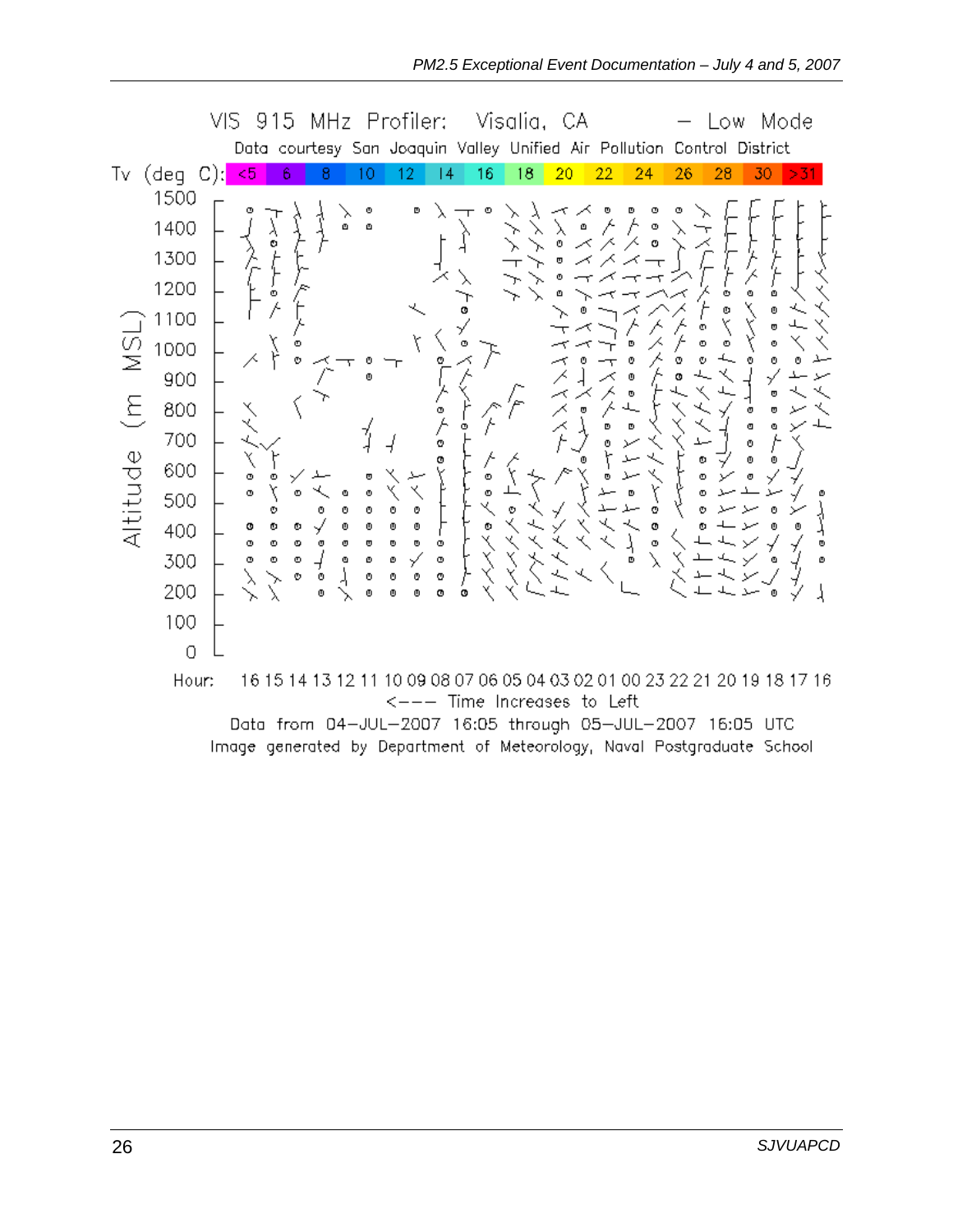

This profile recorded at Visalia in Tulare County indicates winds were mostly light (0 to 5 knots) in the first 500 meters above ground level from 04 UTC (Z) (9 PM PDT, July 4, 2007) through 16 UTC (Z) (9 AM PDT, July 5, 2007). 07 UTC (Z) corresponds to midnight.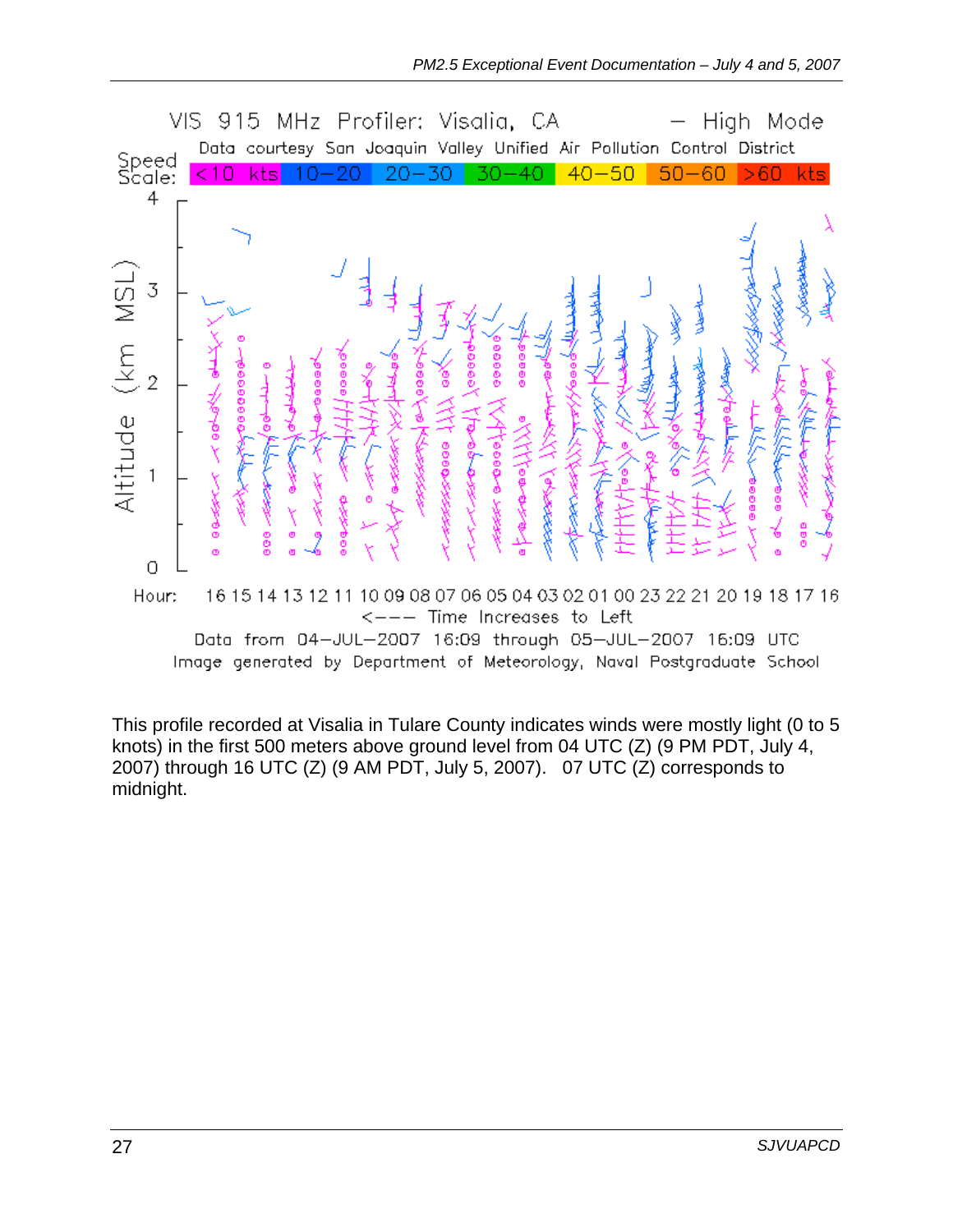

Data from 04-JUL-2007 15:00 through 05-JUL-2007 14:00 UTC Image generated by Department of Meteorology, Naval Postgraduate School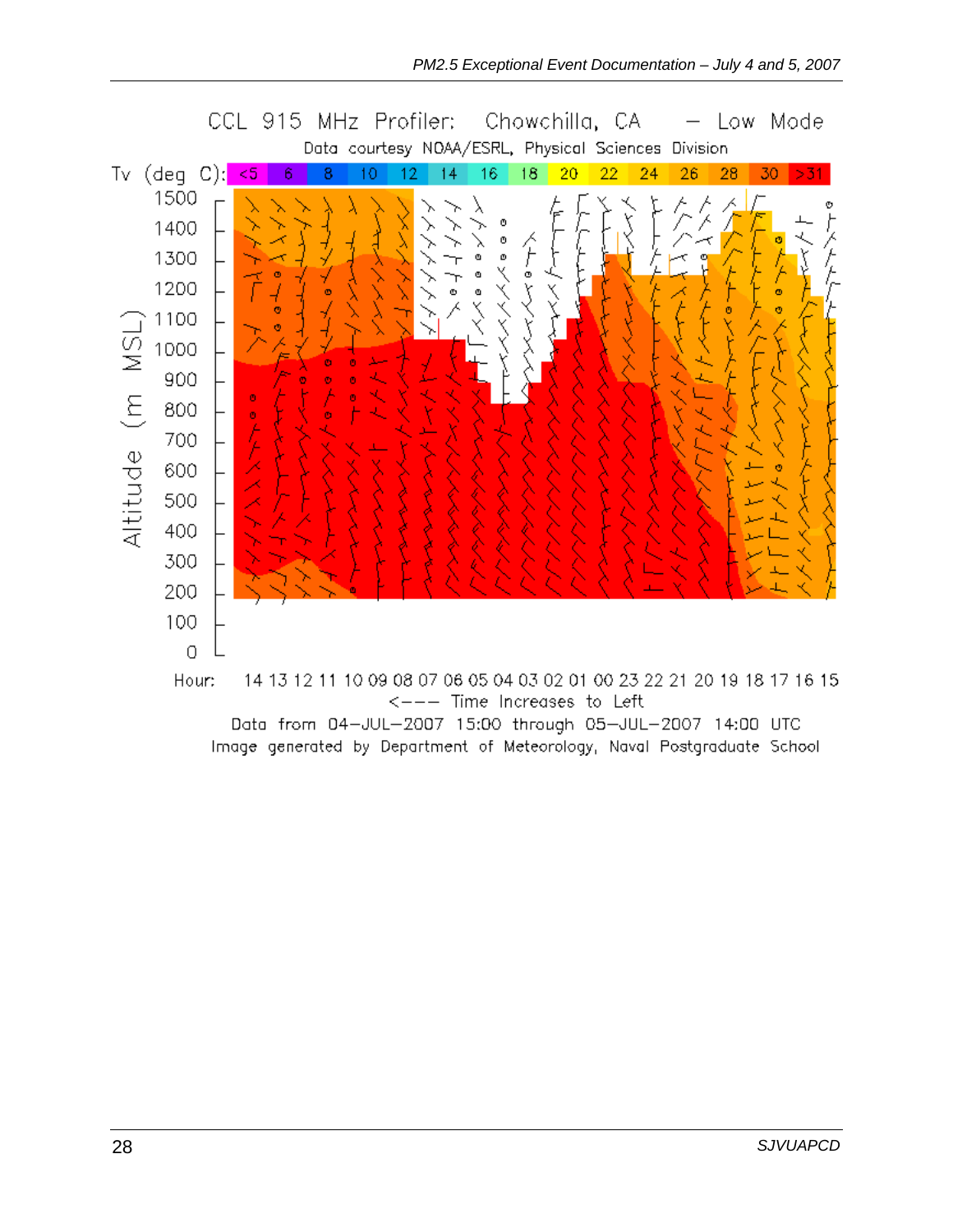

This profile recorded at Chowchilla in Madera County indicates winds were mostly from the N to NW at 10 knots in the first 500 meters above ground level from 02 UTC (Z) (7 PM PDT, July 4, 2007) through 09 UTC (Z) (2 AM PDT, July 5, 2007). 07 UTC (Z) corresponds to midnight. Winds were 20 knots from the NW during hour 05 UTC (Z) (10 PM PDT, July 4, 2007).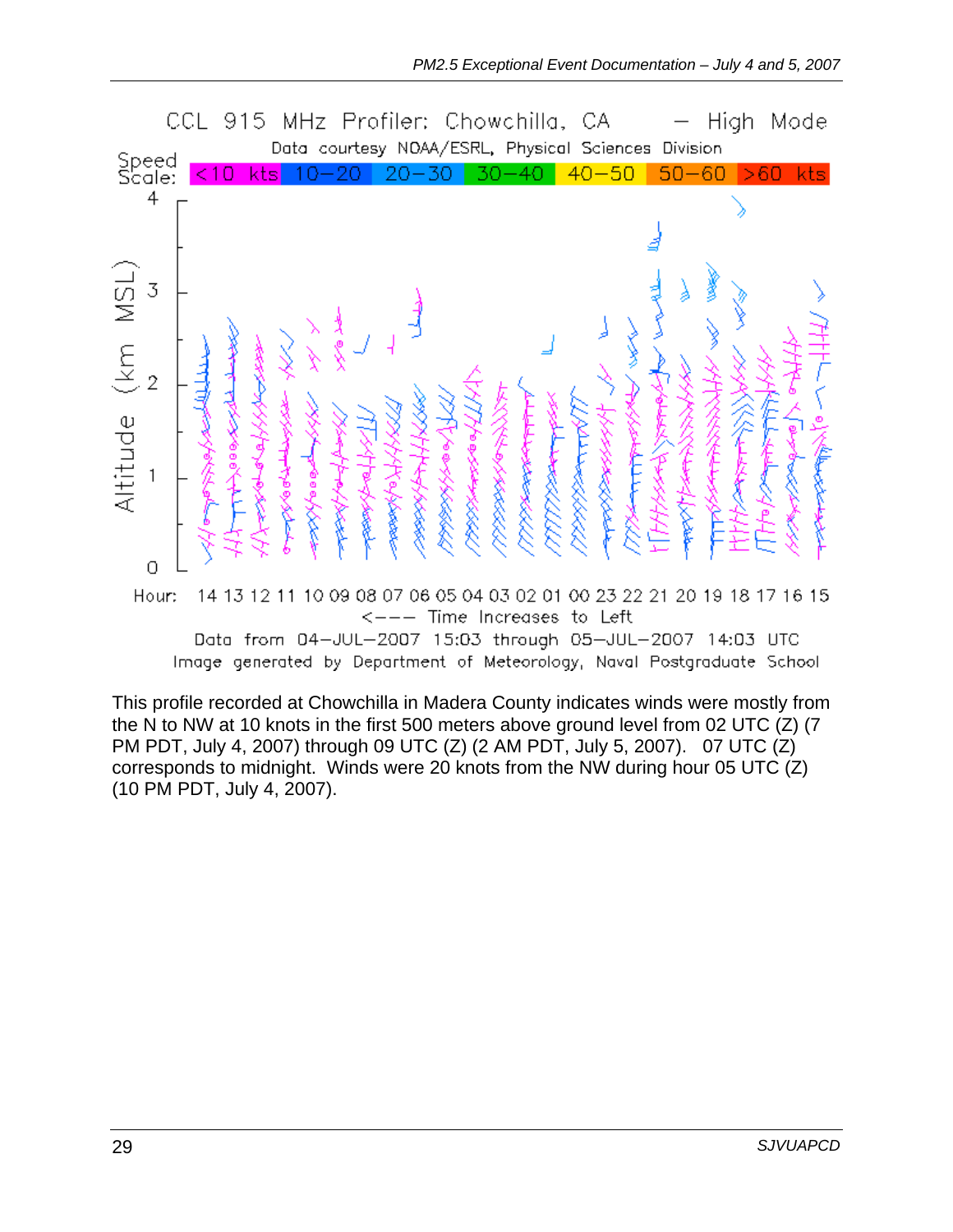

Data from 04-JUL-2007 15:10 through 05-JUL-2007 15:10 UTC Image generated by Department of Meteorology, Naval Postgraduate School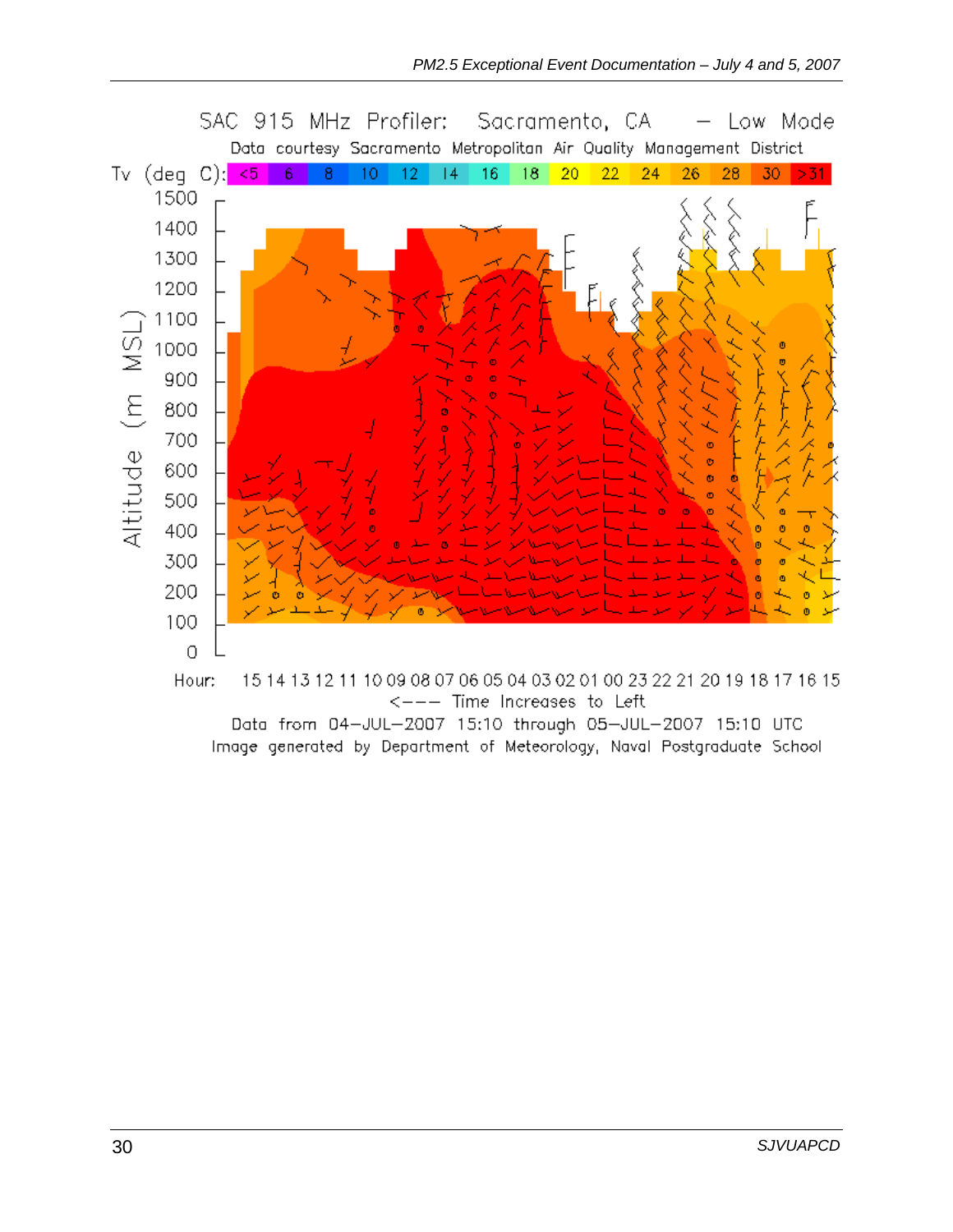

This profile recorded at Sacramento indicates winds were mostly from the WSW at 5 to 15 knots in the first 500 meters above ground level from 02 UTC (Z) (7 PM PDT, July 4, 2007) through 08 UTC (Z) (1 AM PDT, July 5, 2007). 07 UTC (Z) corresponds to midnight. A delta breeze was evident from 00 UTC (Z) (5 PM PDT, July 4, 2007) through 03 UTC (Z) (8 PM PDT, July 4, 2007).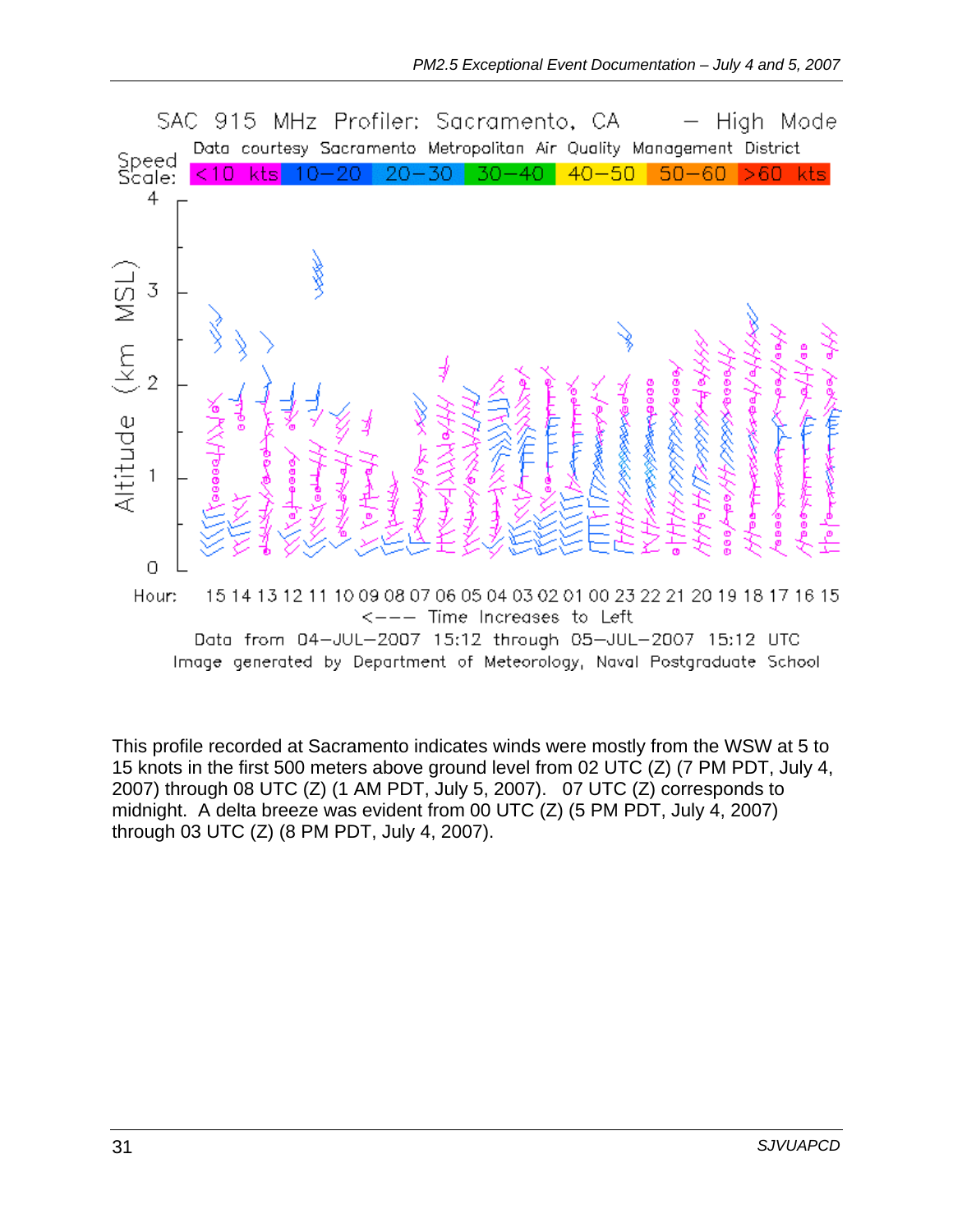#### **Surface Weather Maps**



Surface weather map for 5 PM PDT on July 4, 2007. A thermal trough of low pressure is centered over the Central Valley of California. Stagnant conditions are evident in the San Joaquin Valley.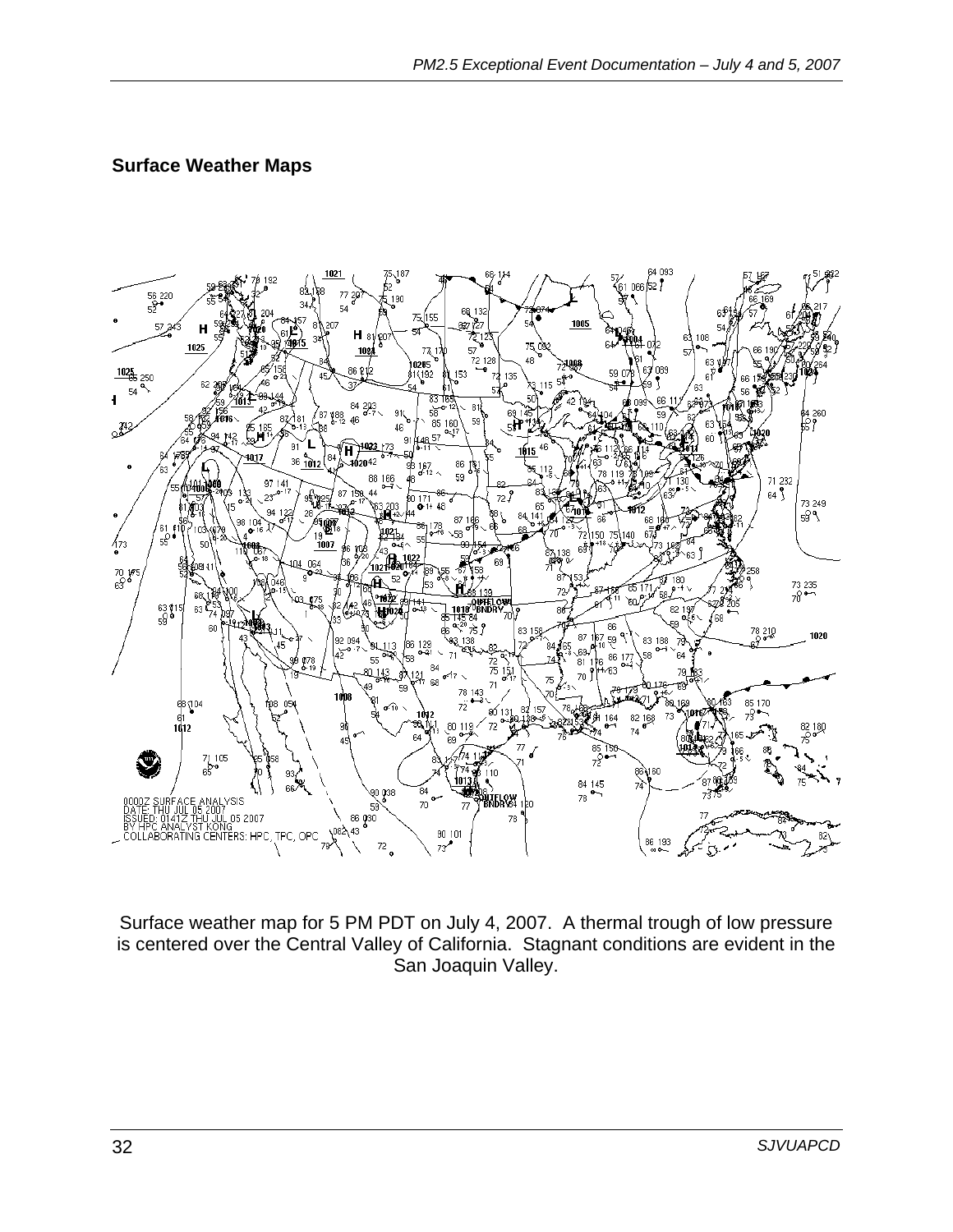

Surface weather map for 8 PM PDT on July 4, 2007.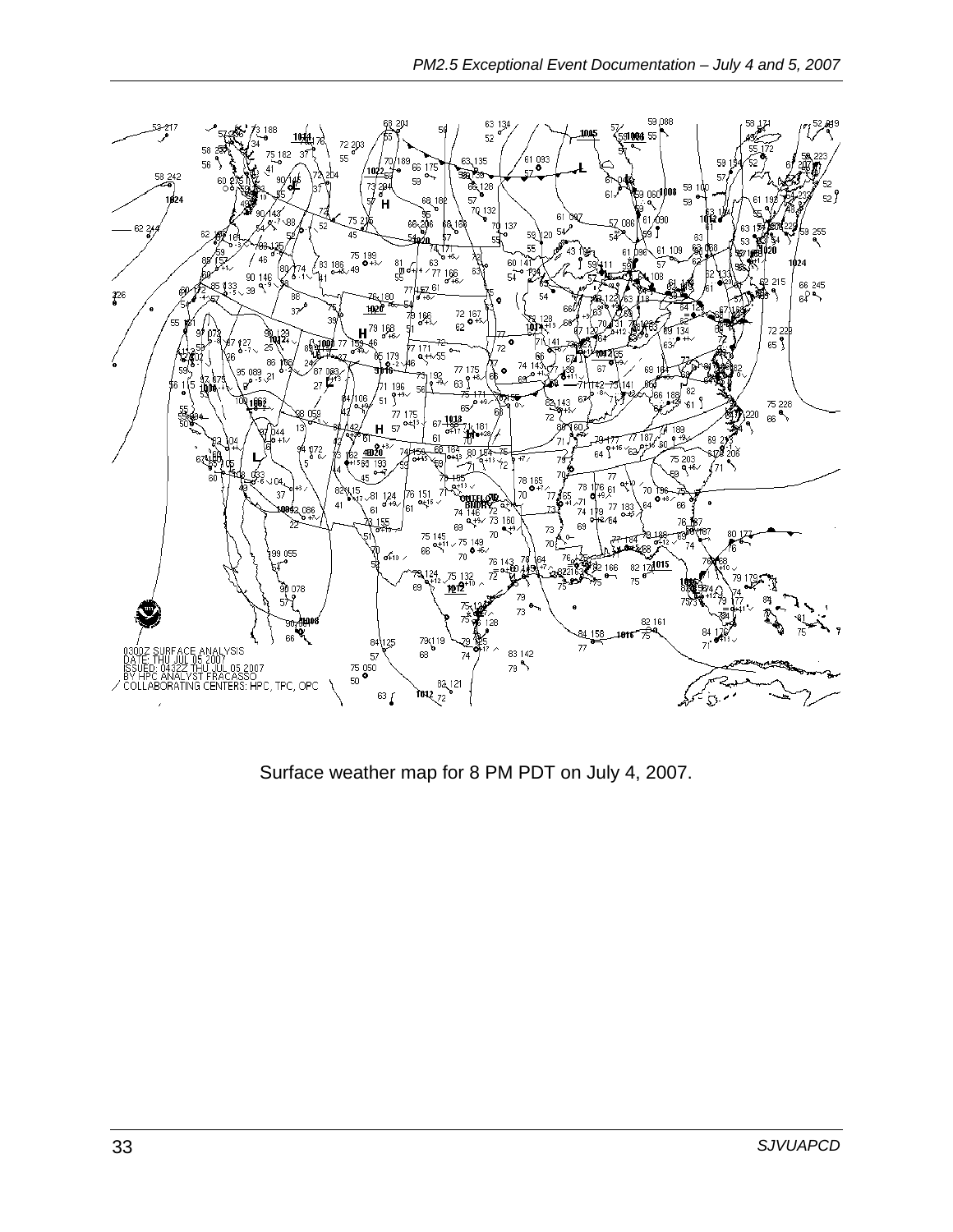

Surface weather map for 11 PM PDT on July 4, 2007.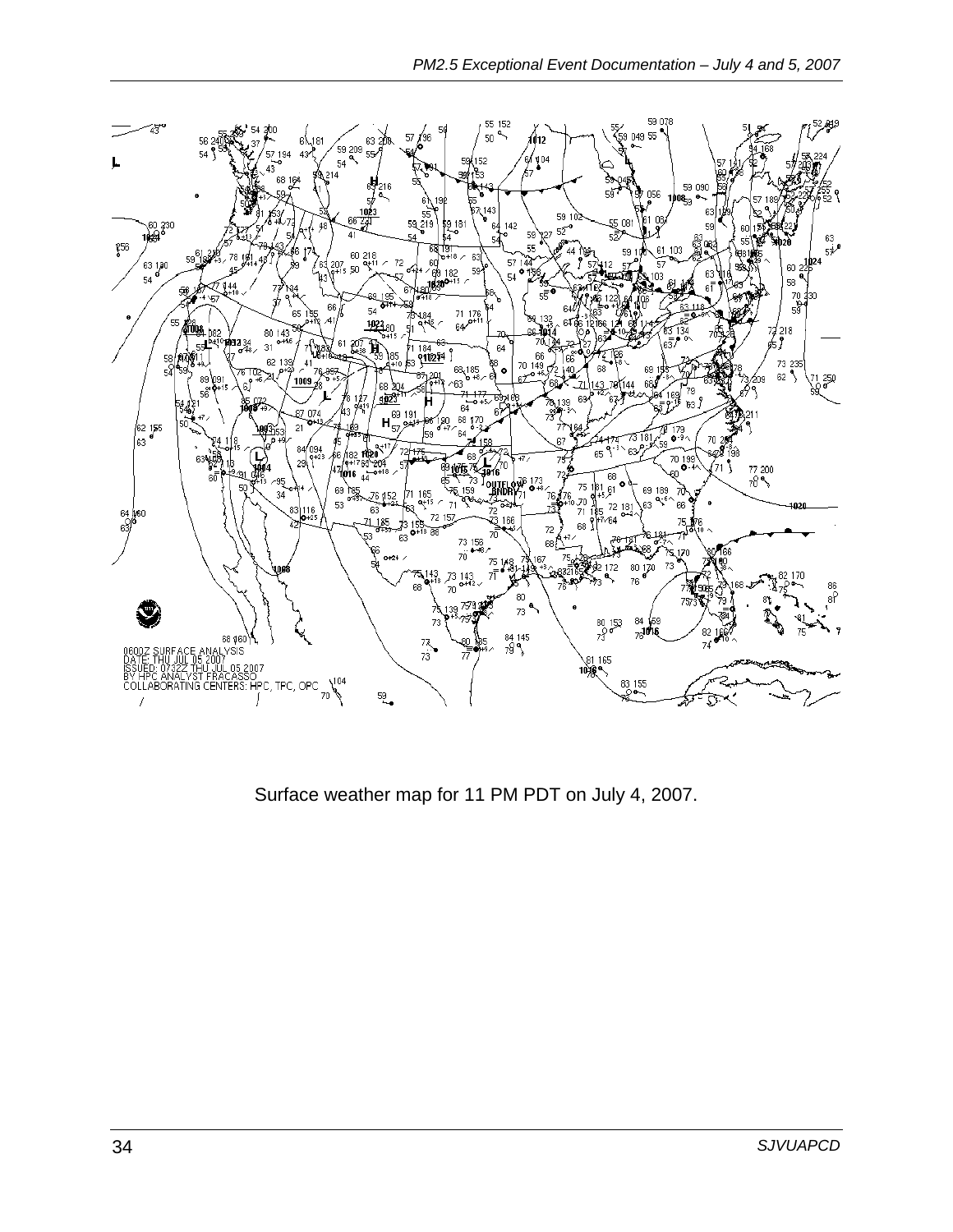

Surface weather map for 2 AM PDT on July 5, 2007.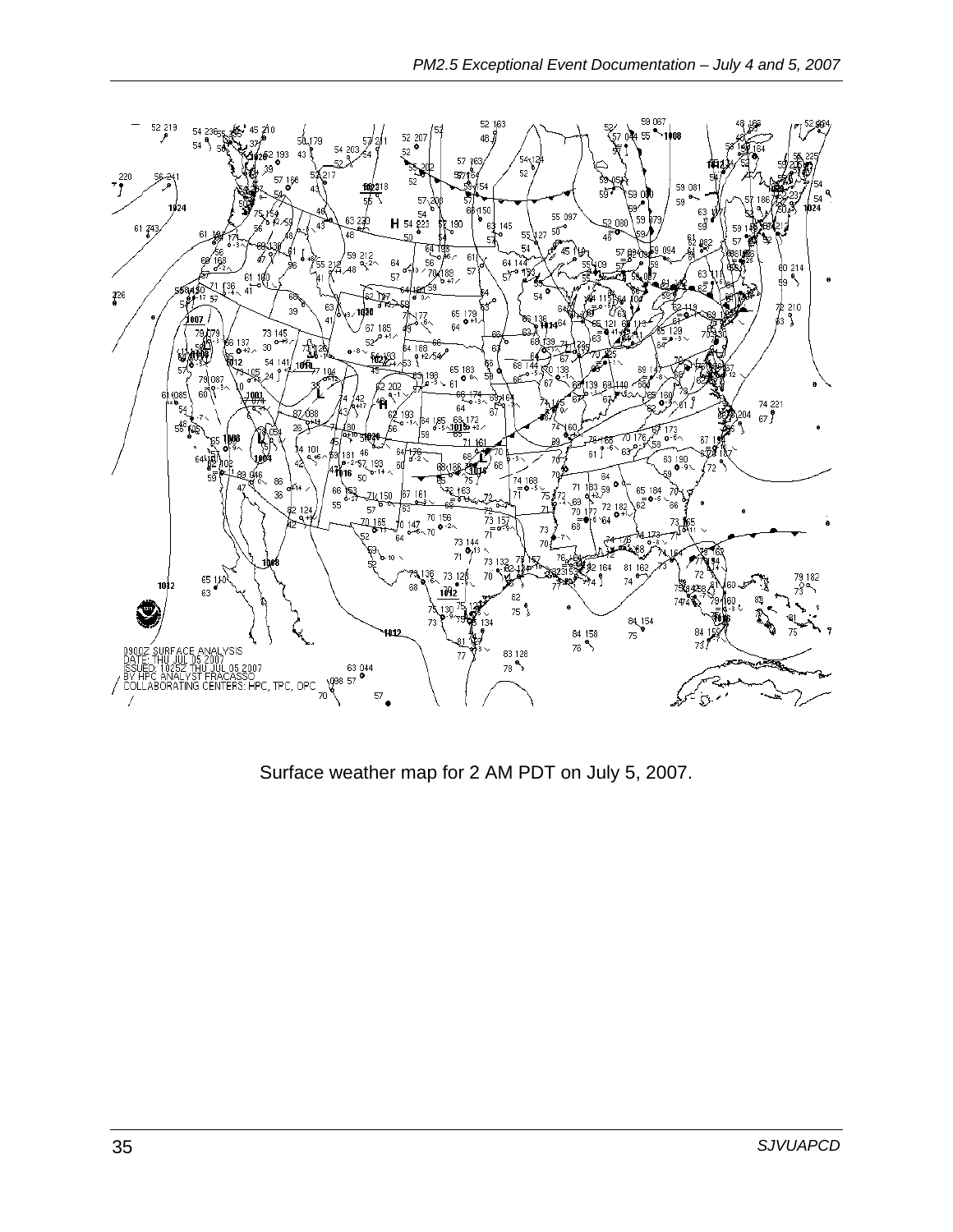

Surface weather map for 5 AM PDT on July 5, 2007.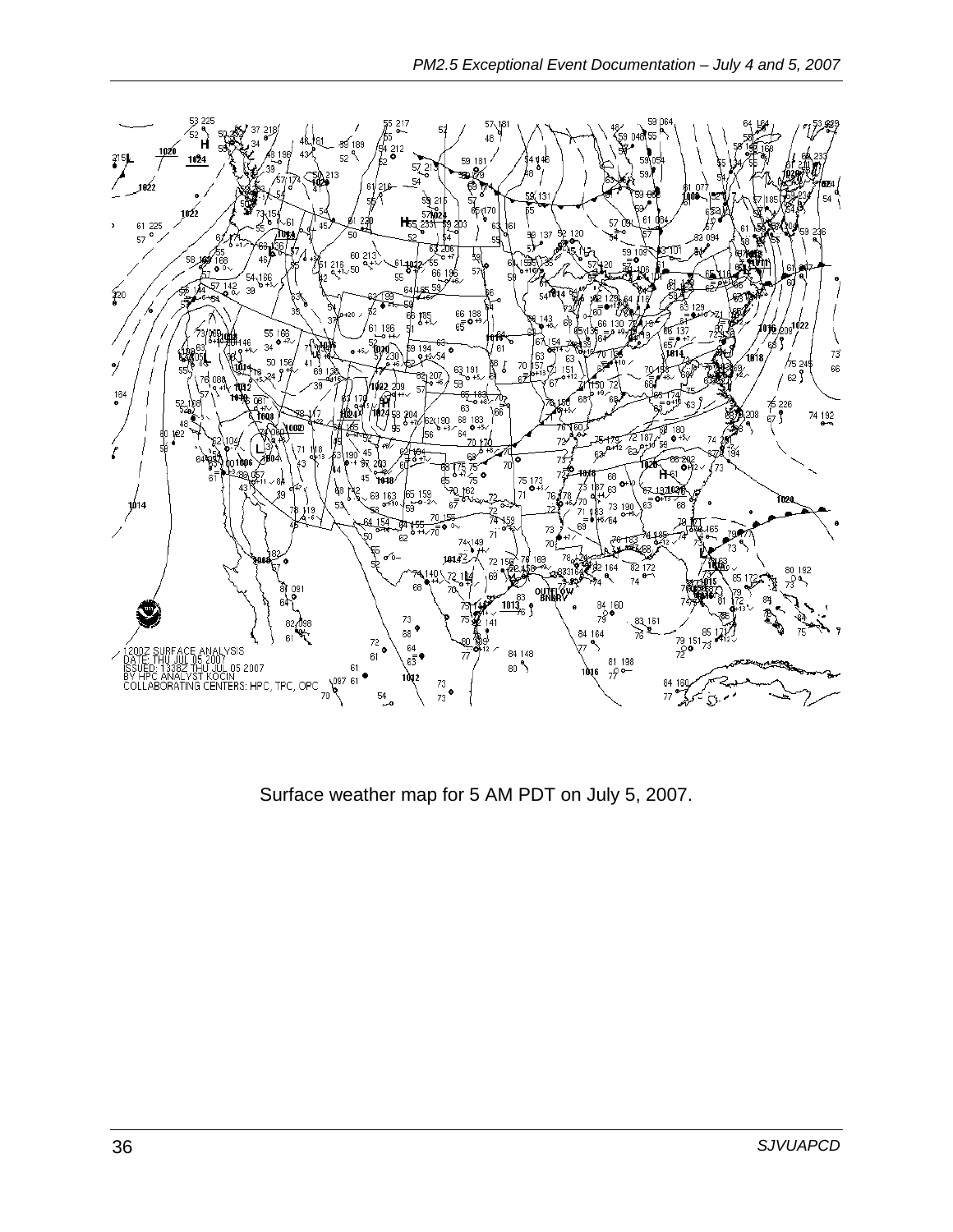#### **Surface Weather Observations**

Station locations are provided in Figure 1.

Data source: National Weather Service website, weather.gov

Key:

 $T =$ Temperature  $(F)$  $DP = Dew Point (F)$  $RH =$  Relative Humidity (%) WD = Wind Direction WS = Wind Speed (mph) VIS = Visibility (miles)  $Wx = Weather$ CLOUDS = Cloud cover (see cloud cover key below) Pressure = Surface Pressure in mb and inches of Hg and Altimeter setting Min Max Temp = Periodic Minimum Maximum Temperature (F) Flag = Data Quality Control Flag Precip = Precipitation, in inches,  $T = Trace$  (< 0.01 inch)  $G =$  Wind Gust (mph) 15G25 = 15 mph sustained wind with gust to 25 mph  $HZ = Haze$ BLDU = Blowing Dust BR = Light Fog RA = Moderate Rain (- denotes light, + denotes heavy, no sign denotes moderate)  $N = North$  $E = East$  $S =$  South  $W = West$ Cloud cover and height of cloud base  $CLR = Clear$ FEW = Few, 1-2 octas  $(1/8$  to  $2/8$  of sky covered  $)$ SCT = Scattered, 3-4 octas BKN = Broken, 5-7 octas OVC = Overcast, 8 octas

Example:

OVC010CB = Specifies cloud amount, height of cloud base and cloud type. This example is decoded as sky is OVERCAST, 010 denotes a cloud base of 1000 feet, cloud type CB is cumulonimbus.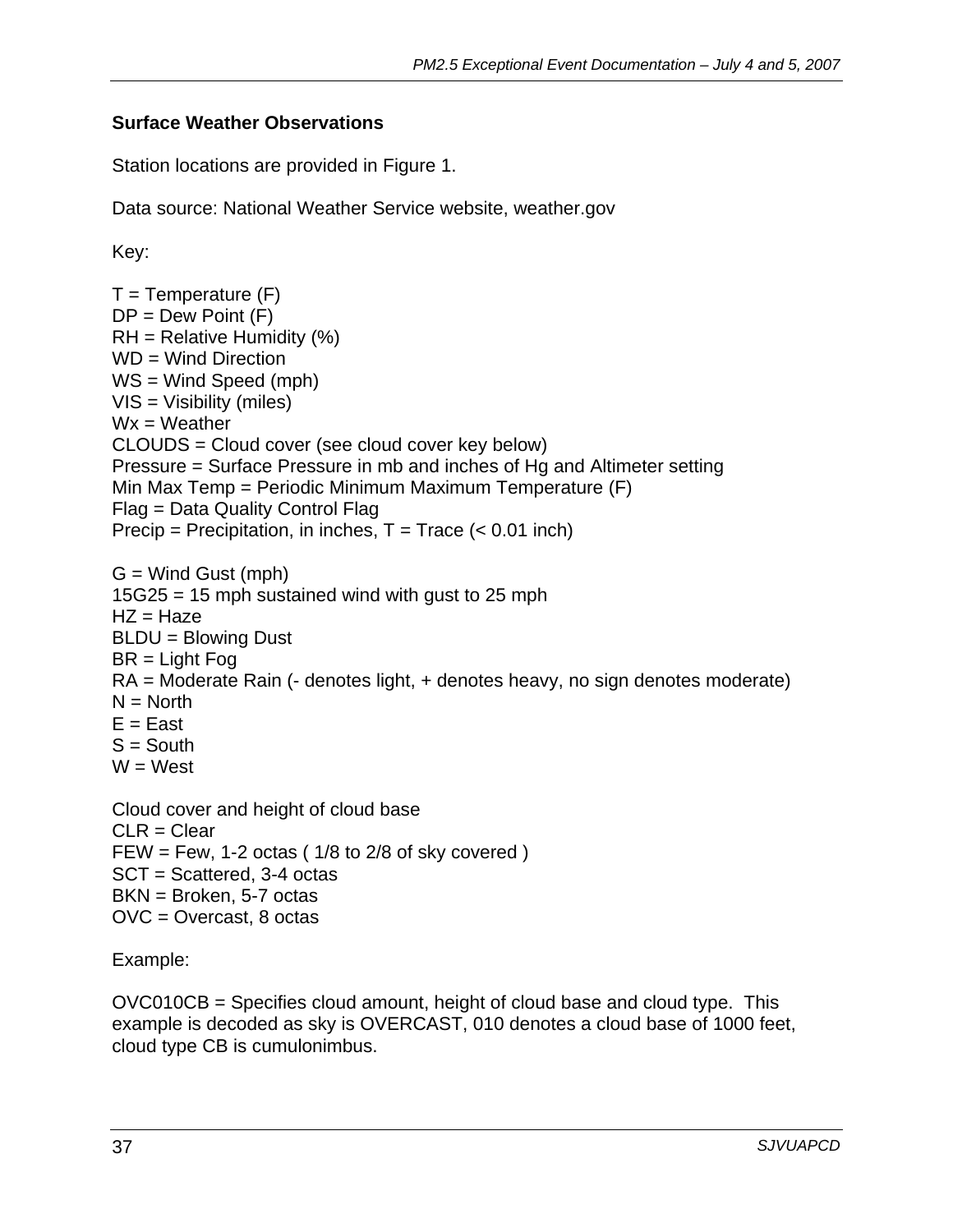| Fresno, CA                           |             |  |                        |                    |                  |                                          |              |                   |
|--------------------------------------|-------------|--|------------------------|--------------------|------------------|------------------------------------------|--------------|-------------------|
| Date/Time                            |             |  | T DP RHWD              |                    | WS VIS Wx CLOUDS | Pressure                                 |              | Min Max Temp Flag |
| 06 Jul 12:56 am 86 62 45 WNW 7 10.00 |             |  |                        |                    | <b>FEW180</b>    | 1007.6 29.77 29.424                      |              | 111 75 OK         |
| 05 Jul 11:56 pm 89 60 38 WNW 5 10.00 |             |  |                        |                    | FEW180           | 1007.6 29.77 29.424                      |              | ОK                |
| 05 Jul 10:56 pm 93 61 35 NW          |             |  |                        | 3 10.00            | <b>SCT180</b>    | 1007.4 29.77 29.424 111 93               |              | OK.               |
| 05 Jul 9:56 pm                       |             |  | 95 57 28 WNW 5 10.00   |                    | <b>SCT180</b>    | 1007.1 29.76 29.414                      |              | ОK                |
| 05 Jul 8:56 pm                       |             |  | 98 56 25 WNW 3 10.00   |                    | <b>SCT180</b>    | 1006.6 29.74 29.394                      |              | ОK                |
| 05 Jul 7:56 pm                       | 105 48 15 W |  |                        | 8 10.00            | <b>SCT180</b>    | 1005.9 29.72 29.375                      |              | ОK                |
| 05 Jul 6:56 pm                       |             |  | 110 43 11 NNW 3 10.00  |                    |                  | FEW060 SCT180 1005.5 29.71 29.365        |              | OK.               |
| 05 Jul 5:56 pm                       |             |  | 109 44 12 NW           | 3 10.00            |                  | FEW060 SCT200 1005.7 29.72 29.375        |              | ОK                |
| 05 Jul 4:56 pm                       |             |  | 109 47 13 VRBL 3 10.00 |                    |                  | FEW060 SCT200 1006.1 29.73 29.384 110 95 |              | OK.               |
| 05 Jul 3:56 pm                       |             |  | 109 49 14 NNW 6 10.00  |                    |                  | FEW060 SCT200 1006.5 29.74 29.394        |              | OK                |
| 05 Jul 2:56 pm                       |             |  | 108 53 17 WSW 7 10.00  |                    |                  | FEW060 SCT200 1007.3 29.76 29.414        |              | <b>OK</b>         |
| 05 Jul 1:56 pm                       |             |  | 106 52 17 VRBL 3 10.00 |                    |                  | FEW060 SCT200 1007.8 29.78 29.434        |              | <b>OK</b>         |
| 05 Jul 12:56 pm 102 53 20 CALM       |             |  |                        | 10.00              |                  | FEW060 SCT200 1008.4 29.80 29.454        |              | <b>OK</b>         |
| 05 Jul 11:56 am 99 55 23 SSW 5 10.00 |             |  |                        |                    | <b>FEW200</b>    | 1009.1 29.82 29.474                      |              | OK.               |
| 05 Jul 10:56 am 96 57 27 S           |             |  |                        |                    | 5 6.00 HZ FEW200 | 1009.4 29.83 29.483 96 75                |              | OK.               |
| 05 Jul 9:56 am                       |             |  | 92 58 32 SSE           | 6 7.00             | <b>FEW200</b>    | 1009.5 29.83 29.483                      |              | OK.               |
| 05 Jul 8:56 am                       |             |  | 88 55 33 ESE           | 6 10.00            | <b>FEW200</b>    |                                          | 29.83 29.483 | OK.               |
| 05 Jul 7:56 am                       |             |  | 84 51 32 SSE           | 3 10.00            | <b>FEW200</b>    | 1009.5 29.82 29.474                      |              | OK.               |
| 05 Jul 6:56 am                       |             |  | 79 55 44 CALM          | 10.00              | <b>CLR</b>       | 1009.5 29.82 29.474                      |              | <b>OK</b>         |
| 05 Jul 5:56 am                       |             |  | 76 57 52 CALM          | 9.00               | <b>CLR</b>       | 1009.2 29.82 29.474                      |              | <b>OK</b>         |
| 05 Jul 4:56 am                       | 76 57 52 SE |  |                        | 3 10.00            | <b>CLR</b>       | 1008.8 29.81 29.464 89 76                |              | <b>OK</b>         |
| 05 Jul 3:56 am                       | 79 58 49 E  |  |                        | 3 10.00            | <b>CLR</b>       | 1008.6 29.80 29.454                      |              | <b>OK</b>         |
| 05 Jul 2:56 am                       |             |  | 79 60 52 ESE           | 3 6.00 HZ CLR      |                  | 1008.8 29.81 29.464                      |              | <b>OK</b>         |
| 05 Jul 1:56 am                       |             |  | 79 60 52 SE            | 3 4.00 HZ CLR      |                  | 1008.7 29.80 29.454                      |              | OK.               |
| 05 Jul 12:56 am 82 59 46 CALM        |             |  |                        | 7.00               | <b>CLR</b>       | 1008.8 29.81 29.464                      |              | 104 70 OK         |
| 04 Jul 11:56 pm 84 58 41 SE          |             |  |                        | 5 5.00 HZ CLR      |                  | 1009.1 29.81 29.464                      |              | OK.               |
| 04 Jul 10:56 pm 89 56 33 CALM        |             |  |                        | <b>4.00 HZ CLR</b> |                  | 1009.1 29.81 29.464 104 89               |              | OK.               |
|                                      |             |  | 91 55 30 CALM          | <b>4.00 HZ CLR</b> |                  | 1008.8 29.81 29.464                      |              | ОK                |
| 04 Jul 9:56 pm                       |             |  |                        | 5 10.00            | <b>FEW200</b>    | 1007.9 29.78 29.434                      |              | <b>OK</b>         |
| 04 Jul 8:56 pm                       | 93 54 27 W  |  |                        |                    |                  |                                          |              |                   |
| 04 Jul 7:56 pm                       | 97 53 23 W  |  |                        | 7 10.00            | <b>FEW200</b>    | 1007.5 29.77 29.424                      |              | <b>OK</b>         |
| 04 Jul 6:56 pm                       |             |  | 101 50 18 WNW 7 10.00  |                    | <b>FEW200</b>    | 1007.3 29.76 29.414                      |              | OK                |
| 04 Jul 5:56 pm                       |             |  | 103 48 16 WNW 8 10.00  |                    |                  | FEW120 SCT200 1007.4 29.76 29.414        |              | ОK                |
| 04 Jul 4:56 pm                       |             |  | 103 50 17 NW           | 9 10.00            |                  | FEW120 SCT200 1007.9 29.78 29.434 103 90 |              | OK                |
| 04 Jul 3:56 pm                       |             |  | 101 50 18 WNW 8 10.00  |                    |                  | FEW120 SCT200 1008.4 29.79 29.444        |              | OK                |
| 04 Jul 2:56 pm                       |             |  | 101 52 20 NW           | 9 10.00            | <b>CLR</b>       | 1009.2 29.82 29.474                      |              | OK                |
| 04 Jul 1:56 pm                       |             |  | 99 52 21 VRBL 6 10.00  |                    | <b>CLR</b>       | 1009.9 29.84 29.493                      |              | OK                |
| 04 Jul 12:56 pm 97 51 21 S           |             |  |                        | 7 10.00            | <b>CLR</b>       | 1010.5 29.85 29.503                      |              | OK                |
| 04 Jul 11:56 am 93 53 26 ESE         |             |  |                        | 6 10.00            | <b>CLR</b>       | 1011.1 29.87 29.523                      |              | OK                |
| 04 Jul 10:56 am 90 55 31 S           |             |  |                        | 5 10.00            | <b>CLR</b>       | 1011.4 29.88 29.533 90 70                |              | OK                |
| 04 Jul 9:56 am                       |             |  | 86 55 35 SSE           | 8 8.00             | <b>CLR</b>       | 1011.7 29.89 29.543                      |              | OK                |
| 04 Jul 8:56 am                       |             |  | 82 54 38 ESE           | 6 10.00            | <b>CLR</b>       | 1012.1 29.90 29.553                      |              | OK                |
| 04 Jul 7:56 am                       |             |  | 77 56 48 CALM          | 10.00              | <b>CLR</b>       | 1012.4 29.91 29.563                      |              | OK                |
| 04 Jul 6:56 am                       |             |  | 72 57 59 CALM          | 10.00              | <b>CLR</b>       | 1012.2 29.91 29.563                      |              | OK                |
| 04 Jul 5:56 am                       |             |  | 71 56 59 CALM          | 10.00              | <b>CLR</b>       | 1012.0 29.90 29.553                      |              | OK                |
| 04 Jul 4:56 am                       |             |  | 72 55 55 CALM          | 10.00              | <b>CLR</b>       | 1011.6 29.89 29.543 83 72                |              | OK.               |
| 04 Jul 3:56 am                       |             |  | 73 55 53 CALM          | 10.00              | <b>CLR</b>       | 1011.7 29.89 29.543                      |              | OK                |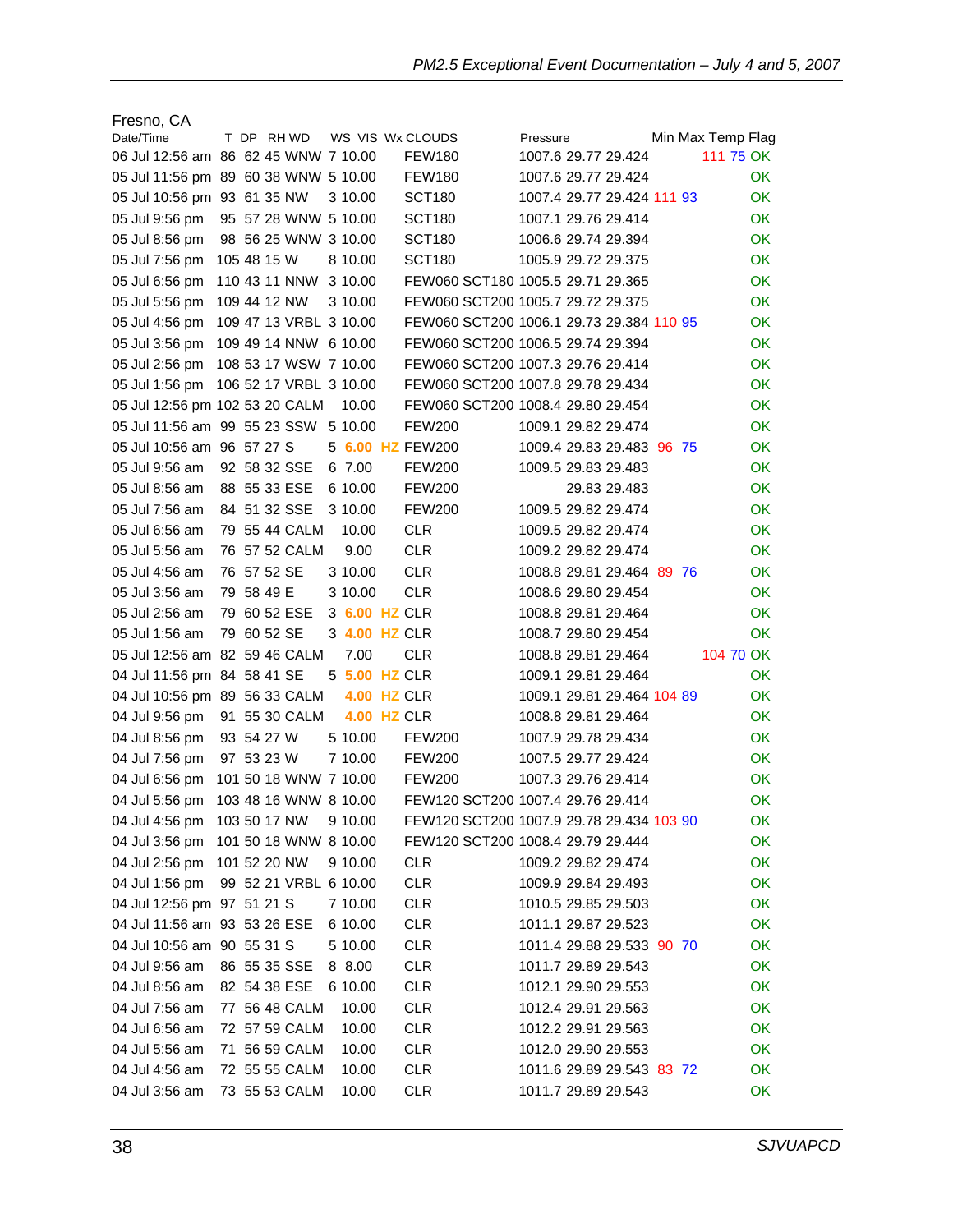| Bakersfield, CA                 |             |  |                       |   |                 |            |          |                                       |  |                   |           |
|---------------------------------|-------------|--|-----------------------|---|-----------------|------------|----------|---------------------------------------|--|-------------------|-----------|
| Date/Time                       |             |  | T DP RHWD             |   | WS VIS Wx CLOUD |            | Pressure |                                       |  | Min Max Temp Flag |           |
| 06 Jul 12:54 am 90 45 21 NNW    |             |  |                       | 8 | 10.00           |            |          | CLR 1008.4 29.80 29.264               |  | 108 78 OK         |           |
| 05 Jul 11:54 pm 92 48 22 N      |             |  |                       | 6 | 10.00           |            |          | CLR 1007.8 29.79 29.254               |  |                   | OK.       |
| 05 Jul 10:54 pm 93 55 28 NW     |             |  |                       | 6 | 10.00           |            |          | CLR 1007.7 29.79 29.254 108 93        |  |                   | OK        |
| 05 Jul 9:54 pm                  |             |  | 94 58 30 NW           | 3 | 10.00           |            |          | CLR 1007.1 29.77 29.235               |  |                   | OK        |
| 05 Jul 8:54 pm                  |             |  | 98 55 24 NW           | 3 | 10.00           |            |          | CLR 1006.4 29.75 29.215               |  |                   | OK        |
| 05 Jul 7:54 pm                  |             |  | 102 61 26 NNW         | 5 | 10.00           |            |          | CLR 1005.9 29.73 29.195               |  |                   | <b>OK</b> |
| 05 Jul 6:54 pm                  |             |  | 105 61 24 WNW 7       |   | 10.00           |            |          | CLR 1005.7 29.73 29.195               |  |                   | OK.       |
| 05 Jul 5:54 pm                  |             |  | 106 57 20 NW          | 8 | 10.00           |            |          | CLR 1005.5 29.72 29.185               |  |                   | OK.       |
| 05 Jul 4:54 pm                  |             |  | 108 50 15 WNW         |   | 12 10.00        |            |          | CLR 1006.0 29.73 29.195 108 97        |  |                   | OK.       |
| 05 Jul 3:54 pm                  |             |  | 107 57 20 NW          |   | 12 10.00        |            |          | CLR 1006.2 29.74 29.205               |  |                   | OK.       |
| 05 Jul 2:54 pm                  |             |  | 106 57 20 WNW 7       |   | 10.00           |            |          | CLR 1006.9 29.76 29.225               |  |                   | <b>OK</b> |
| 05 Jul 1:54 pm                  | 102 56 21 W |  |                       | 7 | 10.00           | CLR        |          | 29.78 29.245                          |  |                   | OK        |
| 05 Jul 12:54 pm 101 54 21 CALM  |             |  |                       |   | 10.00           |            |          | CLR 1008.1 29.80 29.264               |  |                   | <b>OK</b> |
| 05 Jul 11:54 am 100 53 21 WSW 7 |             |  |                       |   | 10.00           |            |          | CLR 1008.6 29.81 29.274               |  |                   | OK.       |
| 05 Jul 10:54 am 98 53 22 VRBL 6 |             |  |                       |   | 10.00           |            |          | CLR 1009.0 29.82 29.284 98 78         |  |                   | <b>OK</b> |
| 05 Jul 9:54 am                  |             |  | 94 52 24 VRBL 3       |   | 10.00           |            |          | CLR 1009.2 29.83 29.294               |  |                   | OK.       |
| 05 Jul 8:54 am                  |             |  | 90 52 28 CALM         |   | 10.00           | <b>CLR</b> |          | 29.84 29.304                          |  |                   | OK.       |
| 05 Jul 7:54 am                  |             |  | 88 51 28 SSE          | 5 | 10.00           |            |          | CLR 1009.3 29.83 29.294               |  |                   | OK.       |
| 05 Jul 6:54 am                  |             |  | 83 51 33 CALM         |   | 10.00           |            |          | CLR 1009.1 29.83 29.294               |  |                   | <b>OK</b> |
| 05 Jul 5:54 am                  |             |  | 80 51 37 CALM         |   | 9.00            |            |          | CLR 1008.7 29.81 29.274               |  |                   | OK.       |
| 05 Jul 4:54 am                  |             |  | 80 55 42 CALM         |   | 10.00           |            |          | CLR 1008.4 29.81 29.274 90 80         |  |                   | OK        |
| 05 Jul 3:54 am                  | 81          |  | 52 37 CALM            |   | 10.00           |            |          | CLR 1008.4 29.80 29.264               |  |                   | OK.       |
| 05 Jul 2:54 am                  | 81.         |  | 51 35 CALM            |   | 10.00           |            |          | CLR 1008.4 29.80 29.264               |  |                   | OK        |
| 05 Jul 1:54 am                  | 87 51 29 E  |  |                       | 5 | 10.00           |            |          | CLR 1008.6 29.81 29.274               |  |                   | OK        |
| 05 Jul 12:54 am 85 51 31 E      |             |  |                       | 3 | 10.00           |            |          | CLR 1008.8 29.82 29.284               |  | 100 71 OK         |           |
| 04 Jul 11:54 pm 89 52 28 ESE    |             |  |                       | 3 | 10.00           |            |          | CLR 1009.1 29.82 29.284               |  |                   | OK.       |
| 04 Jul 10:54 pm 91 54 29 CALM   |             |  |                       |   |                 |            |          | 5.00 HZ CLR 1009.1 29.83 29.294 99 89 |  |                   | OK.       |
| 04 Jul 9:54 pm                  | 91          |  | 52 27 NNE             | 3 | 10.00           |            |          | CLR 1008.9 29.82 29.284               |  |                   | OK.       |
| 04 Jul 8:54 pm                  |             |  | 94 53 25 NNW          | 3 | 10.00           |            |          | CLR 1008.4 29.80 29.264               |  |                   | OK.       |
| 04 Jul 7:54 pm                  |             |  | 97 51 21 WNW 3        |   | 10.00           |            |          | CLR 1008.1 29.79 29.254               |  |                   | OK.       |
| 04 Jul 6:54 pm                  |             |  | 98 51 21 NW           | 5 | 10.00           |            |          | CLR 1007.7 29.78 29.245               |  |                   | <b>OK</b> |
| 04 Jul 5:54 pm                  |             |  | 99 52 21 WNW 9        |   | 10.00           |            |          | CLR 1007.6 29.78 29.245               |  |                   | OK        |
| 04 Jul 4:54 pm                  |             |  | 99 51 20 WNW 9        |   | 10.00           |            |          | CLR 1007.9 29.79 29.254 100 88        |  |                   | OK.       |
| 04 Jul 3:54 pm                  |             |  | 98 51 21 WNW 10 10.00 |   |                 |            |          | CLR 1008.3 29.80 29.264               |  |                   | OK        |
| 04 Jul 2:54 pm                  |             |  | 98 52 21 WNW 9        |   | 10.00           |            |          | CLR 1008.8 29.82 29.284               |  |                   | OK        |
| 04 Jul 1:54 pm                  | 96 50 21 W  |  |                       | 8 | 10.00           |            |          | CLR 1009.6 29.84 29.304               |  |                   | OK        |
| 04 Jul 12:54 pm 94 50 23 CALM   |             |  |                       |   | 10.00           |            |          | CLR 1010.3 29.86 29.323               |  |                   | OK        |
| 04 Jul 11:54 am 91 49 24 VRBL 6 |             |  |                       |   | 10.00           |            |          | CLR 1010.8 29.87 29.333               |  |                   | OK.       |
| 04 Jul 10:54 am 88 49 26 CALM   |             |  |                       |   | 10.00           |            |          | CLR 1011.4 29.89 29.353 88 72         |  |                   | OK        |
| 04 Jul 9:54 am                  | 85 49 29 SE |  |                       | 7 | 10.00           |            |          | CLR 1011.9 29.90 29.363               |  |                   | OK        |
| 04 Jul 8:54 am                  |             |  | 81 49 33 SSE          | 8 | 10.00           |            |          | CLR 1012.3 29.92 29.382               |  |                   | OK        |
| 04 Jul 7:54 am                  | 78 48 35 SE |  |                       | 8 | 10.00           |            |          | CLR 1012.3 29.92 29.382               |  |                   | OK        |
| 04 Jul 6:54 am                  |             |  | 76 50 40 CALM         |   | 10.00           |            |          | CLR 1012.2 29.91 29.373               |  |                   | OK        |
| 04 Jul 5:54 am                  |             |  | 74 50 43 CALM         |   | 10.00           |            |          | CLR 1012.0 29.91 29.373               |  |                   | OK        |
| 04 Jul 4:54 am                  |             |  | 73 49 43 CALM         |   | 10.00           |            |          | CLR 1011.8 29.90 29.363 83 71         |  |                   | OK        |
| 04 Jul 3:54 am                  |             |  | 74 45 36 ENE          | 3 | 10.00           |            |          | CLR 1011.6 29.90 29.363               |  |                   | OK        |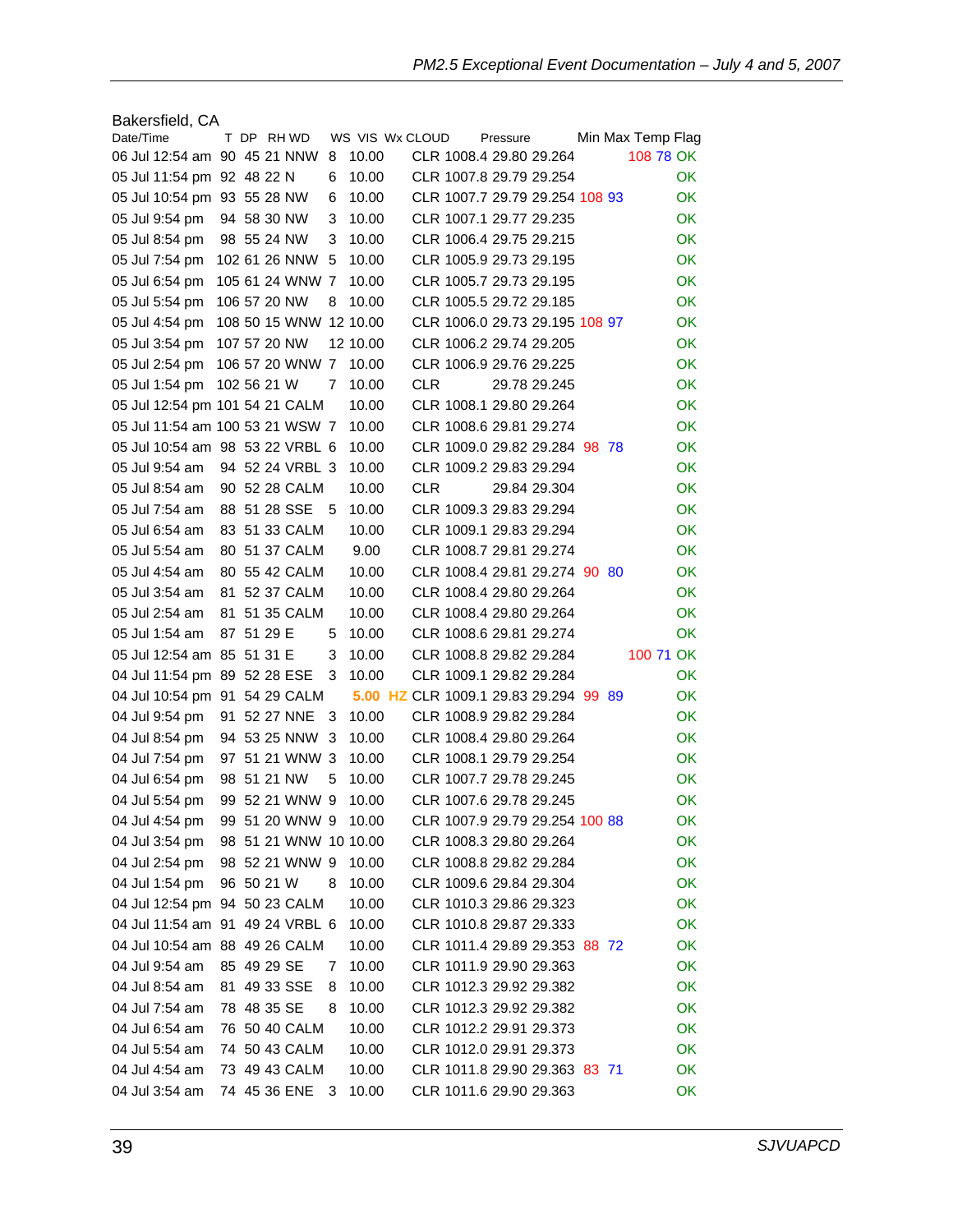| Hanford, CA                          |             |  |                       |                    |            |                                   |  |                   |           |
|--------------------------------------|-------------|--|-----------------------|--------------------|------------|-----------------------------------|--|-------------------|-----------|
| Date/Time                            |             |  | T DP RHWD WS VIS      |                    | Wx CLOUDS  | Pressure                          |  | Min Max Temp Flag |           |
| 06 Jul 12:53 am 79 67 67 CALM        |             |  |                       | 8.00               |            | CLR 1007.8 29.77 29.518           |  | 107 66 OK         |           |
| 05 Jul 11:53 pm 80 70 71 CALM        |             |  |                       | 8.00               |            | CLR 1008.2 29.78 29.528           |  |                   | <b>OK</b> |
| 05 Jul 10:53 pm 82 69 65 CALM        |             |  |                       | 10.00              |            | CLR 1007.3 29.75 29.498 107 82    |  |                   | OK        |
| 05 Jul 9:53 pm                       |             |  | 85 66 53 CALM         | 10.00              | <b>CLR</b> | 29.75 29.498                      |  |                   | OK        |
| 05 Jul 8:53 pm                       |             |  | 91 64 41 CALM         | 10.00              | CLR        | 29.73 29.478                      |  |                   | OK        |
| 05 Jul 7:53 pm                       | 100 62 29 W |  |                       | 5 10.00            |            | CLR 1006.1 29.72 29.468           |  |                   | OK        |
| 05 Jul 6:53 pm                       |             |  | 105 55 19 CALM        | 10.00              |            | CLR 1005.9 29.71 29.458           |  |                   | OK        |
| 05 Jul 5:53 pm                       |             |  | 106 59 22 NNE         | 5 10.00            |            | CLR 1005.9 29.71 29.458           |  |                   | OK        |
| 05 Jul 4:53 pm                       | 106 57 20 N |  |                       | 7 10.00            |            | CLR 1006.2 29.72 29.468 106 94    |  |                   | OK        |
| 05 Jul 3:53 pm                       |             |  | 105 59 22 NNE         | 5 8.00             |            | CLR 1006.8 29.74 29.488           |  |                   | <b>OK</b> |
| 05 Jul 2:53 pm                       |             |  | 103 59 24 CALM        | 10.00              |            | CLR 1007.5 29.76 29.508           |  |                   | OK        |
| 05 Jul 12:53 pm 101 62 28 CALM       |             |  |                       | 8.00               |            | CLR 1008.7 29.79 29.538           |  |                   | <b>OK</b> |
| 05 Jul 11:53 am 98 61 30 SSE         |             |  |                       | 6 7.00             |            | CLR 1009.5 29.81 29.558           |  |                   | <b>OK</b> |
| 05 Jul 10:53 am 94 60 33 SSE         |             |  |                       | 5 8.00             |            | CLR 1009.8 29.82 29.568           |  |                   | OK.       |
| 05 Jul 9:53 am                       |             |  |                       |                    |            | 29.83 29.578                      |  |                   | OK        |
| 05 Jul 7:53 am                       |             |  | 79 65 62 CALM         | 4.00               |            | HZ CLR 1009.7 29.82 29.568        |  |                   | OK        |
| 05 Jul 7:18 am                       |             |  | 75 64 69 CALM         | <b>3.00 HZ CLR</b> |            | 29.82 29.568                      |  |                   | OK        |
| 05 Jul 6:53 am                       |             |  | 72 64 76 CALM         | 2.50               |            | HZ CLR 1009.7 29.82 29.568        |  |                   | OK        |
| 05 Jul 5:53 am                       |             |  | 67 63 87 CALM         | 2.50               |            | <b>BR CLR 1009.4 29.81 29.558</b> |  |                   | <b>OK</b> |
| 05 Jul 4:53 am                       |             |  | 67 61 81 CALM         | 6.00               |            | HZ CLR 1009.1 29.80 29.548 78 67  |  |                   | <b>OK</b> |
| 05 Jul 3:53 am                       |             |  | 69 61 75 CALM         | 7.00               |            | CLR 1008.7 29.79 29.538           |  |                   | <b>OK</b> |
| 05 Jul 2:53 am                       |             |  | 71 61 71 CALM         | 8.00               |            | CLR 1009.0 29.80 29.548           |  |                   | <b>OK</b> |
| 05 Jul 1:53 am                       |             |  | 71 62 73 CALM         | 7.00               |            | CLR 1009.0 29.80 29.548           |  |                   | OK        |
| 05 Jul 12:53 am 73 63 71 CALM        |             |  |                       | 8.00               |            | CLR 1009.2 29.80 29.548           |  | 102 62 OK         |           |
| 04 Jul 11:53 pm 74 64 71 CALM        |             |  |                       | 9.00               |            | CLR 1009.5 29.81 29.558           |  |                   | OK        |
| 04 Jul 10:53 pm 78 64 62 CALM        |             |  |                       | 8.00               |            | CLR 1009.3 29.81 29.558 102 77    |  |                   | OK        |
| 04 Jul 9:53 pm                       |             |  | 81 63 54 CALM         | 10.00              |            | CLR 1009.1 29.80 29.548           |  |                   | OK        |
| 04 Jul 8:53 pm                       |             |  | 85 60 43 CALM         | 10.00              |            | CLR 1008.5 29.78 29.528           |  |                   | OK.       |
| 04 Jul 7:53 pm                       |             |  | 97 53 23 WNW 3 10.00  |                    |            | CLR 1008.0 29.77 29.518           |  |                   | <b>OK</b> |
| 04 Jul 6:53 pm                       |             |  | 100 51 20 WNW 7 10.00 |                    |            | CLR 1007.7 29.76 29.508           |  |                   | OK        |
| 04 Jul 5:53 pm                       |             |  | 101 51 19 NNW 9 10.00 |                    |            | CLR 1007.8 29.76 29.508           |  |                   | OK        |
| 04 Jul 4:53 pm                       |             |  | 101 47 16 WNW 7 10.00 |                    |            | CLR 1008.4 29.78 29.528 102 87    |  |                   | <b>OK</b> |
| 04 Jul 3:53 pm 101 53 20 NNW 8 10.00 |             |  |                       |                    |            | CLR 1008.7 29.79 29.538           |  |                   | OK        |
| 04 Jul 2:53 pm                       |             |  | 99 51 20 NNW          | 8 10.00            |            | CLR 1009.4 29.81 29.558           |  |                   | OK        |
| 04 Jul 1:53 pm                       |             |  | 97 54 24 NW           | 8 10.00            |            | CLR 1010.2 29.83 29.578           |  |                   | OK        |
| 04 Jul 12:53 pm 94 51 24 NW          |             |  |                       | 8 10.00            |            | CLR 1011.1 29.86 29.607           |  |                   | OK        |
| 04 Jul 11:53 am 91 53 28 CALM        |             |  |                       | 10.00              |            | CLR 1011.6 29.88 29.627           |  |                   | OK        |
| 04 Jul 10:53 am 87 54 32 WNW 7 10.00 |             |  |                       |                    |            | CLR 1011.9 29.88 29.627 87 63     |  |                   | OK        |
| 04 Jul 9:53 am                       |             |  | 82 54 38 NNW 5 10.00  |                    |            | CLR 1012.2 29.89 29.637           |  |                   | <b>OK</b> |
| 04 Jul 8:53 am                       |             |  | 78 53 42 VRBL 6 10.00 |                    |            | CLR 1012.5 29.90 29.647           |  |                   | <b>OK</b> |
| 04 Jul 7:53 am                       |             |  | 74 54 50 WNW 7 10.00  |                    |            | CLR 1012.7 29.91 29.657           |  |                   | OK        |
| 04 Jul 6:53 am                       | 69 53 57 W  |  |                       | 5 10.00            |            | CLR 1012.6 29.90 29.647           |  |                   | OK        |
| 04 Jul 5:53 am                       | 66 55 68 W  |  |                       | 3 10.00            |            | CLR 1012.3 29.90 29.647           |  |                   | <b>OK</b> |
| 04 Jul 4:53 am                       |             |  | 63 57 81 CALM         | 10.00              |            | CLR 1011.9 29.88 29.627 81 62     |  |                   | OK        |
| 04 Jul 3:53 am                       |             |  | 65 57 76 CALM         | 10.00              |            | CLR 1011.9 29.88 29.627           |  |                   | OK        |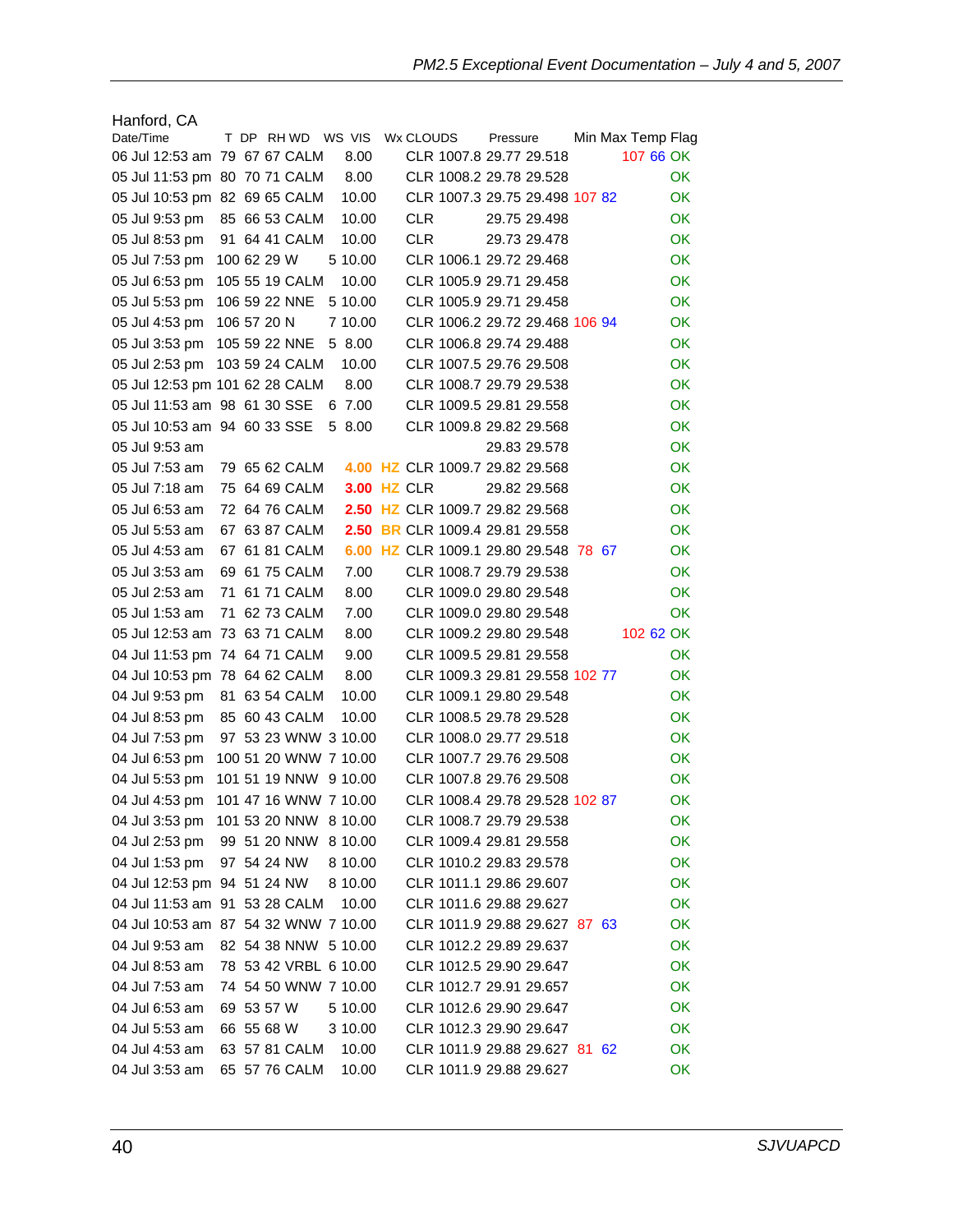| Stockton, CA                     |              |  |                  |                                     |           |                        |                                         |              |        |        |                   |
|----------------------------------|--------------|--|------------------|-------------------------------------|-----------|------------------------|-----------------------------------------|--------------|--------|--------|-------------------|
| Date/Time                        |              |  | T DP RHWD        | WS                                  |           | VIS Wx CLOUDS Pressure |                                         |              | Precip |        | Min Max Temp Flag |
| 06 Jul 12:55 am 77 59 54 NE      |              |  |                  | 7                                   |           |                        | 10.00 CLR 1007.4 29.75 29.727           |              |        |        | 110 68 OK         |
| 05 Jul 11:55 pm 82 57 43 NE      |              |  |                  | 7                                   |           |                        | 10.00 CLR 1007.3 29.75 29.727           |              |        |        | OK.               |
| 05 Jul 10:55 pm 87 54 32 W       |              |  |                  | 9                                   |           |                        | 10.00 CLR 1007.1 29.74 29.717           |              |        | 110 86 | OK.               |
| 05 Jul 9:55 pm                   |              |  | 89 57 34 WNW 10  |                                     |           |                        | 10.00 CLR 1006.6 29.73 29.707           |              |        |        | OK.               |
| 05 Jul 8:55 pm                   |              |  | 92 58 32 WNW 14  |                                     |           |                        | 10.00 CLR 1006.7 29.73 29.707           |              |        |        | <b>OK</b>         |
| 05 Jul 7:55 pm                   |              |  | 101 48 17 NW     | 13                                  |           |                        | 10.00 CLR 1006.1 29.71 29.687           |              |        |        | OK                |
| 05 Jul 6:55 pm                   |              |  | 107 51 16 NW     | 10                                  |           |                        | 10.00 CLR 1005.9 29.71 29.687           |              |        |        | OK                |
| 05 Jul 5:55 pm                   |              |  | 108 46 13 WNW 9  |                                     |           |                        | 10.00 CLR 1005.6 29.70 29.677           |              |        |        | OK.               |
| 05 Jul 4:55 pm                   | 108 46 13 W  |  |                  | 6                                   |           |                        | 10.00 CLR 1006.0 29.71 29.687           |              |        | 109 96 | <b>OK</b>         |
| 05 Jul 3:55 pm                   |              |  | 107 52 16 VRBL 5 |                                     |           |                        | 10.00 CLR 1006.7 29.73 29.707           |              |        |        | <b>OK</b>         |
| 05 Jul 2:55 pm                   |              |  | 106 53 18 NW     | 10                                  |           |                        | 10.00 CLR 1007.1 29.74 29.717           |              |        |        | <b>OK</b>         |
| 05 Jul 1:55 pm 104 56 20 WNW 8   |              |  |                  |                                     |           |                        | 10.00 CLR 1007.8 29.76 29.737           |              |        |        | OK.               |
| 05 Jul 12:55 pm 102 53 20 VRBL 6 |              |  |                  |                                     |           |                        | 10.00 CLR 1008.4 29.78 29.757           |              |        |        | <b>OK</b>         |
| 05 Jul 11:55 am 100 54 22 VRBL 7 |              |  |                  |                                     |           |                        | 10.00 CLR 1008.8 29.79 29.767           |              |        |        | <b>OK</b>         |
| 05 Jul 10:55 am 96 55 25 VRBL 3  |              |  |                  |                                     |           |                        | 10.00 CLR 1009.2 29.80 29.777 0.01 0.01 |              |        | 96 68  | <b>OK</b>         |
| 05 Jul 9:55 am                   | 91 57 32 NE  |  |                  | 5                                   |           |                        | 10.00 CLR 1009.4 29.81 29.787           |              |        |        | <b>OK</b>         |
| 05 Jul 8:55 am                   |              |  | 86 55 35 VRBL 3  |                                     | 10.00 CLR |                        | 29.82 29.797                            |              |        |        | OK.               |
| 05 Jul 7:55 am                   |              |  | 80 57 45 CALM    |                                     |           |                        | 10.00 CLR 1009.3 29.81 29.787           |              |        |        | <b>OK</b>         |
| 05 Jul 6:55 am                   |              |  | 73 57 57 CALM    |                                     |           |                        | 10.00 CLR 1009.0 29.80 29.777           |              |        |        | <b>OK</b>         |
| 05 Jul 5:55 am                   |              |  | 69 57 65 CALM    |                                     |           |                        | 10.00 CLR 1008.7 29.79 29.767           |              |        |        | OK.               |
| 05 Jul 4:55 am                   |              |  | 70 56 61 CALM    |                                     |           |                        | 10.00 CLR 1008.3 29.78 29.757           |              |        | 86 69  | OK.               |
| 05 Jul 3:55 am                   |              |  | 70 56 61 CALM    |                                     |           |                        | 10.00 CLR 1008.0 29.77 29.747           |              |        |        | <b>OK</b>         |
| 05 Jul 2:55 am                   |              |  | 72 54 53 CALM    |                                     |           |                        | 10.00 CLR 1007.9 29.77 29.747           |              |        |        | OK.               |
| 05 Jul 1:55 am                   |              |  | 74 56 53 ENE 6   |                                     |           |                        | 10.00 CLR 1007.9 29.77 29.747           |              |        |        | OK.               |
| 05 Jul 12:55 am 76 56 50 ENE     |              |  |                  | -7                                  |           |                        | 10.00 CLR 1007.8 29.76 29.737           |              |        |        | 106 62 OK         |
| 04 Jul 11:55 pm 83 54 37 WNW 3   |              |  |                  |                                     |           |                        | 10.00 CLR 1007.8 29.76 29.737           |              |        |        | OK.               |
| 04 Jul 10:55 pm 86 54 33 W       |              |  |                  | 6                                   |           |                        | 10.00 CLR 1008.1 29.77 29.747           |              |        | 106 85 | <b>OK</b>         |
| 04 Jul 9:55 pm                   |              |  | 87 56 35 WNW 8   |                                     |           |                        | 10.00 CLR 1007.9 29.76 29.737           |              |        |        | <b>OK</b>         |
| 04 Jul 8:55 pm                   |              |  | 94 53 25 WNW 12  |                                     |           |                        | 10.00 CLR 1007.5 29.75 29.727           |              |        |        | <b>OK</b>         |
| 04 Jul 7:55 pm                   |              |  | 99 49 19 NW      | 13                                  |           |                        | 10.00 CLR 1007.3 29.75 29.727           |              |        |        | OK.               |
| 04 Jul 6:55 pm                   |              |  | 104 54 19 NNW    | 10                                  |           |                        | 10.00 CLR 1007.2 29.74 29.717           |              |        |        | <b>OK</b>         |
| 04 Jul 5:55 pm                   |              |  | 105 54 19 NNW    | 13                                  |           |                        | 10.00 CLR 1007.2 29.74 29.717           |              |        |        | OK                |
| 04 Jul 4:55 pm                   | 106 52 17 NW |  |                  | 12G16 10.00 CLR 1007.7 29.76 29.737 |           |                        |                                         |              |        | 106 89 | 0K                |
| 04 Jul 3:55 pm                   | 106 49 15 W  |  |                  | 9                                   |           |                        | 10.00 CLR 1008.4 29.78 29.757           |              |        |        | <b>OK</b>         |
| 04 Jul 2:55 pm                   | 103 55 21 NW |  |                  | 10                                  |           |                        | 10.00 CLR 1009.1 29.80 29.777           |              |        |        | 0K                |
| 04 Jul 1:55 pm                   |              |  | 100 57 24 WNW 8  |                                     |           |                        | 10.00 CLR 1009.7 29.82 29.797           |              |        |        | OK                |
| 04 Jul 12:55 pm 96 56 26 W       |              |  |                  | 7                                   |           |                        | 10.00 CLR 1010.5 29.84 29.816           |              |        |        | OK                |
|                                  |              |  |                  |                                     |           |                        | 10.00 CLR 1011.0 29.86 29.836           |              |        |        |                   |
| 04 Jul 11:55 am 92 55 29 CALM    |              |  |                  |                                     |           |                        |                                         |              |        |        | OK                |
| 04 Jul 10:55 am 89 52 28 VRBL 7  |              |  |                  |                                     |           |                        | 10.00 CLR 1011.2 29.86 29.836           |              | т      | 89 62  | <b>OK</b>         |
| 04 Jul 9:55 am                   |              |  | 86 52 31 WNW 7   |                                     |           |                        | 10.00 CLR 1011.6 29.88 29.856           |              |        |        | OK                |
| 04 Jul 8:55 am                   | 81 51 35 W   |  |                  | 6                                   |           |                        | 10.00 CLR 1012.0 29.89 29.866           | $\mathbf{T}$ |        |        | OK                |
| 04 Jul 7:55 am                   |              |  | 76 53 45 NNE 5   |                                     |           |                        | 10.00 CLR 1012.2 29.89 29.866           |              |        |        | OK                |
| 04 Jul 6:55 am                   |              |  | 67 51 57 CALM    |                                     |           |                        | 10.00 CLR 1012.2 29.89 29.866           |              |        |        | <b>OK</b>         |
| 04 Jul 5:55 am                   |              |  | 62 50 65 CALM    |                                     |           |                        | 10.00 CLR 1012.0 29.89 29.866           |              |        |        | <b>OK</b>         |
| 04 Jul 4:55 am                   |              |  | 65 52 63 CALM    |                                     |           |                        | 10.00 CLR 1011.4 29.87 29.846           |              |        | 79 64  | OK                |
| 04 Jul 3:55 am                   | 66 53 63 NE  |  |                  | 5                                   |           |                        | 10.00 CLR 1011.4 29.87 29.846           |              |        |        | OK                |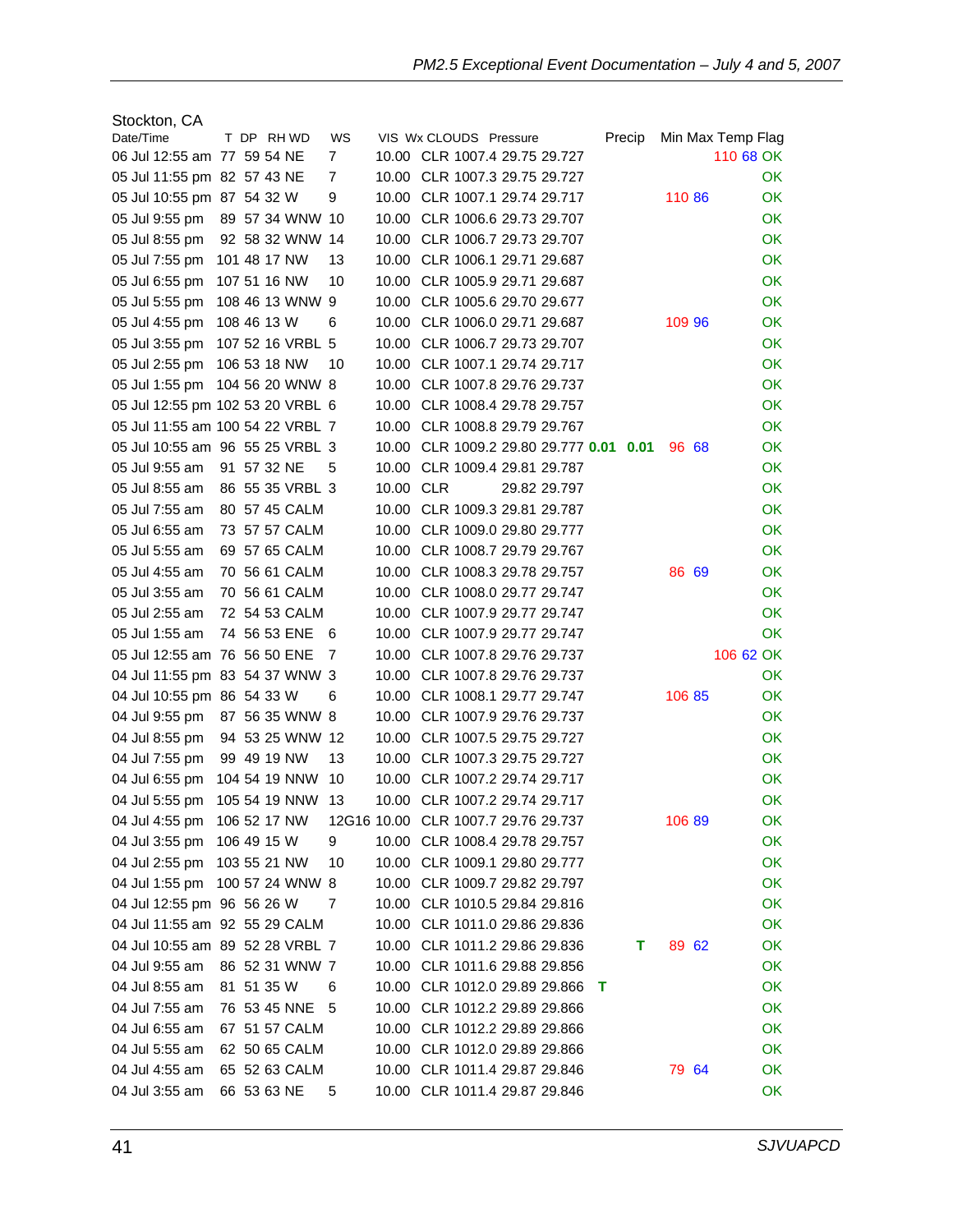| Modesto, CA                     |              |  |                  |   |                    |                          |                                   |  |                   |           |
|---------------------------------|--------------|--|------------------|---|--------------------|--------------------------|-----------------------------------|--|-------------------|-----------|
| Date/Time                       |              |  | T DP RHWD        |   |                    | WS VIS Wx CLOUDS         | Pressure                          |  | Min Max Temp Flag |           |
| 06 Jul 12:53 am 86 56 36 NNE    |              |  |                  | 6 | 10.00              | <b>CLR</b>               | 1007.5 29.75 29.657               |  | 110 71            | 0K        |
| 05 Jul 11:53 pm 86 58 39 CALM   |              |  |                  |   | 10.00              | <b>CLR</b>               | 1007.2 29.75 29.657               |  |                   | OK        |
| 05 Jul 10:53 pm 91 57 32 NNE    |              |  |                  | 3 | 10.00              | <b>CLR</b>               | 1007.2 29.75 29.657 109 91        |  |                   | OK        |
| 05 Jul 9:53 pm                  |              |  | 93 56 29 WNW 6   |   | 10.00              | <b>CLR</b>               | 1006.8 29.73 29.637               |  |                   | OK        |
| 05 Jul 8:53 pm                  |              |  | 101 55 22 WNW 8  |   | 10.00              | <b>CLR</b>               | 1006.2 29.72 29.627               |  |                   | OK        |
| 05 Jul 7:53 pm                  |              |  | 103 47 15 WNW 8  |   | 10.00              | <b>CLR</b>               | 1006.1 29.71 29.617               |  |                   | OK        |
| 05 Jul 6:53 pm                  |              |  | 107 49 15 NNW 7  |   | 10.00              | <b>CLR</b>               | 1005.9 29.71 29.617               |  |                   | OK        |
| 05 Jul 5:53 pm                  |              |  | 108 51 15 NW     |   | 10 10.00           | <b>CLR</b>               | 1005.7 29.70 29.607               |  |                   | OK        |
| 05 Jul 4:53 pm                  |              |  | 109 53 16 VRBL 5 |   | 10.00              |                          | FEW095 1006.0 29.71 29.617 110 97 |  |                   | OK        |
| 05 Jul 3:53 pm                  | 108 51 15 W  |  |                  | 6 | 10.00              |                          | FEW100 1006.7 29.73 29.637        |  |                   | OK        |
| 05 Jul 2:53 pm                  |              |  | 108 54 17 NNW    | 8 | 10.00              | CLR.                     | 1007.2 29.75 29.657               |  |                   | <b>OK</b> |
| 05 Jul 12:53 pm 103 56 21 N     |              |  |                  | 5 | 10.00              | <b>CLR</b>               | 1008.4 29.78 29.687               |  |                   | OK        |
| 05 Jul 11:53 am 99 59 27 VRBL 3 |              |  |                  |   | 10.00              | <b>CLR</b>               | 1008.9 29.80 29.707               |  |                   | OK        |
| 05 Jul 10:53 am 97 57 27 N      |              |  |                  | 5 | 10.00              | <b>CLR</b>               | 1009.1 29.80 29.707 97 71         |  |                   | OK        |
| 05 Jul 9:53 am                  |              |  | 93 56 29 VRBL 3  |   | 10.00              | <b>CLR</b>               | 1009.2 29.81 29.717               |  |                   | OK        |
| 05 Jul 7:53 am                  |              |  | 84 56 38 CALM    |   | 10.00              | <b>CLR</b>               | 1009.3 29.81 29.717               |  |                   | OK.       |
| 05 Jul 6:53 am                  |              |  | 73 63 71 CALM    |   | <b>5.00 HZ CLR</b> |                          | 1009.0 29.80 29.707               |  |                   | OK        |
| 05 Jul 5:53 am                  |              |  | 72 61 68 CALM    |   | <b>4.00 HZ CLR</b> |                          | 1008.7 29.79 29.697               |  |                   | OK        |
| 05 Jul 4:53 am                  |              |  | 72 61 68 CALM    |   | <b>6.00 HZ CLR</b> |                          | 1008.4 29.78 29.687 88 72         |  |                   | Caution   |
| 05 Jul 3:53 am                  |              |  | 74 61 64 CALM    |   | 8.00               | <b>CLR</b>               | 1008.1 29.77 29.677               |  |                   | OK        |
| 05 Jul 2:53 am                  |              |  | 75 61 62 CALM    |   | 8.00               | <b>CLR</b>               | 1008.0 29.77 29.677               |  |                   | OK        |
| 05 Jul 1:53 am                  |              |  | 76 60 58 CALM    |   | 8.00               | <b>CLR</b>               | 1008.1 29.77 29.677               |  |                   | OK        |
| 05 Jul 12:53 am 83 57 41 CALM   |              |  |                  |   | 10.00              | <b>CLR</b>               | 1008.0 29.77 29.677               |  | 106 65            | OK        |
| 04 Jul 11:53 pm 84 57 40 CALM   |              |  |                  |   | 7.00               | <b>CLR</b>               | 1008.1 29.77 29.677               |  |                   | OK        |
| 04 Jul 10:53 pm 88 57 35 NW     |              |  |                  | 3 | <b>5.00 HZ CLR</b> |                          | 1008.1 29.77 29.677 106 88        |  |                   | OK        |
| 04 Jul 9:53 pm                  |              |  | 92 56 30 NNW 7   |   | 9.00               | <b>CLR</b>               | 1008.0 29.77 29.677               |  |                   | OK        |
| 04 Jul 8:53 pm                  |              |  | 93 60 34 NW      | 7 | 10.00              | <b>CLR</b>               | 1007.5 29.75 29.657               |  |                   | OK        |
| 04 Jul 7:53 pm                  |              |  | 100 56 23 NNW    | 8 | 10.00              | <b>CLR</b>               | 1007.3 29.75 29.657               |  |                   | OK        |
| 04 Jul 6:53 pm                  | 104 54 19 NW |  |                  | 9 | 10.00              | <b>CLR</b>               | 1007.2 29.75 29.657               |  |                   | <b>OK</b> |
| 04 Jul 5:53 pm                  |              |  | 105 47 14 NNW    |   | 10 10.00           | <b>CLR</b>               | 1007.4 29.75 29.657               |  |                   | OK        |
| 04 Jul 4:53 pm                  |              |  | 105 50 16 NW     |   | 14 10.00           | <b>CLR</b>               | 1007.8 29.76 29.667 105 89        |  |                   | OK        |
| 04 Jul 3:53 pm                  | 104 50 17 N  |  |                  | 8 | 10.00              | <b>CLR</b>               | 1008.6 29.79 29.697               |  |                   | OK        |
| 04 Jul 2:53 pm 103 51 18 NNW 9  |              |  |                  |   | 10.00              | <b>CLR</b>               | 1009.2 29.80 29.707               |  |                   | OK        |
| 04 Jul 1:53 pm                  | 100 55 23 W  |  |                  | 6 | 10.00              | <b>CLR</b>               | 1009.9 29.83 29.737               |  |                   | OK        |
| 04 Jul 12:53 pm 96 56 26 NNW 6  |              |  |                  |   | 10.00              | <b>CLR</b>               | 1010.5 29.84 29.746               |  |                   | OK        |
| 04 Jul 11:53 am 94 54 26 VRBL 6 |              |  |                  |   | 10.00              | <b>CLR</b>               | 1010.9 29.86 29.766               |  |                   | OK        |
| 04 Jul 10:53 am 89 52 28 VRBL 3 |              |  |                  |   | 10.00              | <b>CLR</b>               | 1011.2 29.86 29.766 90 65         |  |                   | OK        |
| 04 Jul 9:53 am                  |              |  | 85 51 31 CALM    |   | 10.00              | <b>CLR</b>               | 1011.7 29.88 29.786               |  |                   | OK        |
| 04 Jul 8:53 am                  |              |  | 81 53 38 NW      | 3 | 10.00              | <b>CLR</b>               | 1012.0 29.89 29.796               |  |                   | OK        |
| 04 Jul 7:53 am                  |              |  |                  |   |                    |                          |                                   |  |                   |           |
| 04 Jul 6:53 am                  | 78 52 40 N   |  | 72 54 53 CALM    | 6 | 10.00              | <b>CLR</b><br><b>CLR</b> | 1012.1 29.89 29.796               |  |                   | OK<br>OK  |
|                                 |              |  |                  |   | 10.00              |                          | 1012.2 29.89 29.796               |  |                   |           |
| 04 Jul 5:53 am                  |              |  | 66 56 70 CALM    |   | 10.00              | <b>CLR</b>               | 1012.0 29.89 29.796               |  |                   | OK        |
| 04 Jul 4:53 am                  |              |  | 68 56 65 CALM    |   | 10.00              | <b>CLR</b>               | 1011.6 29.87 29.776 80 67         |  |                   | OK        |
| 04 Jul 3:53 am                  |              |  | 69 55 61 CALM    |   | 10.00              | <b>CLR</b>               | 1011.4 29.87 29.776               |  |                   | OK        |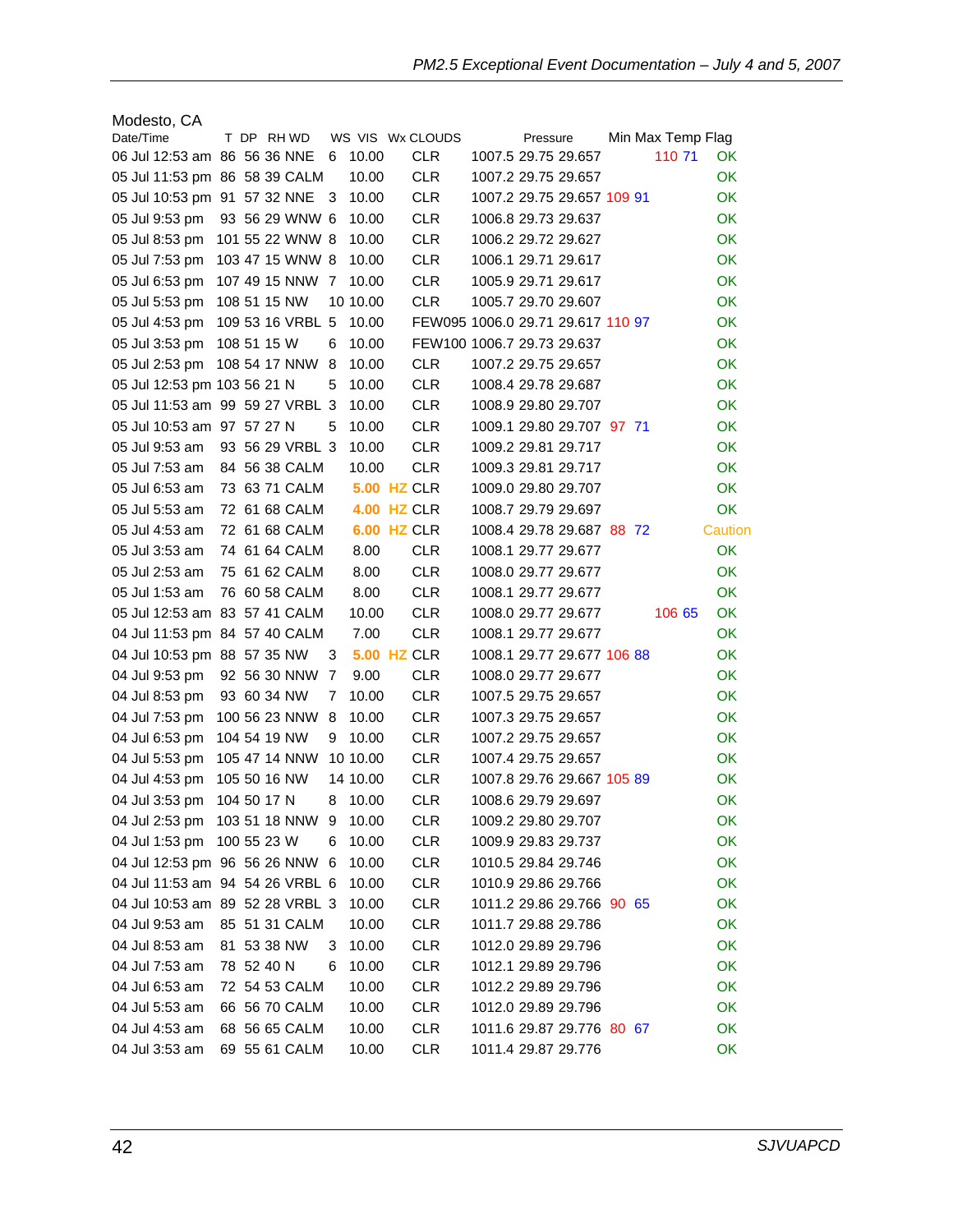| Merced, CA                               |             |  |                 |   |              |                                  |          |                            |  |                   |           |
|------------------------------------------|-------------|--|-----------------|---|--------------|----------------------------------|----------|----------------------------|--|-------------------|-----------|
| Date/Time                                |             |  | T DP RHWD       |   |              | WS VIS Wx CLOUDS                 | Pressure |                            |  | Min Max Temp Flag |           |
| 06 Jul 12:53 am 78 58 50 WSW 5           |             |  |                 |   | 10.00 CLR    |                                  |          | 1007.6 29.76 29.603        |  | 106 67 OK         |           |
| 05 Jul 11:53 pm 81 58 46 CALM            |             |  |                 |   | 10.00 CLR    |                                  |          | 1007.2 29.75 29.593        |  |                   | <b>OK</b> |
| 05 Jul 10:53 pm 82 55 40 W               |             |  |                 | 9 | 10.00 CLR    |                                  |          | 1007.2 29.75 29.593 106 82 |  |                   | <b>OK</b> |
| 05 Jul 9:53 pm                           |             |  | 84 61 46 WSW    | 7 | 10.00 CLR    |                                  |          | 1006.9 29.74 29.583        |  |                   | OK.       |
| 05 Jul 8:53 pm                           |             |  | 92 64 40 WNW 3  |   | 10.00 CLR    |                                  |          | 1006.3 29.72 29.564        |  |                   | ОK        |
| 05 Jul 7:53 pm                           |             |  | 96 64 35 NW     | 7 | 10.00 CLR    |                                  |          | 1005.9 29.71 29.554        |  |                   | <b>OK</b> |
| 05 Jul 6:53 pm                           |             |  | 104 54 19 NW    | 6 | 10.00 CLR    |                                  |          | 1005.7 29.71 29.554        |  |                   | OK.       |
| 05 Jul 5:53 pm                           | 105 55 19 W |  |                 | 5 | 10.00 CLR    |                                  |          | 1005.5 29.70 29.544        |  |                   | OK.       |
| 05 Jul 4:53 pm                           |             |  | 105 52 17 SW    | 6 | 10.00 CLR    |                                  |          | 1005.8 29.71 29.554 106 94 |  |                   | OK        |
| 05 Jul 3:53 pm                           | 105 51 17 W |  |                 | 6 | 10.00 CLR    |                                  |          | 1006.4 29.73 29.574        |  |                   | <b>OK</b> |
| 05 Jul 2:53 pm                           | 104 55 20 W |  |                 | 7 | 10.00        | CLR                              |          | 1007.0 29.74 29.583        |  |                   | <b>OK</b> |
| 05 Jul 12:53 pm 100 53 21 W              |             |  |                 | 7 |              | 10.00 FEW090 1008.2 29.78 29.623 |          |                            |  |                   | OK        |
| 05 Jul 11:53 am 97 58 28 VRBL 3          |             |  |                 |   | 10.00        | <b>CLR</b>                       |          | 1008.6 29.79 29.633        |  |                   | <b>OK</b> |
| 05 Jul 10:53 am 95 51 23 CALM            |             |  |                 |   | 10.00        | <b>CLR</b>                       |          | 1009.0 29.80 29.643 95 67  |  |                   | OK.       |
| 05 Jul 9:53 am                           |             |  | 87 61 42 VRBL 5 |   | 8.00         | CLR                              |          | 1009.3 29.81 29.653        |  |                   | <b>OK</b> |
| 05 Jul 7:53 am                           | 78 59 52 S  |  |                 | 3 | 7.00         | <b>CLR</b>                       |          | 1009.1 29.81 29.653        |  |                   | OK.       |
| 05 Jul 6:53 am                           |             |  | 72 59 64 CALM   |   | 8.00         | <b>CLR</b>                       |          | 1008.9 29.80 29.643        |  |                   | OK.       |
| 05 Jul 5:53 am                           |             |  | 70 60 71 CALM   |   | 7.00         | <b>CLR</b>                       |          | 1008.7 29.79 29.633        |  |                   | OK.       |
| 05 Jul 4:53 am                           |             |  | 72 61 68 CALM   |   | 10.00        | <b>CLR</b>                       |          | 1008.2 29.78 29.623 79 68  |  |                   | <b>OK</b> |
| 05 Jul 3:53 am                           |             |  | 69 59 70 CALM   |   | 10.00 CLR    |                                  |          | 1008.1 29.78 29.623        |  |                   | <b>OK</b> |
| 05 Jul 2:53 am                           |             |  | 72 62 71 CALM   |   | 10.00 CLR    |                                  |          | 1007.9 29.77 29.613        |  |                   | ОK        |
| 05 Jul 1:53 am                           |             |  | 73 60 64 CALM   |   | 10.00 CLR    |                                  |          | 1008.1 29.78 29.623        |  |                   | OK        |
| 05 Jul 12:53 am 74 62 67 CALM            |             |  |                 |   | 10.00 CLR    |                                  |          | 1008.2 29.78 29.623        |  | 103 62 OK         |           |
| 04 Jul 11:53 pm 77 64 64 CALM            |             |  |                 |   | 10.00 CLR    |                                  |          | 1008.3 29.78 29.623        |  |                   | OK.       |
| 04 Jul 10:53 pm 80 65 60 CALM            |             |  |                 |   | 10.00 CLR    |                                  |          | 1008.3 29.78 29.623 103 80 |  |                   | <b>OK</b> |
| 04 Jul 9:53 pm                           |             |  | 85 61 45 CALM   |   | 10.00 CLR    |                                  |          | 1008.1 29.78 29.623        |  |                   | OK.       |
| 04 Jul 8:53 pm                           | 91 59 34 W  |  |                 | 5 | 10.00 CLR    |                                  |          | 1007.3 29.75 29.593        |  |                   | OK.       |
| 04 Jul 7:53 pm                           |             |  | 93 60 34 WNW 6  |   | 10.00 CLR    |                                  |          | 1007.1 29.75 29.593        |  |                   | OK        |
| 04 Jul 6:53 pm                           |             |  | 97 57 27 NW     | 8 | 10.00 CLR    |                                  |          | 1007.0 29.74 29.583        |  |                   | <b>OK</b> |
| 04 Jul 5:53 pm                           |             |  | 101 44 15 NW    |   | 12 10.00 CLR |                                  |          | 1007.4 29.76 29.603        |  |                   | OK.       |
| 04 Jul 4:53 pm                           |             |  | 102 47 16 NNW   |   | 12 10.00 CLR |                                  |          | 1007.7 29.76 29.603 102 86 |  |                   | OK        |
| 04 Jul 3:53 pm                           |             |  | 100 51 20 NW    |   | 8 10.00 CLR  |                                  |          | 1008.3 29.78 29.623        |  |                   | <b>OK</b> |
| 04 Jul 2:53 pm 100 49 18                 |             |  |                 |   | 10.00 CLR    |                                  |          | 1009.1 29.81 29.653        |  |                   | OK        |
| 04 Jul 1:53 pm 97 53 23 VRBL 3 10.00 CLR |             |  |                 |   |              |                                  |          | 1009.7 29.82 29.663        |  |                   | OK        |
| 04 Jul 12:53 pm 94 53 25 WSW 8           |             |  |                 |   | 10.00 CLR    |                                  |          | 1010.3 29.84 29.683        |  |                   | OK.       |
| 04 Jul 11:53 am 90 56 32 VRBL 5          |             |  |                 |   | 10.00 CLR    |                                  |          | 1010.8 29.86 29.703        |  |                   | OK        |
| 04 Jul 10:53 am 87 51 29 W               |             |  |                 | 6 | 10.00 CLR    |                                  |          | 1011.2 29.87 29.713 88 62  |  |                   | <b>OK</b> |
| 04 Jul 9:53 am                           |             |  | 84 50 31 WNW 6  |   | 10.00 CLR    |                                  |          | 1011.4 29.87 29.713        |  |                   | <b>OK</b> |
| 04 Jul 8:53 am                           | 80 52 38 N  |  |                 | 7 | 10.00 CLR    |                                  |          | 1011.9 29.89 29.733        |  |                   | <b>OK</b> |
| 04 Jul 7:53 am                           | 73 54 51 N  |  |                 | 3 | 10.00 CLR    |                                  |          | 1012.0 29.89 29.733        |  |                   | OK        |
| 04 Jul 6:53 am                           |             |  | 67 55 66 CALM   |   | 10.00 CLR    |                                  |          | 1012.1 29.89 29.733        |  |                   | OK.       |
| 04 Jul 5:53 am                           |             |  | 63 54 72 CALM   |   | 10.00 CLR    |                                  |          | 1011.9 29.89 29.733        |  |                   | OK.       |
| 04 Jul 4:53 am                           | 63 54 72 W  |  |                 |   | 10.00 CLR    |                                  |          | 1011.6 29.88 29.723 76 63  |  |                   | OK.       |
|                                          |             |  |                 | 3 | 10.00 CLR    |                                  |          |                            |  |                   |           |
| 04 Jul 3:53 am                           |             |  | 64 55 73 CALM   |   |              |                                  |          | 1011.3 29.87 29.713        |  |                   | OK.       |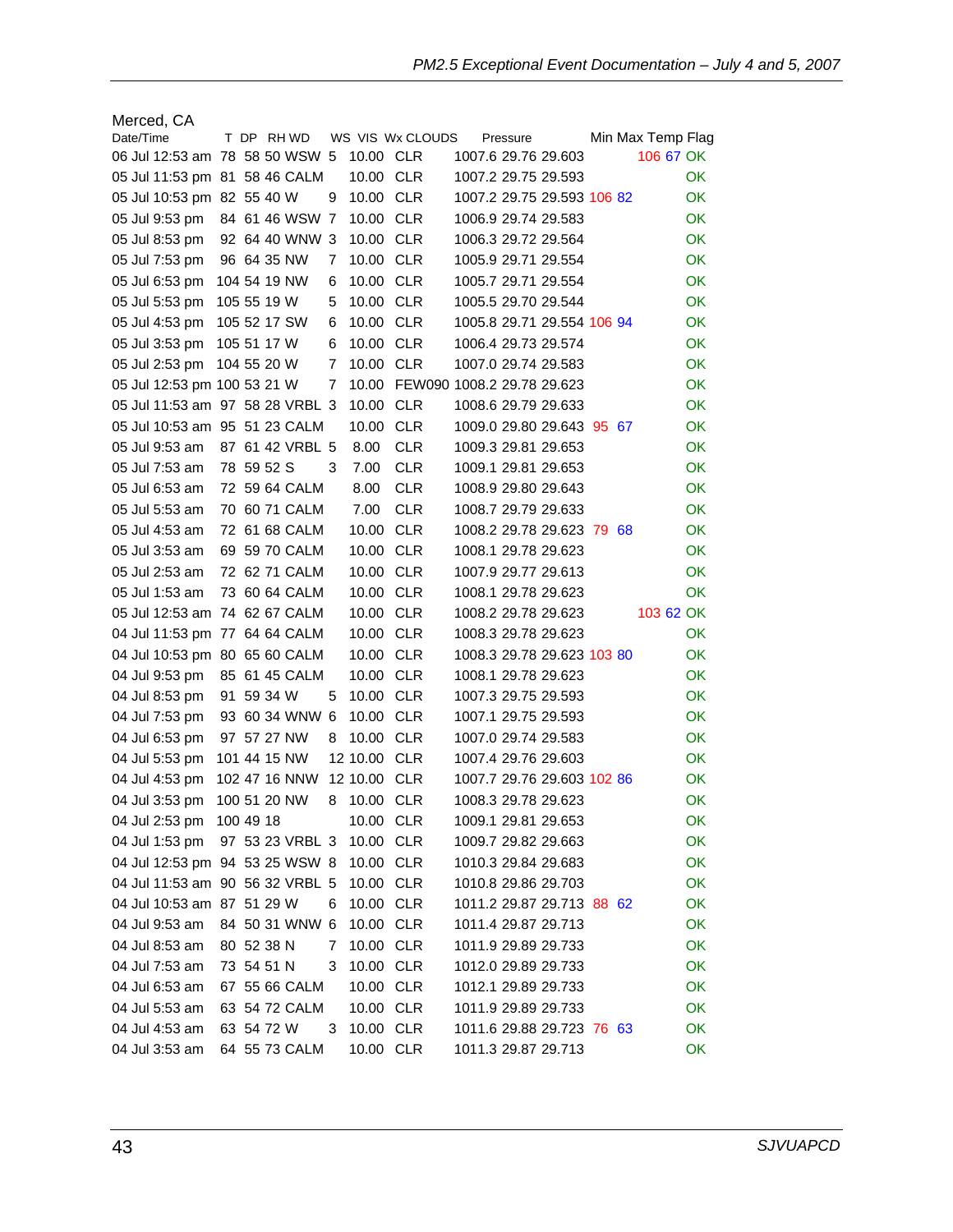| Madera, CA                       |             |  |                  |   |                           |  |                                 |  |                   |     |
|----------------------------------|-------------|--|------------------|---|---------------------------|--|---------------------------------|--|-------------------|-----|
| Date/Time                        |             |  | T DP RHWD        |   | WS VIS Wx CLOUDS Pressure |  |                                 |  | Min Max Temp Flag |     |
| 06 Jul 12:53 am 81 58 46 NNW     |             |  |                  | 5 | 10.00                     |  | CLR 1007.7 29.77 29.507         |  | 109 70 OK         |     |
| 05 Jul 11:53 pm 81 58 46 WNW 6   |             |  |                  |   | 10.00                     |  | CLR 1007.4 29.76 29.497         |  |                   | OK. |
| 05 Jul 10:53 pm 83 62 49 NW      |             |  |                  | 7 | 10.00                     |  | CLR 1007.4 29.76 29.497 108 83  |  |                   | OK. |
| 05 Jul 9:53 pm                   |             |  | 87 67 51 WNW 8   |   | 10.00                     |  | CLR 1007.2 29.75 29.488         |  |                   | OK  |
| 05 Jul 8:53 pm                   |             |  | 92 64 40 NNW 6   |   | 10.00                     |  | CLR 1006.6 29.74 29.478         |  |                   | ОK  |
| 05 Jul 7:53 pm                   | 99 64 32 W  |  |                  | 7 | 10.00                     |  | CLR 1006.0 29.72 29.458         |  |                   | OK  |
| 05 Jul 6:53 pm                   |             |  | 105 61 24 WNW 6  |   | 10.00                     |  | CLR 1005.8 29.71 29.448         |  |                   | OK  |
| 05 Jul 5:53 pm                   |             |  | 107 58 20 WNW 6  |   | 10.00                     |  | CLR 1005.9 29.71 29.448         |  |                   | OK  |
| 05 Jul 4:53 pm                   | 108 56 18 W |  |                  | 7 | 10.00                     |  | CLR 1006.0 29.72 29.458 109 93  |  |                   | ОK  |
| 05 Jul 3:53 pm                   | 107 55 18 W |  |                  | 7 | 10.00                     |  | CLR 1006.7 29.74 29.478         |  |                   | ОK  |
| 05 Jul 2:53 pm                   |             |  | 106 55 19 VRBL 3 |   | 10.00                     |  | CLR 1007.4 29.76 29.497         |  |                   | OK. |
| 05 Jul 12:53 pm 101 58 24 VRBL 5 |             |  |                  |   | 10.00                     |  | CLR 1008.5 29.79 29.527         |  |                   | OK. |
| 05 Jul 11:53 am 98 61 30 WNW 6   |             |  |                  |   | 10.00                     |  | CLR 1009.0 29.81 29.547         |  |                   | ОK  |
| 05 Jul 10:53 am 93 64 39 SW      |             |  |                  | 6 | 8.00                      |  | CLR 1009.3 29.82 29.557 94 71   |  |                   | ОK  |
| 05 Jul 9:53 am                   |             |  | 90 63 41 SSW     | 3 |                           |  | 4.00 HZ CLR 1009.5 29.82 29.557 |  |                   | OK  |
| 05 Jul 7:53 am                   | 82 59 46 SE |  |                  | 6 |                           |  | 6.00 HZ CLR 1009.4 29.82 29.557 |  |                   | OK  |
| 05 Jul 6:53 am                   |             |  | 75 58 55 CALM    |   |                           |  | 6.00 HZ CLR 1009.4 29.82 29.557 |  |                   | OK  |
| 05 Jul 5:53 am                   | 72 57 59 E  |  |                  | 5 | 8.00                      |  | CLR 1009.0 29.81 29.547         |  |                   | ОK  |
| 05 Jul 4:53 am                   |             |  | 72 57 59 CALM    |   | 9.00                      |  | CLR 1008.6 29.80 29.537 81 70   |  |                   | OK. |
| 05 Jul 3:53 am                   |             |  | 73 59 61 CALM    |   | 7.00                      |  | CLR 1008.4 29.79 29.527         |  |                   | OK. |
| 05 Jul 2:53 am                   |             |  | 74 60 62 CALM    |   |                           |  | 6.00 HZ CLR 1008.4 29.79 29.527 |  |                   | OK  |
| 05 Jul 1:53 am                   | 77 59 54 E  |  |                  | 3 |                           |  | 6.00 HZ CLR 1008.4 29.79 29.527 |  |                   | ОK  |
| 05 Jul 12:53 am 75 60 60 CALM    |             |  |                  |   | 10.00                     |  | CLR 1008.6 29.80 29.537         |  | 103 61 OK         |     |
| 04 Jul 11:53 pm 78 62 58 CALM    |             |  |                  |   | 10.00                     |  | CLR 1008.7 29.80 29.537         |  |                   | OK  |
|                                  |             |  |                  |   |                           |  | CLR 1008.6 29.80 29.537 103 81  |  |                   | OK  |
| 04 Jul 10:53 pm 81 62 53 CALM    |             |  |                  |   | 10.00                     |  | CLR 1008.4 29.79 29.527         |  |                   | OK  |
| 04 Jul 9:53 pm                   | 82 63 53 W  |  |                  | 5 | 10.00                     |  |                                 |  |                   |     |
| 04 Jul 8:53 pm                   | 84 62 48 W  |  |                  | 5 | 10.00                     |  | CLR 1007.8 29.77 29.507         |  |                   | OK  |
| 04 Jul 7:53 pm                   | 94 60 33 W  |  |                  | 7 | 10.00                     |  | CLR 1007.5 29.76 29.497         |  |                   | OK  |
| 04 Jul 6:53 pm                   |             |  | 100 57 24 WNW 7  |   | 10.00                     |  | CLR 1007.2 29.75 29.488         |  |                   | OK  |
| 04 Jul 5:53 pm                   |             |  |                  |   | 102 56 22 VRBL 6G31 10.00 |  | CLR 1007.5 29.76 29.497         |  |                   | OK  |
| 04 Jul 4:53 pm                   |             |  | 103 52 19 WNW 9  |   | 10.00                     |  | CLR 1008.0 29.78 29.517 103 89  |  |                   | ОK  |
| 04 Jul 3:53 pm                   |             |  | 102 51 18 WNW 10 |   | 10.00                     |  | CLR 1008.5 29.79 29.527         |  |                   | OK  |
| 04 Jul 2:53 pm                   |             |  | 100 54 22 WNW 8  |   | 10.00                     |  | CLR 1009.4 29.82 29.557         |  |                   | OK  |
| 04 Jul 1:53 pm                   |             |  | 97 55 25 NW      | 9 | 10.00                     |  | CLR 1010.1 29.84 29.577         |  |                   | OK  |
| 04 Jul 12:53 pm 95 55 26 W       |             |  |                  | 8 | 10.00                     |  | CLR 1010.6 29.85 29.587         |  |                   | OK  |
| 04 Jul 11:53 am 92 54 28 VRBL 5  |             |  |                  |   | 10.00                     |  | CLR 1011.1 29.87 29.607         |  |                   | OK  |
| 04 Jul 10:53 am 89 55 32 W       |             |  |                  | 6 | 10.00                     |  | CLR 1011.4 29.88 29.617 89 61   |  |                   | OK  |
| 04 Jul 9:53 am                   |             |  | 84 58 41 VRBL 3  |   | 10.00                     |  | CLR 1011.7 29.89 29.626         |  |                   | OK  |
| 04 Jul 8:53 am                   |             |  | 80 55 42 CALM    |   | 10.00                     |  | CLR 1012.1 29.90 29.636         |  |                   | OK  |
| 04 Jul 7:53 am                   |             |  | 74 56 53 CALM    |   | 10.00                     |  | CLR 1012.3 29.90 29.636         |  |                   | OK  |
| 04 Jul 6:53 am                   | 68 56 65    |  |                  |   | 10.00                     |  | CLR 1012.4 29.91 29.646         |  |                   | OK  |
| 04 Jul 5:53 am                   |             |  | 62 55 78 CALM    |   | 10.00                     |  | CLR 1012.0 29.89 29.626         |  |                   | OK  |
| 04 Jul 4:53 am                   |             |  | 65 56 73 CALM    |   | 10.00                     |  | CLR 1011.8 29.89 29.626 73 63   |  |                   | OK  |
| 04 Jul 3:53 am                   |             |  | 64 55 73 CALM    |   | 10.00                     |  | CLR 1011.7 29.89 29.626         |  |                   | OK  |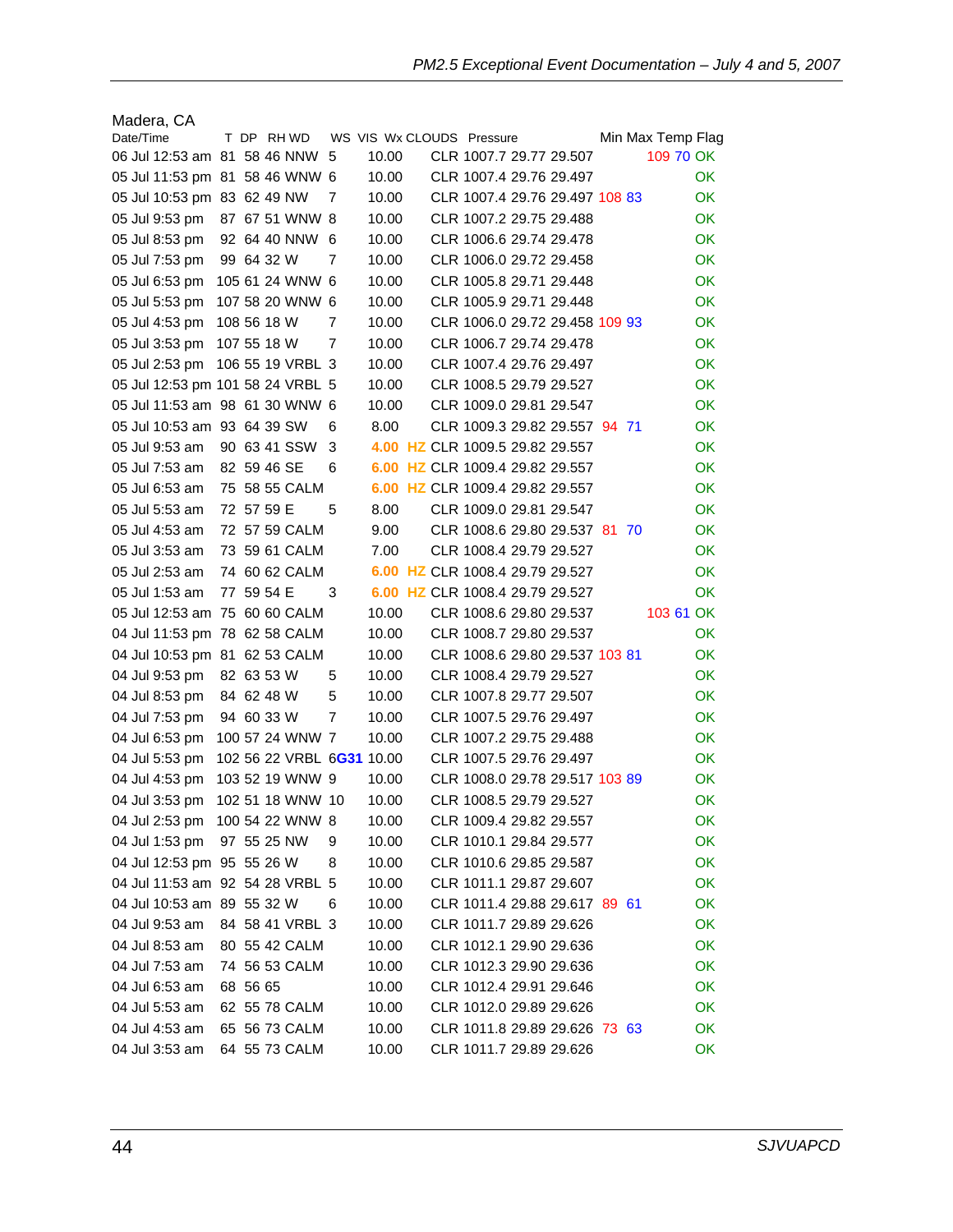| Visalia, CA                   |             |      |                       |         |                                             |         |
|-------------------------------|-------------|------|-----------------------|---------|---------------------------------------------|---------|
| Date/Time                     |             | T DP | RH WD                 |         | WS VIS Wx CLOUDS Pressure Min Max Temp Flag |         |
| 05 Jul 7:15 am                |             |      | 75 64 69 CALM         | 8.00    | CLR 29.82 29.512                            | OK      |
| 05 Jul 6:55 am                |             |      | 75 63 65 CALM         | 10.00   | CLR 29.82 29.512                            | OK      |
| 05 Jul 6:35 am                |             |      | 72 63 73 CALM         | 8.00    | CLR 29.82 29.512                            | OK      |
| 05 Jul 6:15 am                |             |      | 72 63 73 CALM         | 8.00    | CLR 29.81 29.502                            | OK      |
| 05 Jul 5:55 am                |             |      | 72 63 73 CALM         | 8.00    | CLR 29.81 29.502                            | OK      |
| 05 Jul 5:35 am                |             |      | 72 63 73 CALM         | 10.00   | CLR 29.81 29.502                            | OK      |
| 05 Jul 5:15 am                |             |      | 72 63 73 CALM         | 10.00   | CLR 29.81 29.502                            | OK      |
| 05 Jul 4:55 am                |             |      | 73 63 69 SE           | 5 10.00 | CLR 29.80 29.492 81 72                      | OK      |
| 05 Jul 4:35 am                |             |      | 72 63 73 CALM         | 8.00    | CLR 29.80 29.492                            | OK      |
| 05 Jul 4:15 am                |             |      | 73 64 74 CALM         | 8.00    | CLR 29.80 29.492                            | OK      |
| 05 Jul 3:55 am                |             |      | 72 64 78 CALM         | 7.00    | CLR 29.80 29.492                            | OK      |
| 05 Jul 3:35 am                |             |      | 73 64 74 CALM         | 9.00    | CLR 29.79 29.482                            | OK      |
| 05 Jul 3:15 am                |             |      | 73 64 74 CALM         | 8.00    | CLR 29.80 29.492                            | OK      |
| 05 Jul 2:55 am                |             |      | 73 64 74 CALM         | 8.00    | CLR 29.80 29.492                            | OK      |
| 05 Jul 2:35 am                |             |      | 75 64 69 CALM         | 8.00    | CLR 29.80 29.492                            | OK      |
| 05 Jul 2:15 am                |             |      | 75 64 69 CALM         | 8.00    | CLR 29.80 29.492                            | OK      |
| 05 Jul 1:55 am                |             |      | 75 64 69 CALM         | 8.00    | CLR 29.80 29.492                            | OK      |
| 05 Jul 1:35 am                |             |      | 75 64 69 ESE          | 3 8.00  | CLR 29.80 29.492                            | OK      |
| 05 Jul 1:15 am                |             |      | 77 64 65 CALM         | 10.00   | CLR 29.80 29.492                            | OK      |
| 05 Jul 12:55 am 75 64 69 CALM |             |      |                       | 10.00   | CLR 29.81 29.502                            | OK      |
| 05 Jul 12:35 am 79 64 61 CALM |             |      |                       | 10.00   | CLR 29.81 29.502                            | OK      |
| 05 Jul 12:15 am 79 64 61 CALM |             |      |                       | 10.00   | CLR 29.81 29.502                            | OK      |
| 04 Jul 11:55 pm 79 64 61 CALM |             |      |                       | 7.00    | CLR 29.81 29.502                            | OK      |
| 04 Jul 11:35 pm 79 64 61 CALM |             |      |                       | 5.00    | CLR 29.81 29.502                            | OK      |
| 04 Jul 11:15 pm 81 64 58 E    |             |      |                       | 36.00   | CLR 29.81 29.502                            | OK      |
| 04 Jul 10:55 pm 79 66 65 ESE  |             |      |                       | 3 10.00 | CLR 29.81 29.502 100 79                     | OK      |
| 04 Jul 10:35 pm 81 66 62 CALM |             |      |                       | 10.00   | CLR 29.81 29.502                            | OK      |
| 04 Jul 10:15 pm 82 66 58 CALM |             |      |                       | 10.00   | CLR 29.81 29.502                            | OK      |
| 04 Jul 9:55 pm                |             |      | 82 66 58 CALM         | 10.00   | CLR 29.81 29.502                            | OK      |
| 04 Jul 9:35 pm                |             |      | 84 66 55 CALM         | 10.00   | CLR 29.80 29.492                            | OK      |
| 04 Jul 9:15 pm                |             |      | 86 64 49 CALM         | 10.00   | CLR 29.79 29.482                            | OK      |
| 04 Jul 8:55 pm                |             |      |                       |         | 88 63 43 WSW 3 10.00 CLR 29.78 29.472       | OK      |
| 04 Jul 8:35 pm                |             |      | 90 63 41 WSW 3 10.00  |         | CLR 29.78 29.472                            | ОK      |
| 04 Jul 8:15 pm                | 90 63 41 W  |      |                       | 5 10.00 | CLR 29.77 29.462                            | OK      |
| 04 Jul 7:55 pm                | 93 63 36 W  |      |                       | 6 10.00 | CLR 29.76 29.453                            | OK      |
| 04 Jul 7:35 pm                | 95 63 35 W  |      |                       | 5 10.00 | CLR 29.76 29.453                            | OK      |
| 04 Jul 7:15 pm                | 97 63 33 W  |      |                       | 6 10.00 | CLR 29.76 29.453                            | OK      |
| 04 Jul 6:55 pm                | 97 65 35 W  |      |                       | 7 10.00 | CLR 29.76 29.453                            | OK      |
| 04 Jul 6:35 pm                | 99 65 33 W  |      |                       | 7 10.00 | CLR 29.75 29.443                            | OK      |
| 04 Jul 6:15 pm                |             |      | 100 61 28 WNW         | 8 10.00 | CLR 29.75 29.443                            | OK      |
| 04 Jul 5:55 pm                |             |      | 100 61 28 WNW         | 8 10.00 | CLR 29.75 29.443                            | OK      |
| 04 Jul 5:35 pm                | 100 61 28 W |      |                       | 9 10.00 | CLR 29.76 29.453                            | OK      |
| 04 Jul 5:15 pm                |             |      | 100 63 29 WNW 7 10.00 |         | CLR 29.76 29.453                            | OK      |
| 04 Jul 4:55 pm                |             |      | 100 61 28 NNW         | 8 10.00 | CLR 29.77 29.462 100 84 100 63              | $\circ$ |
|                               |             |      |                       |         |                                             |         |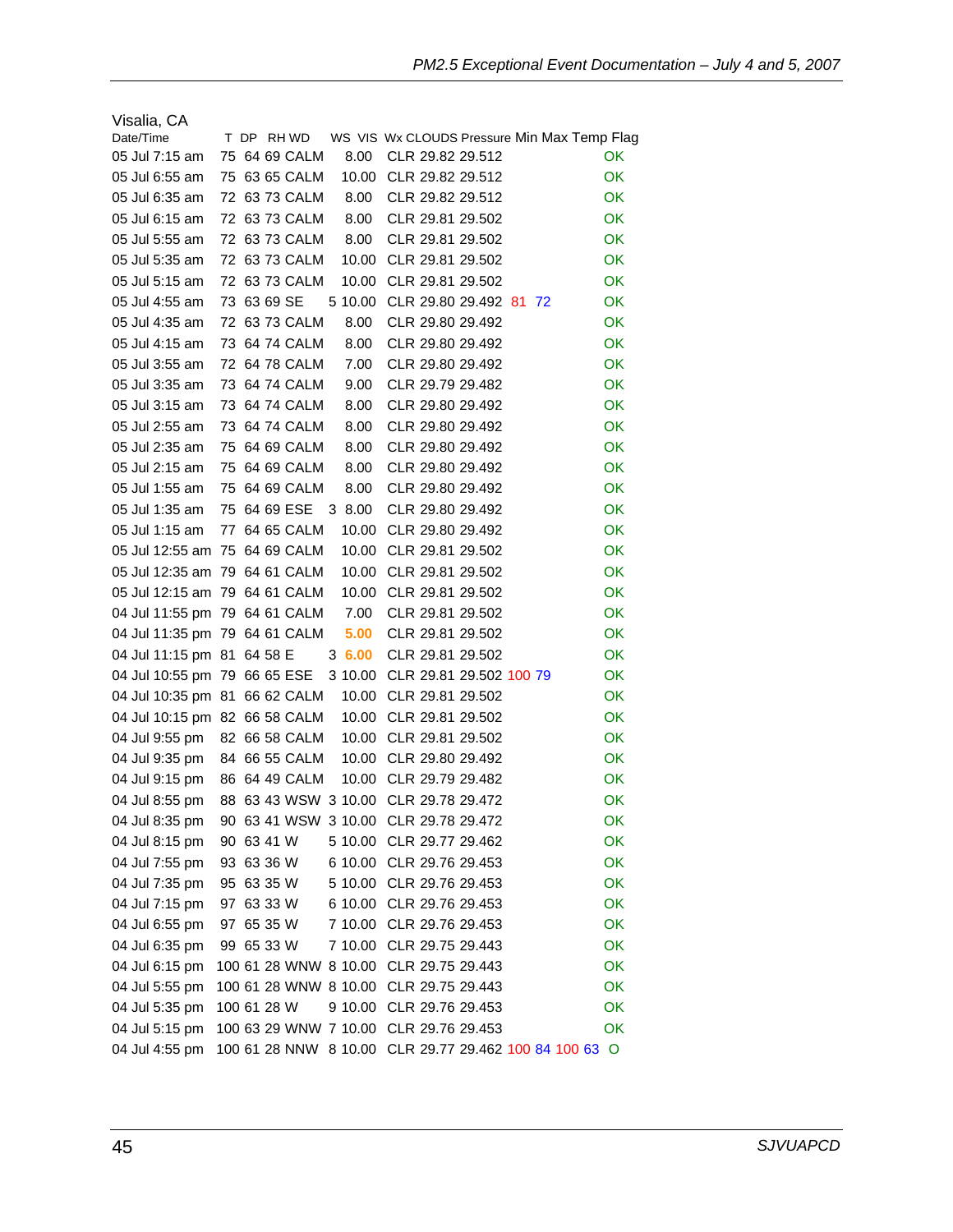#### **FIREWORKS DISPLAY INFORMATION**

Fireworks information obtained from the following websites is summarized below:

http://www.co.fresno.ca.us/4510/tourism/July4/1July4Index.htm

http://www.avhub.net/4thofJULYactivities.htm

Central and Southern San Joaquin Valley Major Fireworks Displays:

Western Kern County Bakersfield, Bakersfield College, July 4, phone 661 326 3911 Lebec, Fort Tejon, July 4, phone 661 248 6692 Tehachapi, July 4, phone 661 822 2200 Arvin, July 4, phone 661 854 2127 Delano, Memorial Park, July 4, phone 661 725 2518

Tulare County Exeter, July 4, phone 559 592 2919 Porterville, Jamison Stadium, July 4, phone 559 568 2556 Springville, July 4, phone 559 539 8225

Madera County Madera, Madera County Fairgrounds Bass Lake

Fresno County **Clovis** Coalinga Fowler Fresno Kerman Kingsburg Orange Cove Reedley Sanger Selma Shaver Lake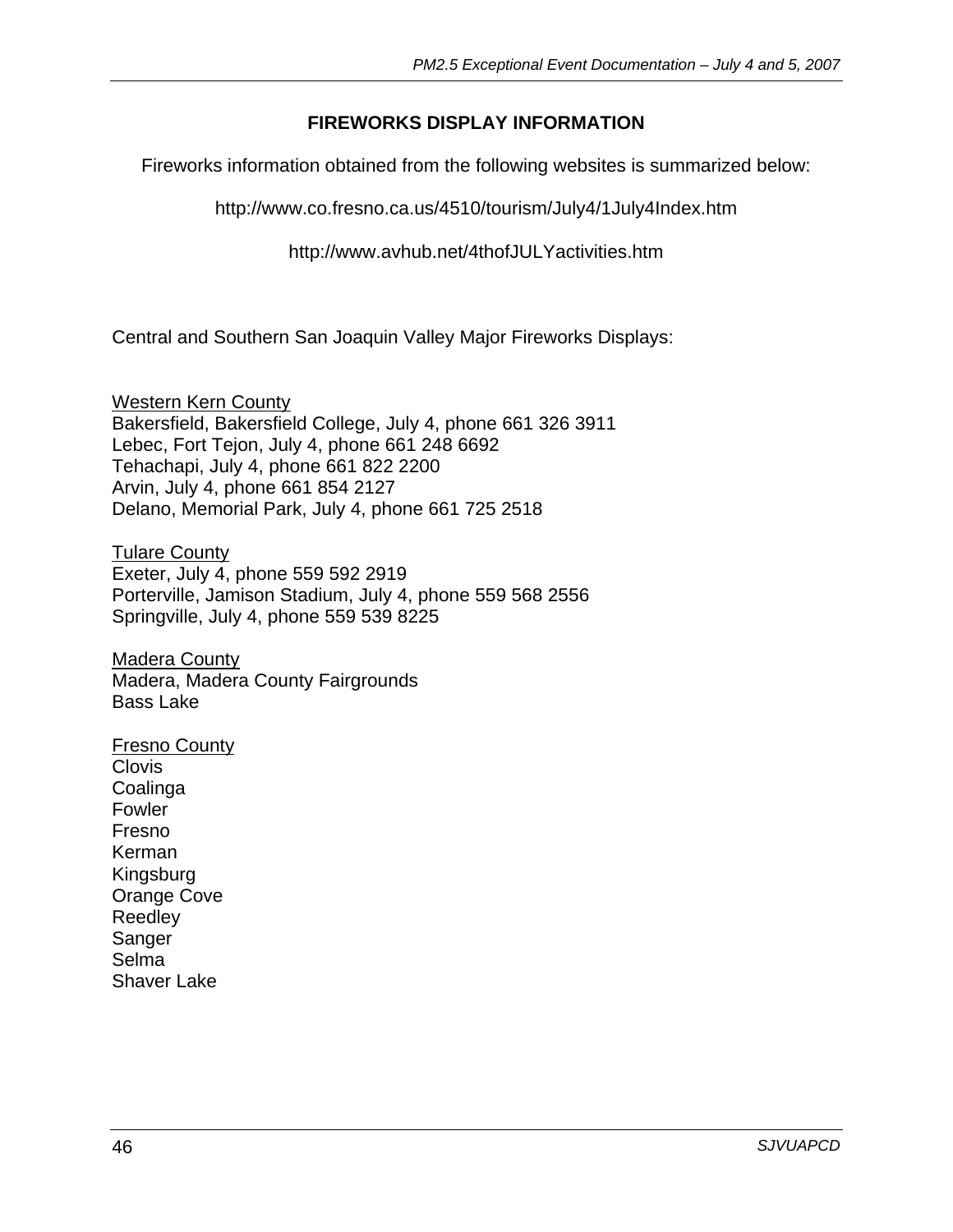Fresno County fireworks event details for 2007:

### **2007 INDEPENDENCE DAY ACTIVITIES SPARKLE IN FRESNO COUNTY**

Across the region, Fresno County communities are hosting patriotic Independence Day Celebrations each with unique offerings. The festivities will begin on Saturday, June 23rd with a Star Spangled Review at Wild Water Adventure Park, followed with amazing Fireworks displays on the 3rd & 4th in eleven Fresno County communities, and wrapping up on July 7th with a Fireworks Display & Boat Parade in Shaver Lake.

### **Grizzlies Independence Day Fireworks Extravaganza**

**Enjoy a baseball game on America's birthday! Celebrate the USA with the best Fourth of July Extravaganza in the Valley as the Grizzlies host this annual fireworks display.**

Date: Wednesday, July 4, 2007

Time: Baseball game begins at 6:05pm, fireworks follow

Location: Chukchansi Park, Downtown Fresno

# 16<sup>th</sup> Annual Star Spangled Revue

Enjoy the rides by day and then relax after dark for the biggest and best music, laser and fireworks show you have ever seen. Watch a fantastic LIVE music show, and then gaze at the sky aglow with spectacular fireworks and lasers choreographed to patriotic music!

Date: June 23, 24, 29 & 30; July 1, 2, 3 & 4, 2007 Time: Show Begins After Dark

Location: Wild Water Adventure Park, Clovis

## Freedom Fest Fireworks

Don't miss the premier patriotic party in the Central Valley. Freedom Fest boasts one of the largest displays of pyrotechnics on the west coast. Also enjoy food and entertainment for all ages.

Date: July 4, 2007 Time: Gates open at 5:00pm, Entertainment begins at 6:00pm Location: Buchanan High School, Clovis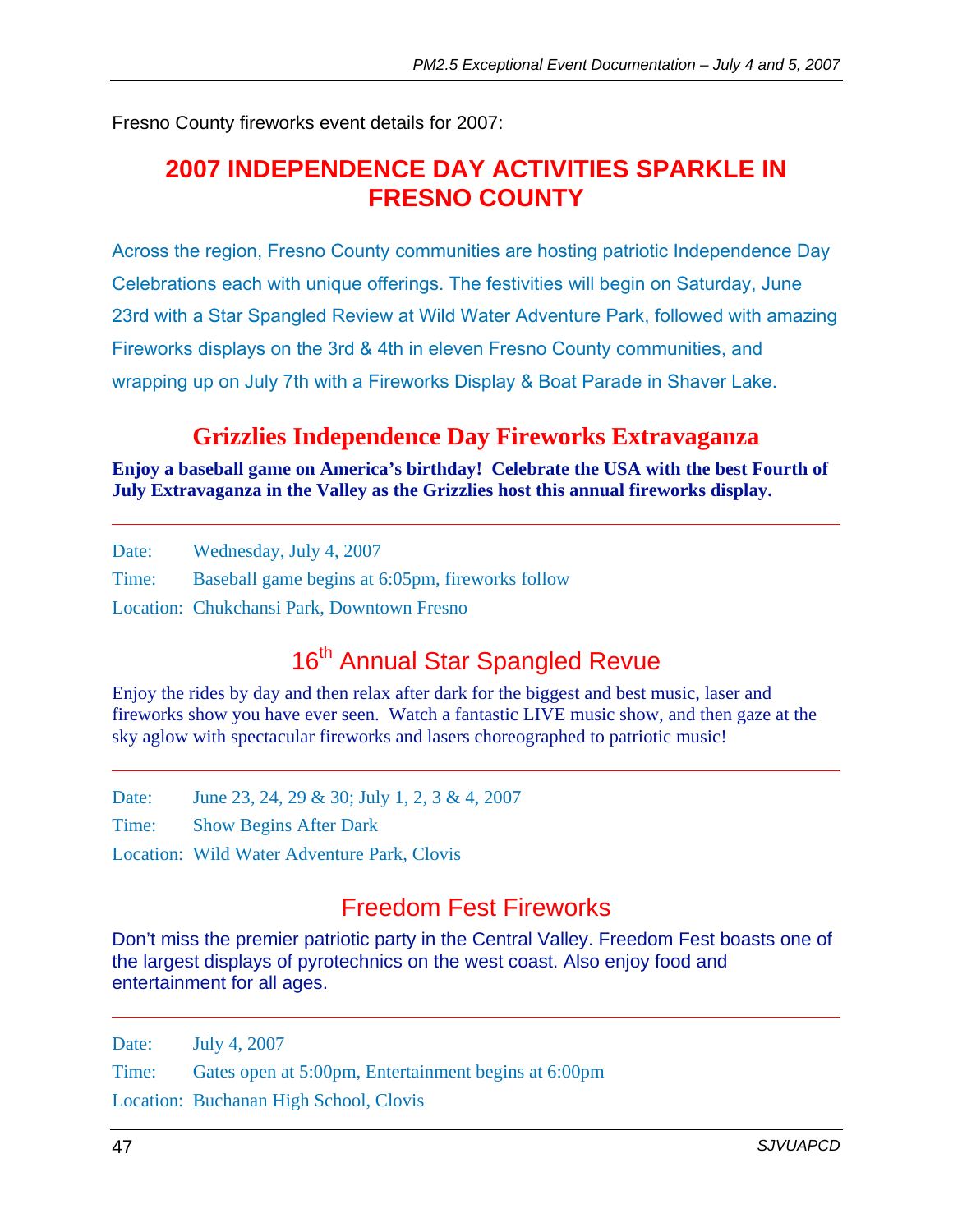# July 4<sup>th</sup> Spectacular

This annual patriotic celebration includes live entertainment, food booths, and games for the kids, with fireworks completing the family fun!

| Date: | July 4th, 2007                                      |
|-------|-----------------------------------------------------|
| Time: | Gates open at 7:00pm                                |
|       | Location: Sanger High School Athletic Field, Sanger |
| Info: | City of Sanger Parks & Recreation (559) 876-6300 x4 |

### Fourth of July Celebration

#### **Enjoy this family event featuring live entertainment, food booths, games and rides for all ages, and fireworks to celebrate the nation's birthday and honor the service of Veterans. Veterans may register to receive free admission and recognition at the event.**

| Date: | July 4, 2007                                                 |
|-------|--------------------------------------------------------------|
| Time: | Gates open at 6pm; fireworks will begin at dark (approx 9pm) |
|       | <b>Location: Fowler High School</b>                          |
| Info: | Fowler Parks & Recreation (559) 834-5486                     |

## Community Independence Day Celebration

**Come out and enjoy the biggest fireworks display ever, with a children's carnival, food booths, live entertainment, honoring the nation's veterans and presentation of community spirit awards.** 

| Date: | July 3, 2007                                                                  |
|-------|-------------------------------------------------------------------------------|
| Time: | Gates open at 6:00pm                                                          |
|       | Location: Selma High School 's Staley Stadium (Thompson Ave, north of Floral) |
| Info: | Selma Chamber of Commerce (559) 891-2235                                      |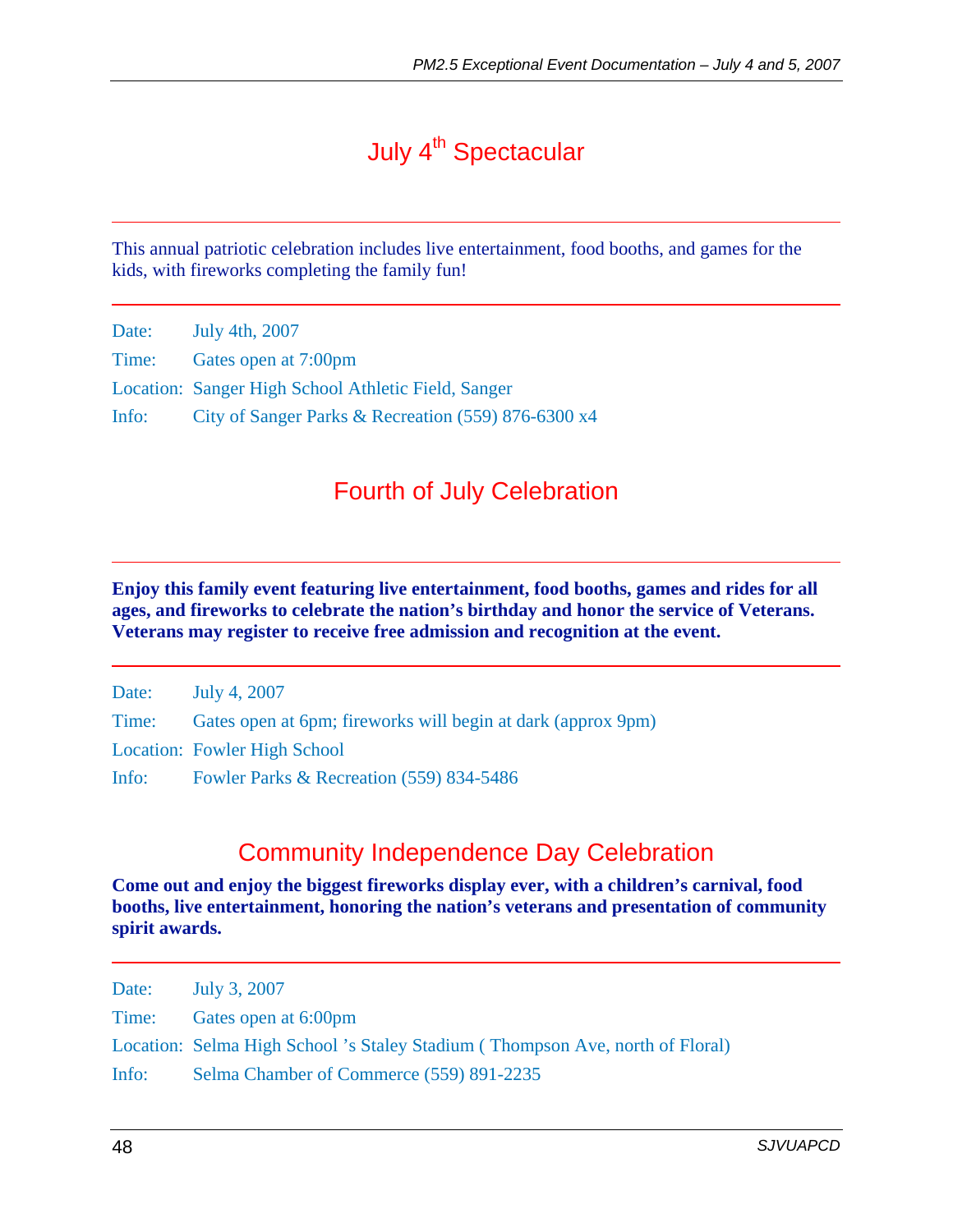## Festivals of the American Spirit Fireworks Show

**Celebrate the nation's independence and enjoy the charm of this rural city. Family fun, vendors, food, kids' activities, live entertainment, and fireworks!**

Date: July 3, 2007 Time: Gates open at 6pm: Fireworks at 9pm Location: Kerman High School Stadium Info: Kerman Chamber of Commerce 559.846.6343

### Independence Day Celebration

An annual special event celebrated with great music, delicious food, carnival rides and games, and fun for the whole family. The evening is topped off with beautiful colors filling the Kingsburg sky.

Date: July 3, 2007 Time: Gates open at 6pm Location: Kingsburg High School - Athletic Bowl Info: Kingsburg Chamber of Commerce (559) 897-1111

## 4th of July Fireworks Spectacular

This year marks Reedley's  $56<sup>th</sup>$  annual  $4<sup>th</sup>$  of July celebration. This old fashioned family event features music, food & beverage vendors, craft booths, and activities for all ages, all building up to the grand finale- fireworks.

Date: July 4, 2007 Time: **Gates open at 6:00pm, fireworks at dusk** Location: Reedley High School

Info: Reedley Chamber of Commerce (559) 638-3548

## Independence Day Celebration

Experience small town charm and enjoy a big city fireworks display. Bring lawn chairs & blankets to enjoy a spectacular fireworks display complete with food booths and music.

Date: July 3, 2007 Time: Food Booths begin at 5pm Location: Victor Lopez Community Center Info: Orange Cove Chamber of Commerce 559.626.5179